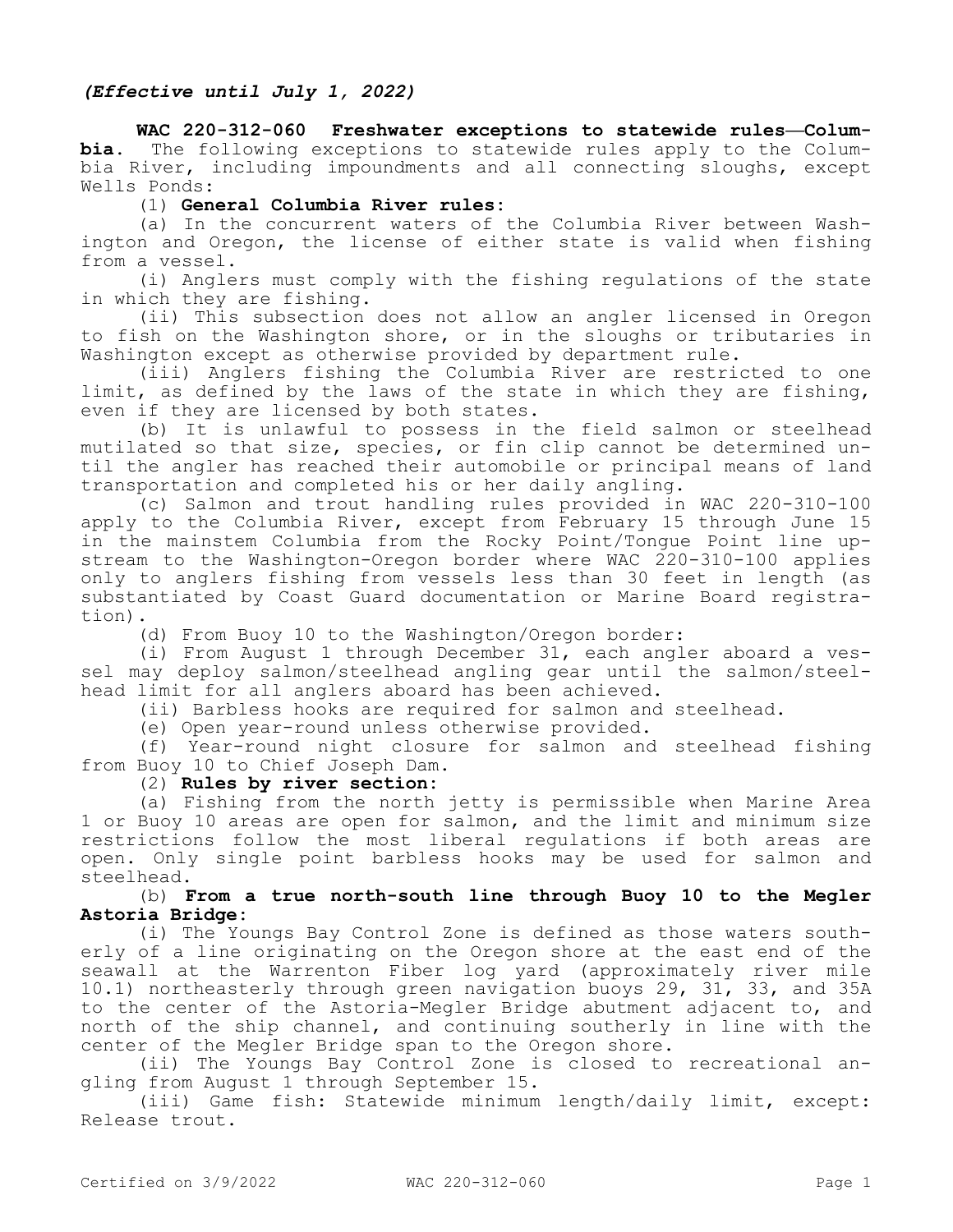(iv) Salmon and steelhead:

(A) April 1 through July 31: Closed.

(B) Open August 1 through August 10:

(I) Daily limit 2; of which only 1 may be a Chinook.

(II) Release all salmon and steelhead except hatchery Chinook and hatchery coho.

(III) Chinook minimum length 24 inches.

(IV) Coho minimum length 16 inches.

(C) Open August 11 through September 6:

(I) Daily limit 2; of which 1 may be a Chinook.

(II) Release all salmon and steelhead except Chinook and hatchery coho.

(III) Chinook minimum length 24 inches.

(IV) Coho minimum length 16 inches.

(D) Open September 7 through September 30:

(I) Daily limit 3.

(II) Release all salmon and steelhead except hatchery coho.

(III) Coho minimum length 16 inches.

(E) Open October 1 through October 31:

(I) Daily limit 6; up to 3 adult salmon may be retained.

(II) Release all salmon and steelhead except hatchery coho.

(III) Coho minimum length 12 inches.

(F) Open November 1 through December 31:

(I) Daily limit 6; up to 3 adult salmon or 1 adult salmon and 2 hatchery steelhead may be retained.

(II) Release all salmon except hatchery coho.

(III) Coho minimum length 12 inches.

(G) Open January 1 through March 31:

(I) Daily limit 6; up to 2 adult salmon, or 2 hatchery steelhead, or 1 of each, may be retained.

(II) Release all salmon except hatchery Chinook.

(v) Shad:

(A) April 1 through May 15: Closed.

(B) Open May 16 through March 31.

(vi) Forage fish and bottomfish: Marine Area 1 general rules apply; eulachon closed.

(c) **From the Megler Astoria Bridge to a projected line from Rocky Point on the Washington bank through Red Buoy 44 to the red navigation marker 2 at Tongue Point on the Oregon bank:**

(i) Game fish: Statewide minimum length/daily limit, except: Release trout.

(ii) Salmon and steelhead:

(A) April 1 through June 15: Closed.

(B) Open from June 16 through June 30:

(I) Daily limit 6; up to 1 hatchery steelhead may be retained.

(II) Release all salmon except hatchery jack Chinook.

(C) Open July 1 through July 5:

(I) Daily limit 6; up to 2 may be adults, of which up to 1 may be a sockeye and up to 1 hatchery steelhead may be retained.

(II) Release all salmon except sockeye and hatchery Chinook.

(D) Open July 6 through July 31:

(I) Daily limit 6; up to 2 may be adults, of which up to 1 may be a sockeye and up to 1 hatchery steelhead may be retained.

(II) Release all salmon except sockeye and hatchery jack Chinook.

(E) Open August 1 through August 10:

(I) Daily limit 2; of which 1 may be a Chinook.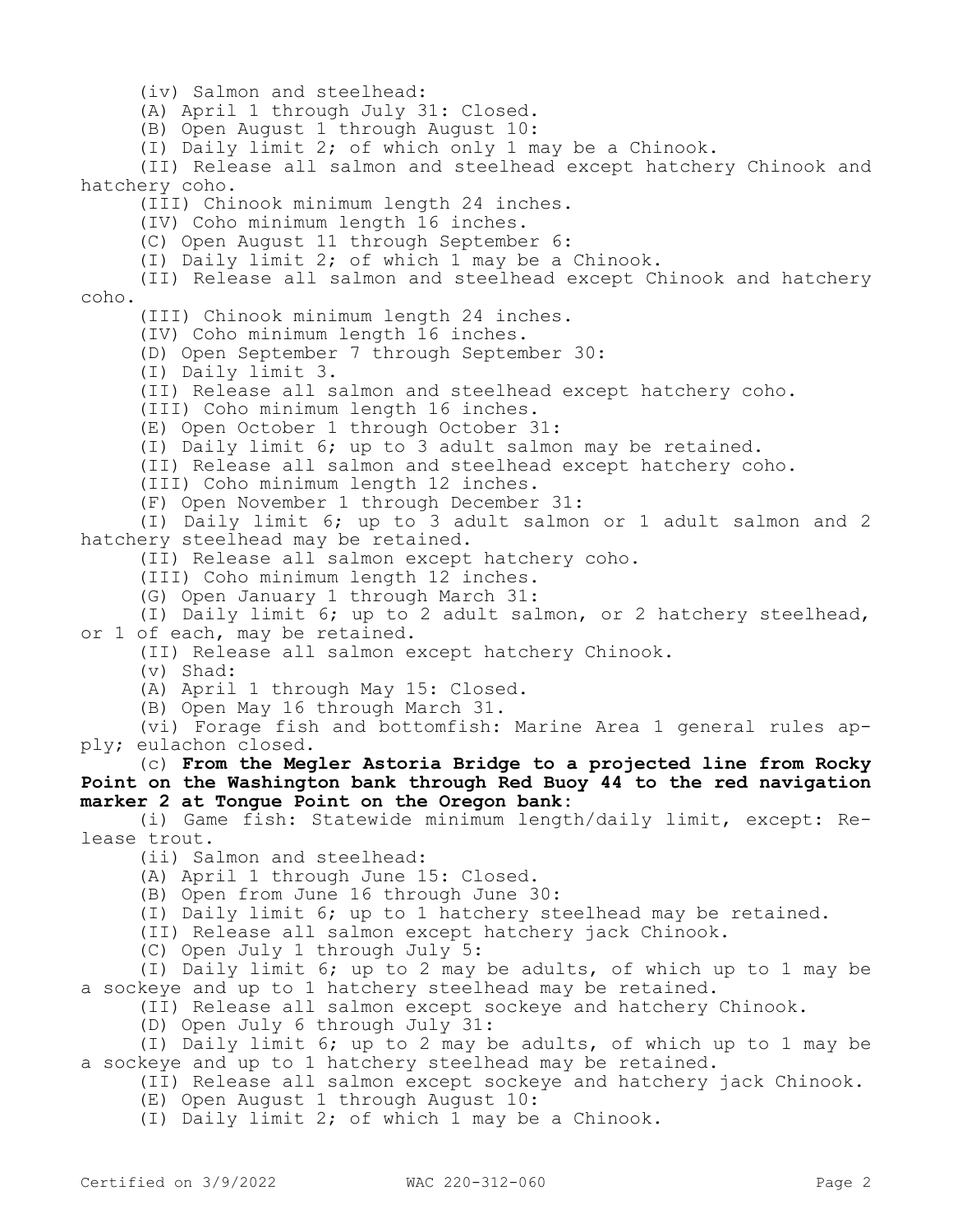(II) Release all salmon and steelhead except hatchery coho and hatchery Chinook. (III) Chinook minimum length 24 inches. (IV) Coho minimum length 16 inches. (F) Open August 11 through September 6: (I) Daily limit 2; of which 1 may be a Chinook. (II) Release all salmon and steelhead except Chinook and hatchery coho. (III) Chinook minimum length 24 inches. (IV) Coho minimum length 16 inches. (G) Open September 7 through September 30: (I) Daily limit 3. (II) Release all salmon and steelhead except hatchery coho. (III) Coho minimum length 16 inches. (H) Open October 1 through October 31: (I) Daily limit 6; up to 3 adult salmon may be retained. (II) Release all salmon and steelhead except hatchery coho. (III) Coho minimum length 12 inches. (I) Open November 1 through December 31: (I) Daily limit 6; up to 3 adult salmon or 1 adult salmon and 2 hatchery steelhead may be retained. (II) Release all salmon except hatchery coho. (III) Coho minimum length 12 inches. (J) Open January 1 through March 31: (I) Daily limit 6; up to 2 adult salmon, or 2 hatchery steelhead or 1 of each may be retained. (II) Release all salmon except hatchery Chinook. (iii) Shad: (A) April 1 through May 15: Closed. (B) Open May 16 through March 31. (iv) Forage fish and bottomfish: Marine Area 1 general rules apply; eulachon closed. (d) **From a line at Rocky Point on the Washington bank through Red Buoy 44 to red navigation marker 2 at Tongue Point on the Oregon bank upstream to a line at the west end of Puget Island projected from green navigation marker 39 on the Washington bank to green navigation marker 41, then to red navigation marker 42, and terminating at red navigation marker 44A on the Oregon bank:** (i) Game fish: Statewide minimum size/daily limit, except: (A) Trout: Open May 16 through March 31: (B) Daily limit 2 hatchery cutthroat; minimum length 12 inches. (C) Release all trout except hatchery cutthroat. (D) Barbless hooks required for cutthroat trout. (ii) Salmon and steelhead: (A) April 1 through May 15: Closed. (B) Open May 16 through June 15: (I) Daily limit 6; up to 2 hatchery steelhead may be retained. (II) Release all salmon except hatchery jack Chinook. (C) Open June 16 through June 30: (I) Daily limit 6; up to 1 hatchery steelhead may be retained. (II) Release all salmon except hatchery jack Chinook. (D) Open July 1 through July 5: (I) Daily limit 6; up to 2 adult salmon of which up to 1 may be a sockeye and up to 1 hatchery steelhead may be retained. (II) Release all salmon except sockeye and hatchery Chinook. (E) Open July 6 through July 31: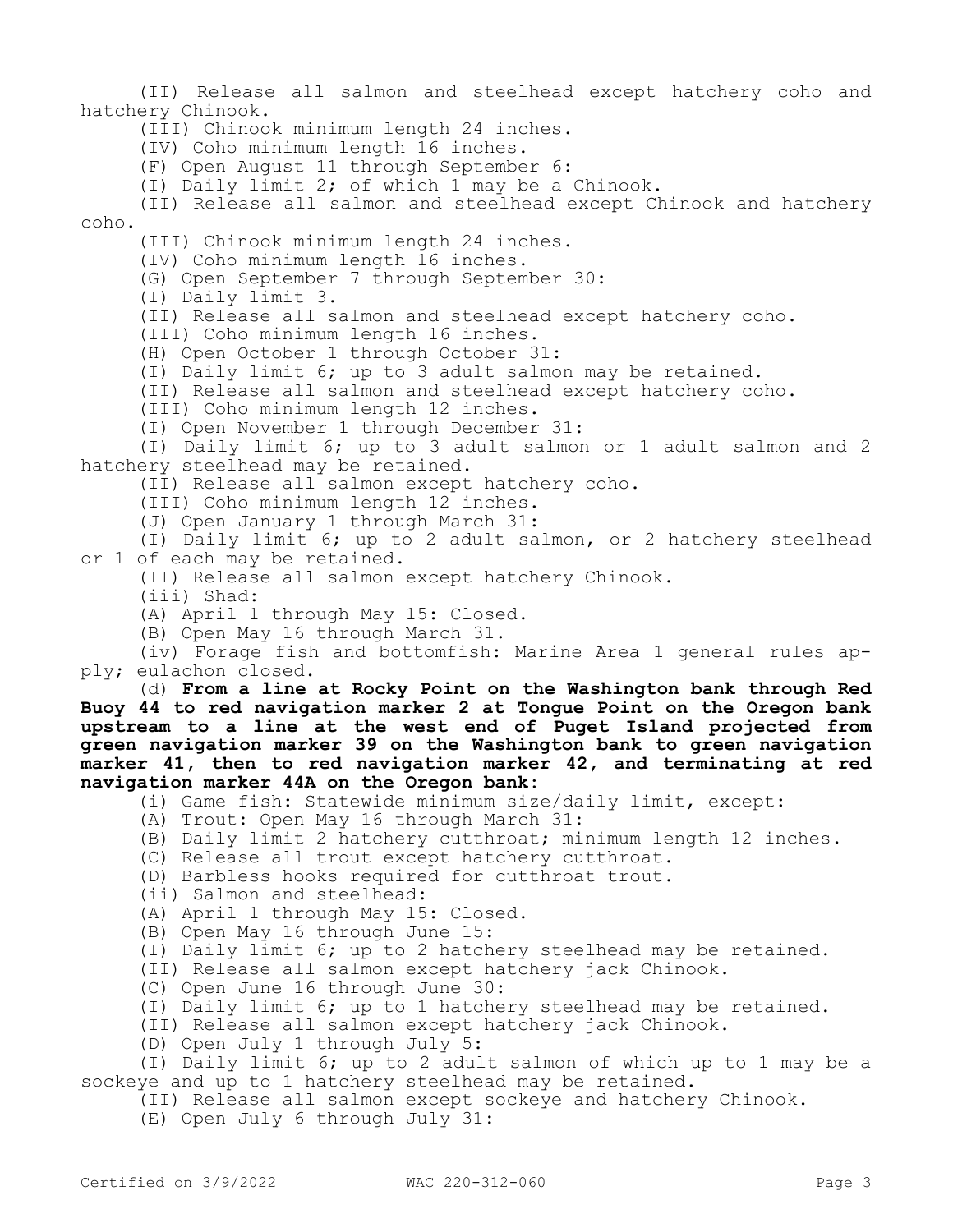(I) Daily limit 6; up to 2 adults of which 1 may be a sockeye and 1 hatchery steelhead may be retained.

(II) Release all salmon except sockeye and hatchery jack Chinook.

(F) Open August 1 through September 9:

(I) Daily limit 6; up to 2 may be adults of which 1 may be a Chinook may be retained.

(II) Release all salmon and steelhead except Chinook and hatchery coho.

(G) Open September 10 through October 31:

(I) Daily limit 6; up to 2 adult salmon may be retained.

(II) Release all salmon and steelhead except hatchery coho.

(H) Open November 1 through December 31:

(I) Daily limit 6; up to 2 adult salmon or 2 hatchery steelhead or 1 of each may be retained.

(II) Release all salmon except hatchery coho.

(I) Open January 1 through March 31:

(I) Daily limit 6; up to 2 adult salmon or 2 hatchery steelhead or 1 of each may be retained.

(II) Release all salmon except hatchery Chinook.

(iii) Shad:

(A) April 1 through May 15: Closed.

(B) Open May 16 through March 31.

(e) **From a line at the west end of Puget Island projected from green navigation marker 39 on the Washington bank to green navigation marker 41, then to red navigation marker 42, and terminating at red navigation marker 44A on the Oregon bank, upstream to the Longview Bridge:**

(i) Game fish: Statewide minimum size/daily limit, except:

(A) Trout: Open May 16 through March 31.

(B) Release all trout except hatchery cutthroat.

(C) Daily limit 2 hatchery cutthroat; minimum length 12 inches.

(D) Barbless hooks are required for cutthroat trout.

(ii) Salmon and steelhead:

(A) April 1 through May 15: Closed.

(B) Open May 16 through June 15:

(I) Daily limit 6; up to 2 hatchery steelhead may be retained.

(II) Release all salmon except hatchery jack Chinook.

(C) Open June 16 through June 30:

(I) Daily limit 6; 1 hatchery steelhead may be retained.

(II) Release all salmon except hatchery jack Chinook.

(D) Open July 1 through July 5:

(I) Daily limit 6; up to 2 adult salmon of which 1 may be a sockeye and 1 hatchery steelhead may be retained.

(II) Release all salmon except sockeye and hatchery Chinook.

(E) Open July 6 through July 31:

(I) Daily limit 6; up to 2 adults of which 1 may be a sockeye and 1 hatchery steelhead may be retained.

(II) Release all salmon except sockeye and hatchery jack Chinook.

(F) Open August 1 through September 9:

(I) Daily limit 6; up to 2 adult salmon, of which 1 may be a Chinook may be retained.

(II) Release all salmon and steelhead except Chinook and hatchery coho.

(G) Open September 10 through October 31:

(I) Daily limit 6; up to 2 adult salmon may be retained.

(II) Release all salmon and steelhead except hatchery coho.

(H) Open November 1 through December 31: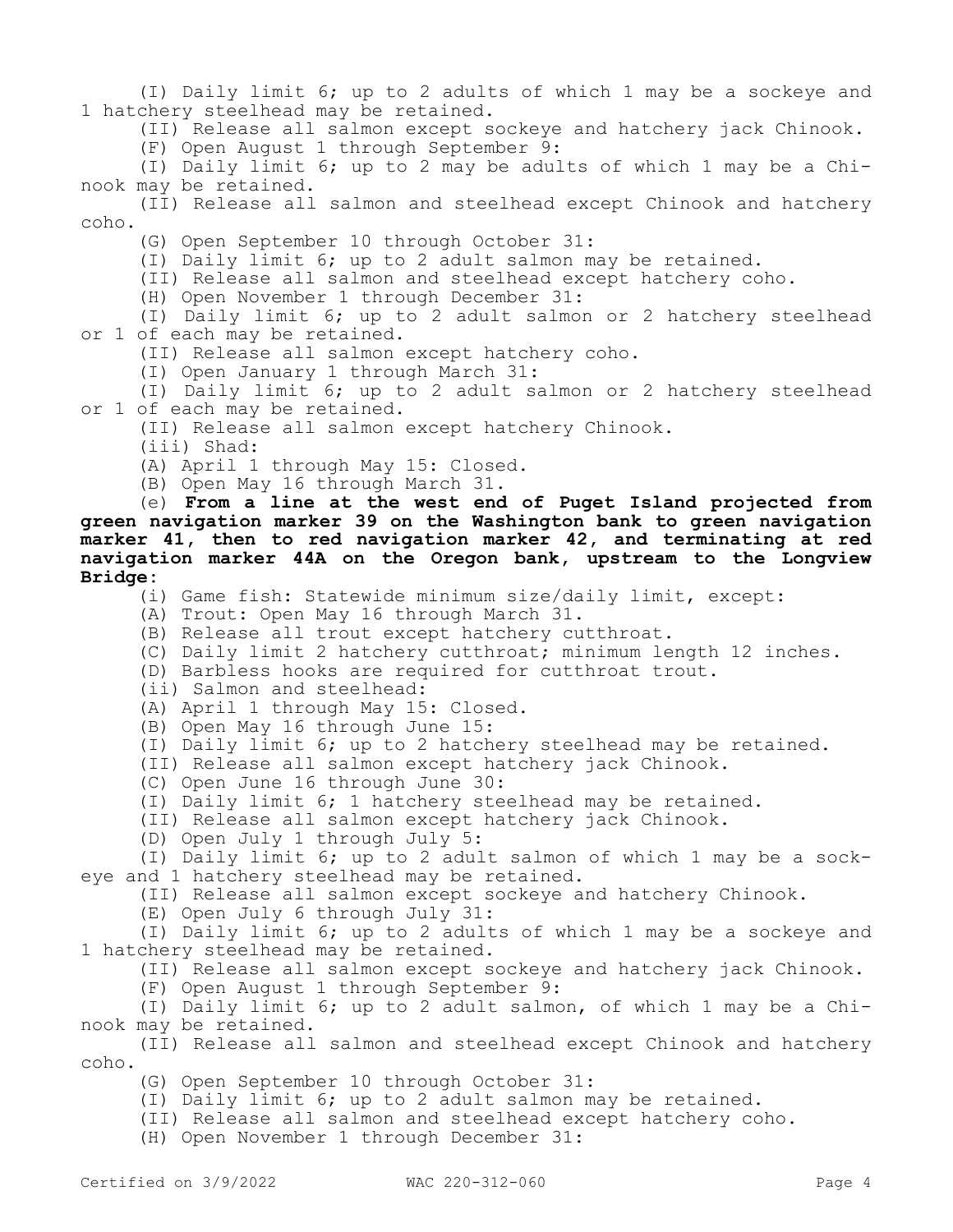(I) Daily limit 6; up to 2 adult salmon or 2 hatchery steelhead or 1 of each may be retained.

(II) Release all salmon except hatchery coho.

(I) Open January 1 through March 31:

(I) Daily limit 6; up to 2 adult salmon or 2 hatchery steelhead or 1 of each may be retained.

(II) Release all salmon except hatchery Chinook.

(iii) Shad:

(A) April 1 through May 15: Closed.

(B) Open May 16 through March 31.

(f) **From the Longview Bridge to a line projected from the Warrior Rock lighthouse through Red Buoy 4 to the marker atop the piling dolphin located at the downstream end of Bachelor Island on the Washington shore (Warrior Rock line):**

(i) Game fish: Statewide minimum size/daily limit, except:

(A) Trout: Open May 16 through March 31.

(B) Release all trout except hatchery cutthroat.

- (C) Daily limit 2 hatchery cutthroat; minimum length 12 inches.
- (D) Barbless hooks are required for cutthroat trout.
- (ii) Salmon and steelhead:
- (A) April 1 through May 15: Closed.
- (B) Open May 16 through June 15:

(I) Daily limit 6; up to 2 hatchery steelhead may be retained.

(II) Release all salmon except hatchery jack Chinook.

(C) Open June 16 through June 30:

(I) Daily limit 6; up to 1 steelhead may be retained.

(II) Release all salmon except hatchery jack Chinook.

(D) Open July 1 through July 5:

(I) Daily limit 6; up to 2 adult salmon of which 1 may be a sockeye and 1 hatchery steelhead may be retained.

(II) Release all salmon except sockeye and hatchery Chinook.

(E) Open July 6 through July 31:

(I) Daily limit 6; up to 2 adults of which 1 may be a sockeye and 1 hatchery steelhead may be retained.

(II) Release all salmon except sockeye and hatchery jack Chinook.

(F) Open August 1 through September 9:

(I) Daily limit 6; up to 2 adult salmon of which 1 may be a Chinook may be retained.

(II) Release all salmon and steelhead except Chinook and hatchery coho.

(G) Open September 10 through October 31:

(I) Daily limit 6; up to 2 adult salmon may be retained.

(II) Release all salmon and steelhead except hatchery coho.

(H) Open November 1 through December 31:

(I) Daily limit 6; up to 2 adult salmon or 2 hatchery steelhead or 1 of each may be retained.

(II) Release all salmon except hatchery coho.

(I) Open January 1 through March 31:

(I) Daily limit 6; up to 2 adult salmon or 2 hatchery steelhead or 1 of each may be retained.

(II) Release all salmon except hatchery Chinook.

(iii) Shad:

(A) April 1 through May 15: Closed.

(B) Open May 16 through March 31.

(g) **From a line projected from the Warrior Rock lighthouse through Red Buoy 4 to the marker atop the piling dolphin located at**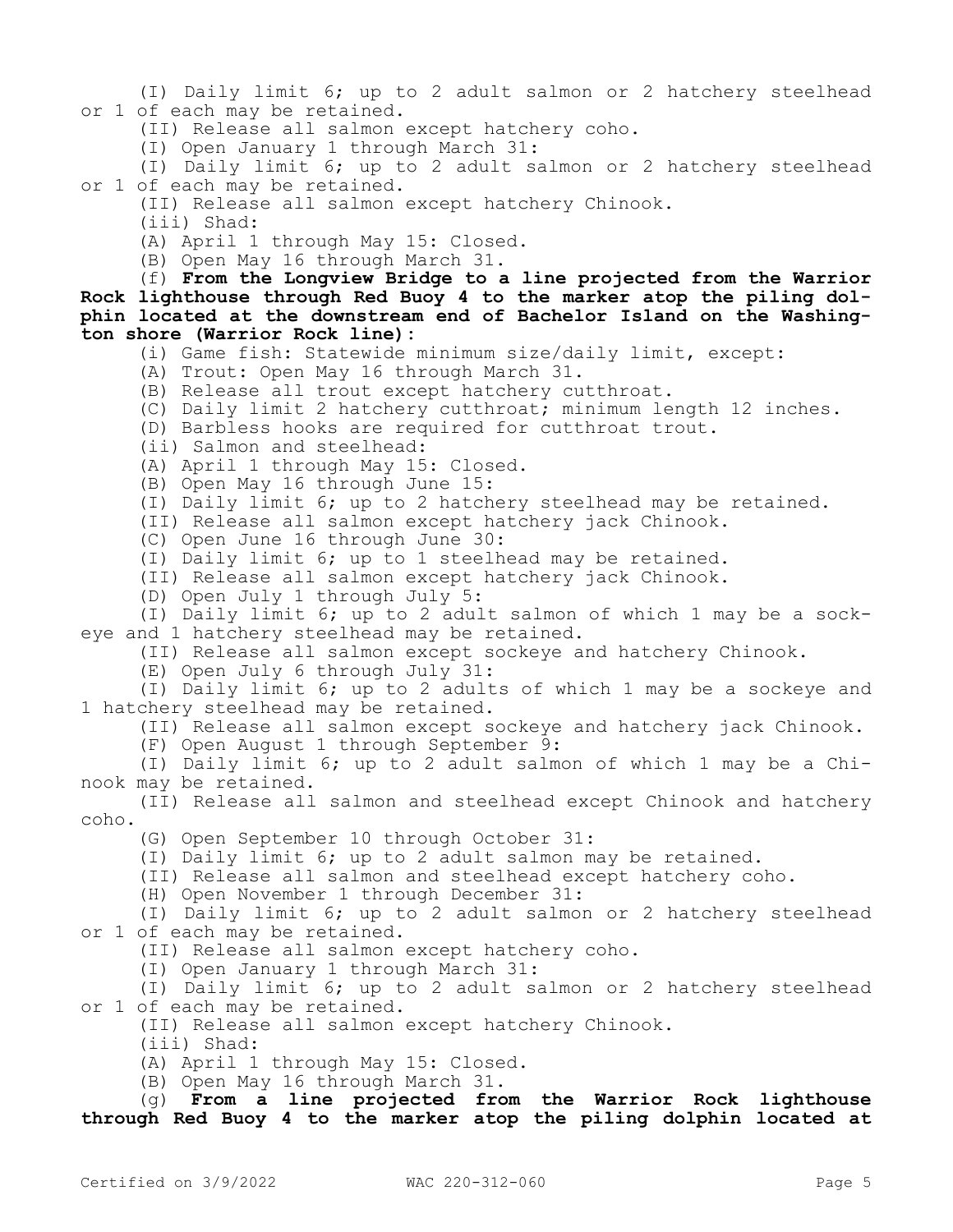### **the downstream end of Bachelor Island on the Washington shore (Warrior Rock line) to the I-5 Bridge:**

- (i) Game fish: Statewide minimum size/daily limit, except:
- (A) Trout: Open May 16 through March 31.
- (B) Release all trout except hatchery cutthroat.
- (C) Daily limit 2 hatchery cutthroat; minimum length 12 inches.

(D) Barbless hooks are required for cutthroat trout.

(ii) Salmon and steelhead:

- (A) April 1 through May 15: Closed.
- (B) Open May 16 through June 15:
- (I) Daily limit 6; up to 2 hatchery steelhead may be retained.

(II) Release all salmon except hatchery jack Chinook.

(C) Open June 16 through June 30:

(I) Daily limit 6; up to 1 hatchery steelhead may be retained.

(II) Release all salmon except hatchery jack Chinook.

(D) Open July 1 through July 5:

(I) Daily limit 6; up to 2 adult salmon of which 1 may be a sockeye and 1 hatchery steelhead may be retained.

(II) Release all salmon except sockeye and hatchery Chinook.

(E) Open July 6 through July 31:

(I) Daily limit 6; up to 2 adults of which 1 may be a sockeye and 1 hatchery steelhead may be retained.

(II) Release all salmon except sockeye and hatchery jack Chinook.

(F) Open August 1 through October 31:

(I) Daily limit 6; up to 2 adult salmon of which 1 may be a Chinook may be retained.

(II) Release all salmon and steelhead except Chinook and hatchery coho.

(G) Open November 1 through December 31:

(I) Daily limit 6; up to 2 adult salmon or 2 hatchery steelhead or 1 of each may be retained.

(II) Release all salmon except hatchery coho.

(H) Open January 1 through March 31:

(I) Daily limit 6; up to 2 adult salmon or 2 hatchery steelhead or 1 of each may be retained.

(II) Release all salmon except hatchery Chinook.

(iii) Shad:

(A) April 1 through May 15: Closed.

(B) Open May 16 through March 31.

(h) **From the I-5 Bridge to a line crossing the Columbia from Navigation Marker 82 on the Oregon shore westerly to the boundary marker on the Washington shore upstream of Fir Point 9 miles downstream from Bonneville Dam:**

(i) Game fish: Statewide minimum size/daily limit, except: Release all trout.

(ii) Salmon and steelhead:

(A) April 1 through June 15: Closed.

(B) Open June 16 through June 30:

(I) Daily limit 6; up to 1 hatchery steelhead may be retained.

(II) Release all salmon except hatchery jack Chinook.

(C) Open July 1 through July 5:

(I) Daily limit 6; up to 2 adult salmon of which 1 may be a sockeye and 1 hatchery steelhead may be retained.

(II) Release all salmon except sockeye and hatchery Chinook.

(D) Open July 6 through July 31:

(I) Daily limit 6; up to 2 adults of which 1 may be a sockeye and 1 hatchery steelhead may be retained.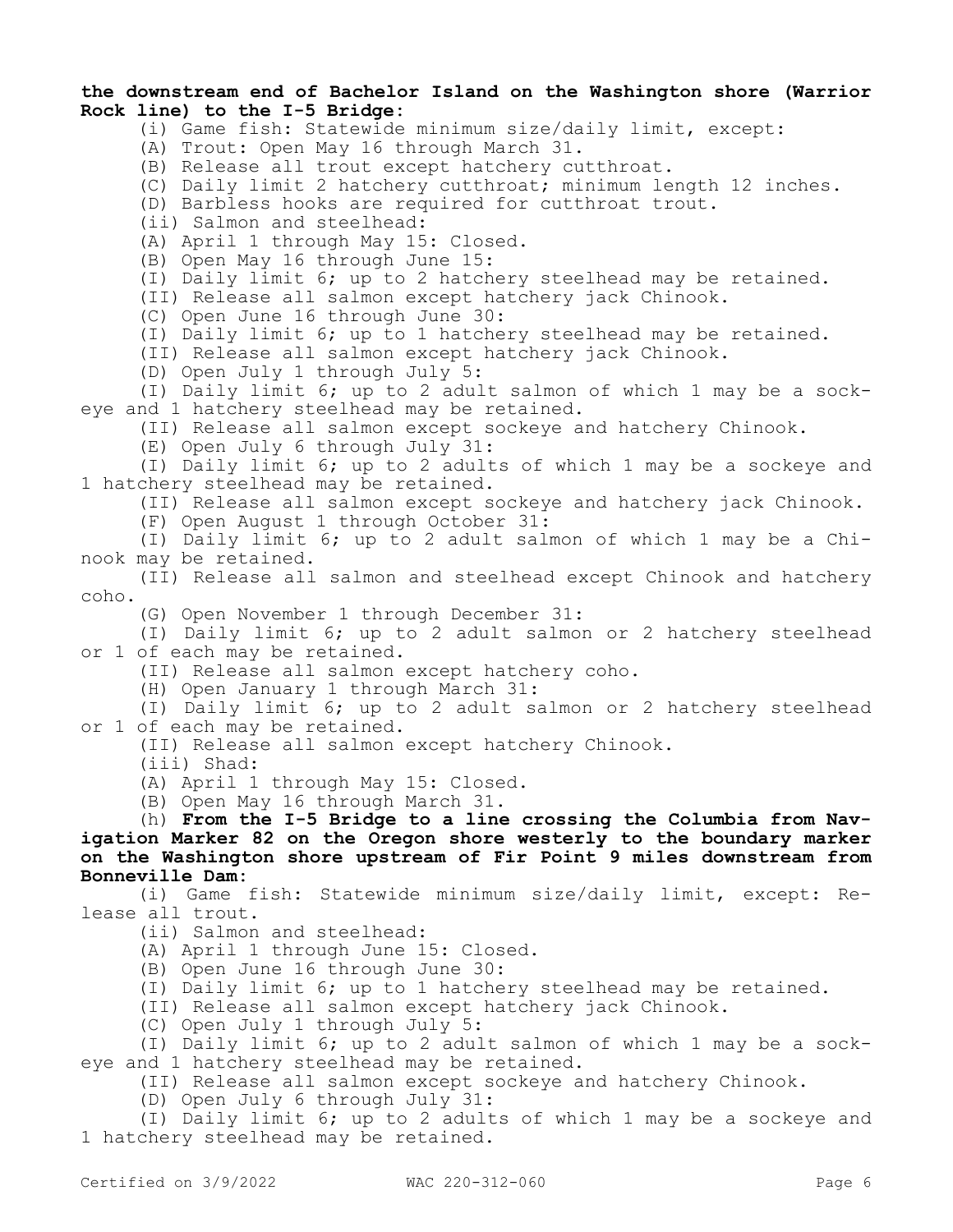(II) Release all salmon except sockeye and hatchery jack Chinook.

(E) Open August 1 through October 31:

(I) Daily limit 6; up to 2 adult salmon of which 1 may be a Chinook may be retained.

(II) Release all salmon and steelhead except Chinook and hatchery coho.

(F) Open November 1 through December 31:

(I) Daily limit 6; up to 2 adult salmon or 2 hatchery steelhead or 1 of each may be retained.

(II) Release all salmon except hatchery coho.

(G) January 1 through March 31:

(I) Daily limit 2 hatchery steelhead.

(II) Release all salmon.

(iii) Shad:

(A) April 1 through May 15: Closed.

(B) Open May 16 through March 31.

(i) **Camas Slough:**

(i) It is permissible for an angler licensed in Oregon or Washington to fish from a floating device.

(ii) In the waters of the Columbia River downstream from the mouth of the Washougal River, north of Lady Island, and downstream of the Highway 14 Bridge at the upstream end of Lady Island.

(iii) From August 1 through December 31: Each angler aboard a vessel may deploy salmon/steelhead angling gear until the salmon/ steelhead limit for all anglers aboard has been achieved.

(iv) Open for salmon when the adjacent mainstem Columbia or Washougal rivers are open for salmon.

(v) The limit for salmon is the same as the most liberal regulation of either area, except anglers may only retain hatchery Chinook and hatchery coho; release all other salmon.

(j) **From a line between the upstream end of Sand Island (near Rooster Rock) on the Columbia River, to the boundary marker on the Oregon shore, downstream to a line between the lower end of Sand Island and the boundary marker on the Oregon shore:**

(i) January 1 through April 30: Closed waters.

(ii) Game fish:

(A) Open May 1 through December 31.

(B) Statewide minimum size/daily limit, except: Release all trout.

(iii) Salmon and steelhead:

(A) May 1 through June 15: Closed.

(B) Open June 16 through June 30:

(I) Daily limit 6; up to 1 hatchery steelhead may be retained.

(II) Release all salmon except hatchery jack Chinook.

(C) Open July 1 through July 5:

(I) Daily limit 6; up to 2 adult salmon of which 1 may be a sockeye and 1 hatchery steelhead may be retained.

(II) Release all salmon except sockeye and hatchery Chinook.

(D) Open July 6 through July 31:

(I) Daily limit 6; up to 2 adults of which 1 may be a sockeye and 1 hatchery steelhead may be retained.

(II) Release all salmon except sockeye and hatchery jack Chinook.

(E) Open August 1 through October 31:

(I) Daily limit 6; up to 2 adult salmon of which 1 may be a Chinook may be retained.

(II) Release all salmon and steelhead except Chinook and hatchery coho.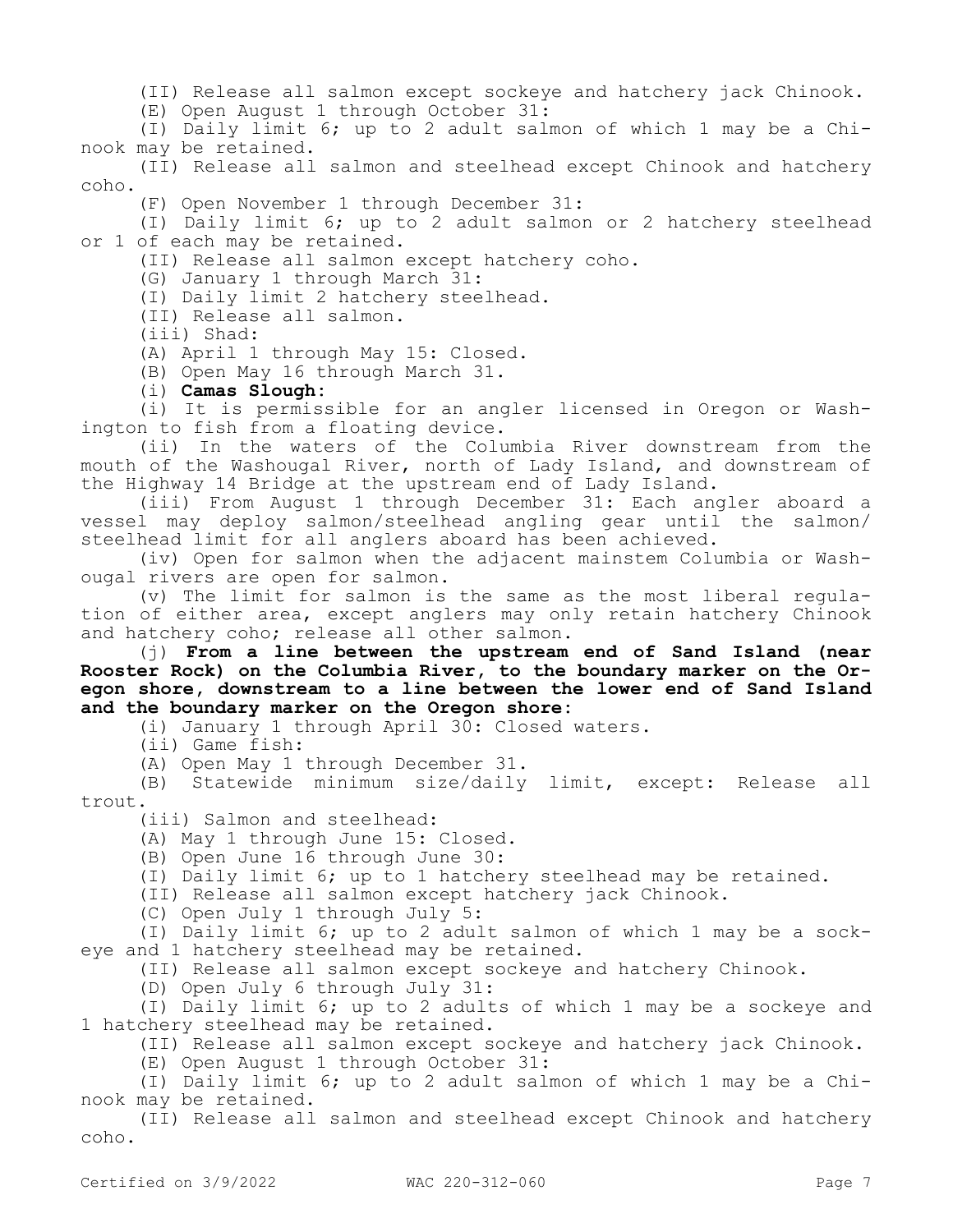(F) Open November 1 through December 31:

(I) Daily limit 6; up to 2 adult salmon or 2 hatchery steelhead or 1 of each may be retained.

(II) Release all salmon except hatchery coho.

(G) January 1 through April 30: Closed waters.

(iv) Shad:

(A) May 1 through May 15: Closed.

(B) Open May 16 through December 31.

(k) **From a line crossing the Columbia from Navigation Marker 82 on the Oregon shore westerly to the boundary marker on the Washington shore upstream of Fir Point 9 miles downstream from Bonneville Dam to Beacon Rock:**

(i) Game fish: Statewide minimum size/daily limit, except: Release all trout.

(ii) Salmon and steelhead:

(A) April 1 through June 15: Closed.

(B) Open June 16 through June 30:

(I) Daily limit 6; up to 1 hatchery steelhead may be retained.

(II) Release all salmon except hatchery jack Chinook.

(C) Open July 1 through July 5:

(I) Daily limit 6; up to 2 adult salmon of which 1 may be a sockeye and 1 hatchery steelhead may be retained.

(II) Release all salmon except sockeye and hatchery Chinook.

(D) Open July 6 through July 31:

(I) Daily limit 6; up to 2 adults of which 1 may be a sockeye and 1 hatchery steelhead may be retained.

(II) Release all salmon except sockeye and hatchery jack Chinook.

(E) Open August 1 through October 31:

(I) Daily limit 6; up to 2 adult salmon of which 1 may be a Chinook may be retained.

(II) Release all salmon and steelhead except Chinook and hatchery coho.

(F) Open November 1 through December 31:

(I) Daily limit 6; up to 2 adult salmon or 2 hatchery steelhead or 1 of each may be retained.

(II) Release all salmon except hatchery coho.

(G) Open January 1 through March 31:

(I) Daily limit 2 hatchery steelhead.

(II) Release all salmon.

(iii) Shad:

(A) April 1 through May 15: Closed.

(B) Open May 16 through March 31.

(l) **From Beacon Rock to a line from the Hamilton Island boat ramp to an Oregon boundary marker on the westernmost point of Robins Island to a marker on the Oregon mainland shore:**

(i) Game fish: Statewide minimum size/daily limit, except: Release all trout.

(ii) Salmon and steelhead:

(A) April 1 through June 15: Closed.

(B) Open June 16 through June 30:

(I) Daily limit 6; up to 1 hatchery steelhead may be retained.

(II) Release all salmon except hatchery jack Chinook.

(C) Open July 1 through July 5:

(I) Daily limit 6; up to 2 adult salmon of which 1 may be a sockeye and 1 hatchery steelhead may be retained.

(II) Release all salmon except sockeye and hatchery Chinook.

(D) Open July 6 through July 31: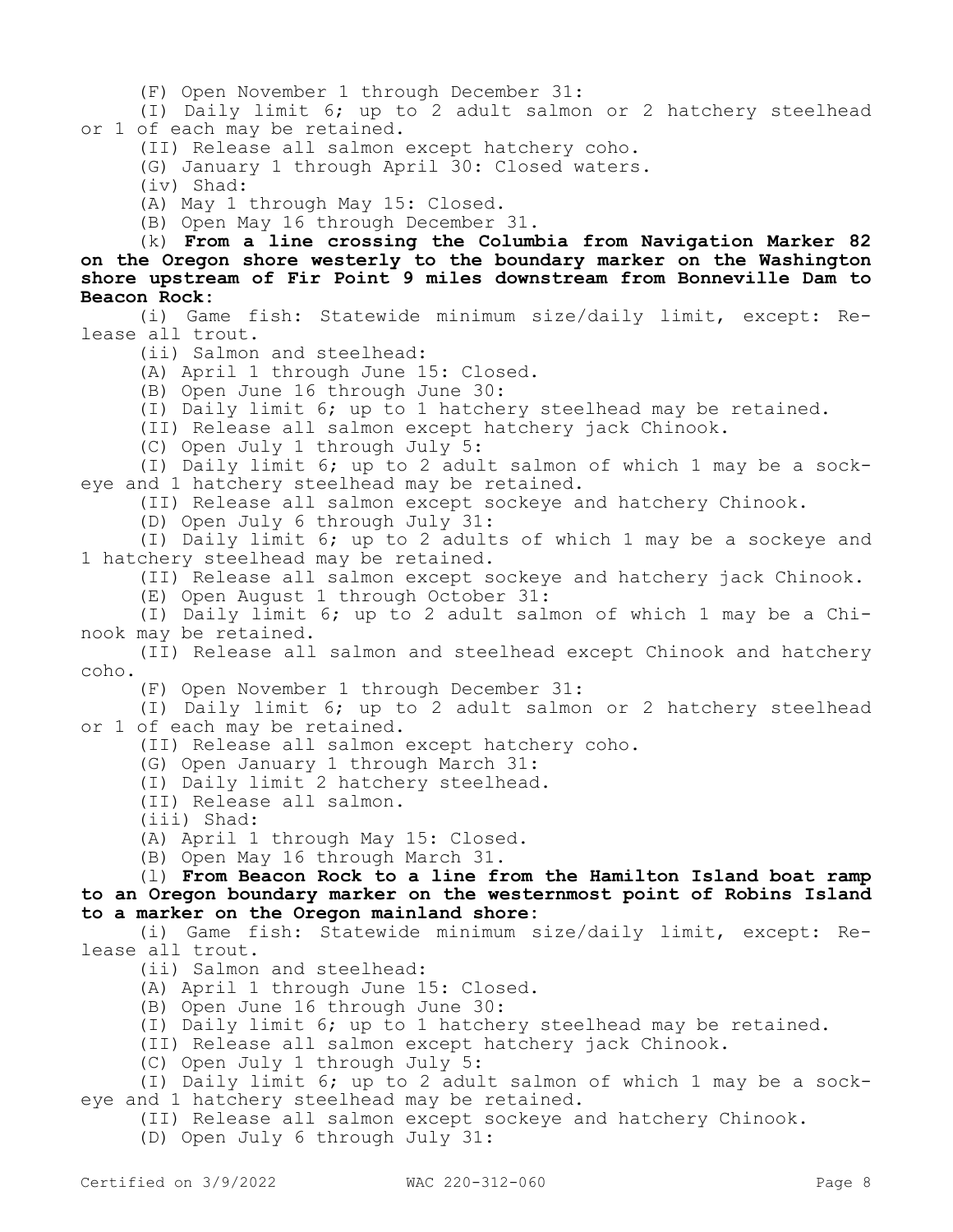(I) Daily limit 6; up to 2 adults of which 1 may be a sockeye and 1 hatchery steelhead may be retained.

(II) Release all salmon except sockeye and hatchery jack Chinook.

(E) Open August 1 through October 31:

(I) Daily limit 6; up to 2 adult salmon of which 1 may be a Chinook may be retained.

(II) Release all salmon and steelhead except Chinook and hatchery coho.

(F) November 1 through December 31: Closed.

(G) Open January 1 through March 31:

(I) Daily limit 2 hatchery steelhead.

(II) Release all salmon.

(iii) Shad:

(A) April 1 through May 15: Closed.

(B) Open May 16 through March 31.

(m) **From a line from the Hamilton Island boat ramp to an Oregon boundary marker on the westernmost point of Robins Island to a marker on the Oregon mainland shore to a line projected from a boundary marker about 4,000 feet downstream from the fish ladder at the new Bonneville Dam Powerhouse south to the downstream end of Cascade Island and across to the Oregon angling boundary on Bradford Island (about 850 feet downstream from the fish ladder):**

(i) It is unlawful to fish from any floating device.

(ii) Closed to any method of angling except hand-casted gear from shore.

(iii) Game fish: Statewide minimum size/daily limit, except: Release all trout.

(iv) Salmon and steelhead:

(A) April 1 through June 15: Closed.

(B) Open June 16 through June 30:

(I) Daily limit 6; up to 1 hatchery steelhead may be retained.

(II) Release all salmon except hatchery jack Chinook.

(C) Open July 1 through July 5:

(I) Daily limit 6; up to 2 adult salmon of which 1 may be a sockeye and 1 hatchery steelhead may be retained.

(II) Release all salmon except sockeye and hatchery Chinook.

(D) Open July 6 through July 31:

(I) Daily limit 6; up to 2 adults of which 1 may be a sockeye and 1 hatchery steelhead may be retained.

(II) Release all salmon except sockeye and hatchery jack Chinook.

(E) Open August 1 through October 31:

(I) Daily limit 6; up to 2 adult salmon of which 1 may be a Chinook may be retained.

(II) Release all salmon and steelhead except Chinook and hatchery coho.

(F) Open November 1 through December 31:

(I) Daily limit 6; up to 2 adult salmon or 2 hatchery steelhead or 1 of each may be retained.

(II) Release all salmon except hatchery coho.

(G) Open January 1 through March 31:

(I) Daily limit 2 hatchery steelhead.

(II) Release all salmon.

(v) Shad:

(A) April 1 through May 15: Closed.

(B) Open May 16 through March 31.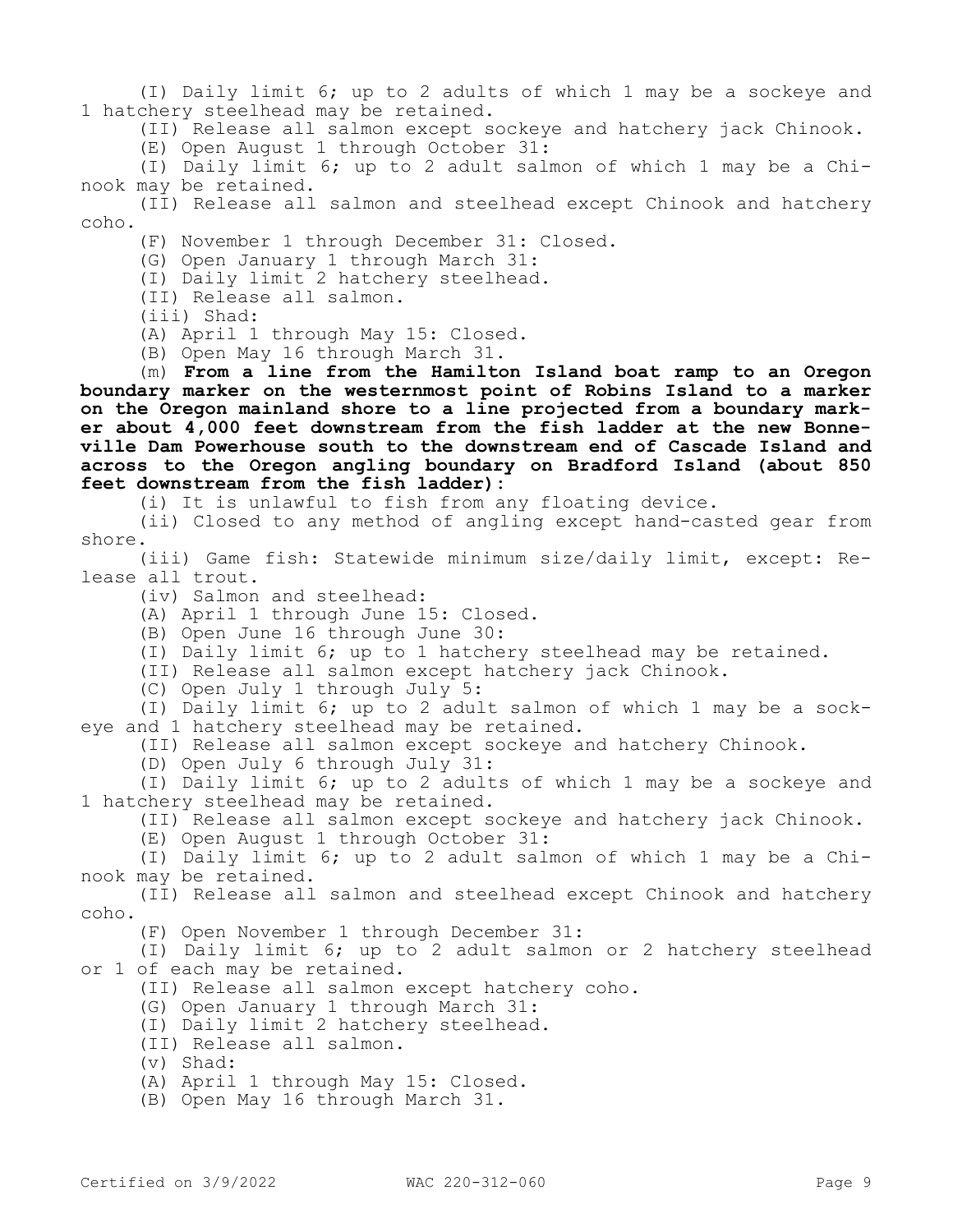(n) **Inside the south navigation lock at Bonneville Dam, from a marker on the westernmost point of Robins Island to a marker on the Oregon mainland shore:** Closed waters.

(o) **From a boundary marker about 4,000 feet downstream from the fish ladder at the new Bonneville Dam Powerhouse south to the downstream end of Cascade Island and across to the Oregon angling boundary on Bradford Island (about 850 feet downstream from the fish ladder) to a point 600 feet below the fish ladder at Bonneville Dam powerhouse:**

(i) It is unlawful to fish from any floating device.

(ii) Game fish: Statewide minimum size/daily limit, except: Release all trout.

(iii) Salmon and steelhead:

(A) April 1 through June 15: Closed.

(B) Open June 16 through June 30:

(I) Daily limit 6; up to 1 hatchery steelhead may be retained.

(II) Release all salmon except hatchery jack Chinook.

(C) Open July 1 through July 5:

(I) Daily limit 6; up to 2 adult salmon of which 1 may be a sockeye and 1 hatchery steelhead may be retained.

(II) Release all salmon except sockeye and hatchery Chinook.

(D) Open July 6 through July 31:

(I) Daily limit 6; up to 2 adults of which 1 may be a sockeye and 1 hatchery steelhead may be retained.

(II) Release all salmon except sockeye and hatchery jack Chinook.

(E) Open August 1 through October 31:

(I) Daily limit 6; up to 2 adult salmon of which 1 may be a Chinook may be retained.

(II) Release all salmon and steelhead except Chinook and hatchery coho.

(F) Open November 1 through December 31:

(I) Daily limit 6; up to 2 adult salmon or 2 hatchery steelhead or 1 of each may be retained.

(II) Release all salmon except hatchery coho.

(G) Open January 1 through March 31:

(I) Daily limit 2 hatchery steelhead.

(II) Release all salmon.

(iv) Shad:

(A) April 1 through May 15: Closed.

(B) Open May 16 through March 31.

(p) **From a point 600 feet below the fish ladder at the new Bonneville Dam Powerhouse to the upstream line of Bonneville Dam:** Closed waters.

(q) **From Bonneville Dam to the Hood River Bridge:**

(i) Game fish: Statewide minimum size/daily limit, except: Release all trout.

(ii) Salmon and steelhead:

(A) When open from March 16 through June 15: Bank fishing only.

(B) When open from March 16 through June 15: Only hand-cast lines may be used.

(C) When open from March 16 through June 15: It is unlawful to use a floating device to set lines for salmon and steelhead.

(D) When open from August 1 through October 15: Anti-snagging rule applies. When the anti-snagging rule is in effect, only fish hooked inside the mouth may be retained.

- (E) April 1 through June 15: Closed.
- (F) Open June 16 through June 30:

(I) Daily limit 6; up to 1 hatchery steelhead may be retained.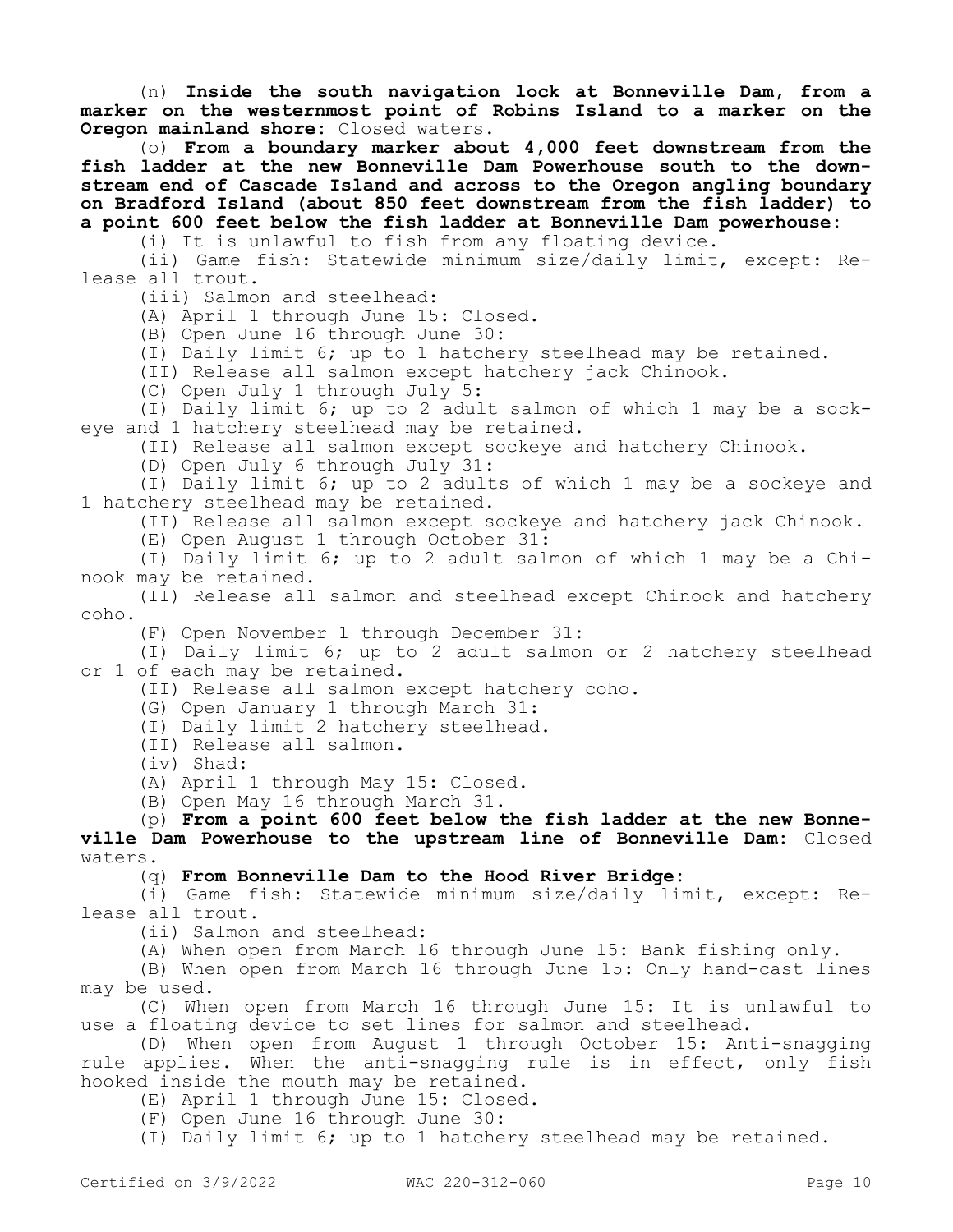(II) Release all salmon except hatchery jack Chinook.

(G) Open July 1 through July 31:

(I) Daily limit 6; up to 2 adult salmon of which 1 may be a sockeye and 1 hatchery steelhead may be retained.

(II) Release all salmon except sockeye and hatchery Chinook.

(H) Open August 1 through October 15:

(I) Daily limit 6; up to 2 adult salmon of which 1 may be a Chinook may be retained.

(II) Release all salmon and steelhead except Chinook and hatchery coho.

(I) Open October 16 through October 31:

(I) Daily limit 6; up to 2 adult salmon of which 1 may be a Chinook may be retained.

(II) Release all salmon and steelhead except Chinook and hatchery coho.

(J) Open November 1 through December 31:

(I) Daily limit 6; up to 2 adult salmon of which 1 may be a Chinook or 2 hatchery steelhead or 1 of each may be retained.

(II) Release all salmon except Chinook and hatchery coho.

(K) Open January 1 through March 31:

(I) Daily limit 2 hatchery steelhead.

(II) Release all salmon.

(r) **Waters within 1/4 mile of the USFWS Spring Creek Hatchery grounds between posted markers located 1/4 mile on either side of the fish ladder entrance:** Closed waters.

(s) **From Hood River Bridge to the Tower Island power lines:**

(i) Game fish: Statewide minimum size/daily limit, except: Release all trout.

(ii) Salmon and steelhead:

(A) When open from March 16 through June 15: Bank fishing only.

(B) When open from March 16 through June 15: Only hand-cast lines may be used.

(C) When open from March 16 through June 15: It is unlawful to use a floating device to set lines for salmon and steelhead.

(D) When open from August 1 through October 15: Anti-snagging rule applies. When the anti-snagging rule is in effect, only fish hooked inside the mouth may be retained.

(E) April 1 through June 15: Closed.

(F) Open June 16 through June 30:

(I) Daily limit 6; up to 1 hatchery steelhead may be retained.

(II) Release all salmon except hatchery jack Chinook.

(G) Open July 1 through July 31:

(I) Daily limit 6; up to 2 adult salmon of which 1 may be a sockeye and 1 hatchery steelhead may be retained.

(II) Release all salmon except sockeye and hatchery Chinook.

(H) Open August 1 through October 15:

(I) Daily limit 6; up to 2 adult salmon of which 1 may be a Chinook may be retained.

(II) Release all salmon and steelhead except Chinook and coho.

(I) Open October 16 through October 31:

(I) Daily limit 6; up to 2 adult salmon of which 1 may be a Chinook may be retained.

(II) Release all salmon and steelhead except Chinook and coho.

(J) Open November 1 through December 31:

(I) Daily limit 6; up to 2 adult salmon of which 1 may be a Chinook or 2 hatchery steelhead or 1 of each may be retained.

(II) Release all salmon except Chinook and coho.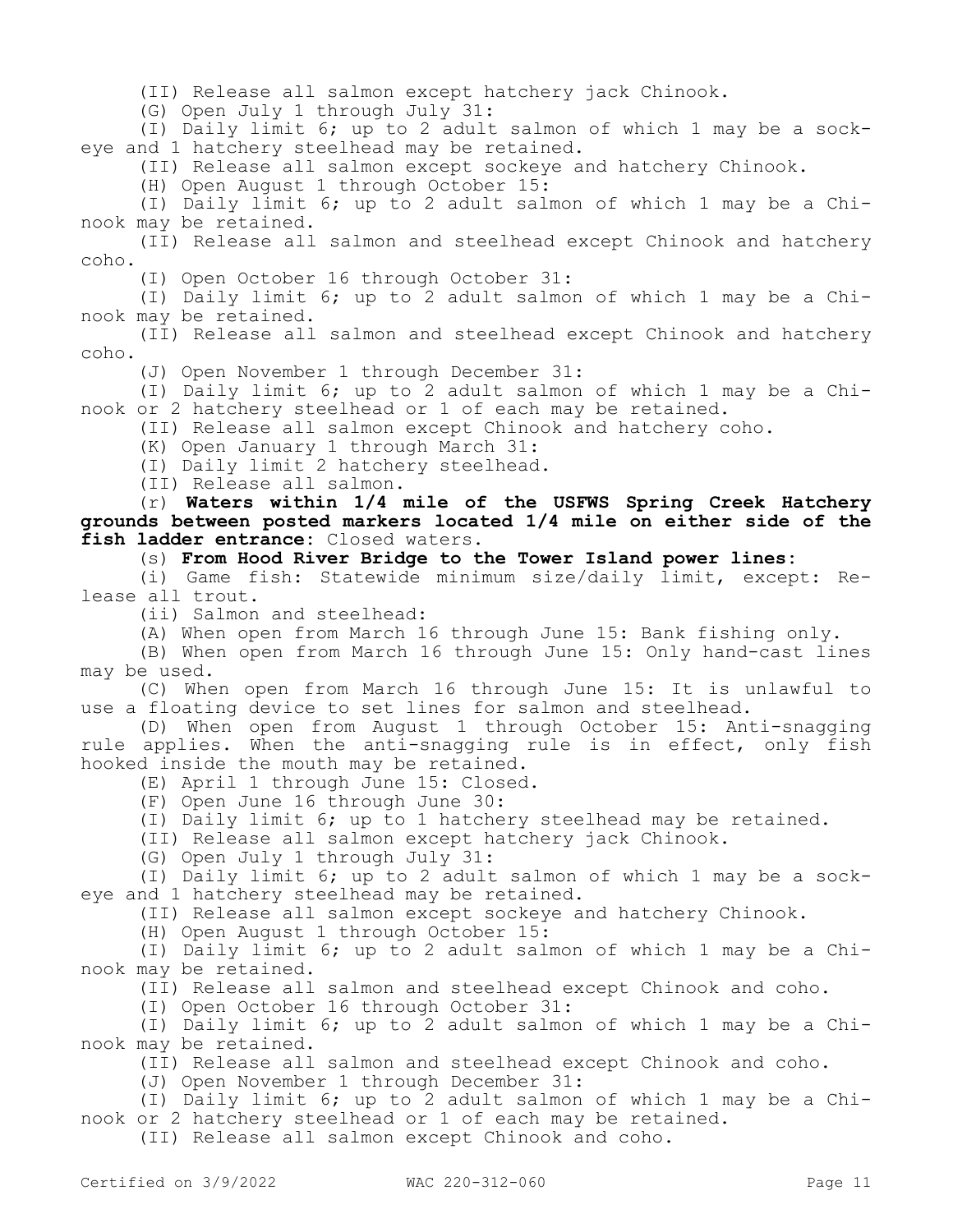(K) Open January 1 through March 31:

(I) Daily limit 2 hatchery steelhead.

(II) Release all salmon.

(t) **From Tower Island power lines to a line from the east (upstream) dock at the Port of The Dalles boat ramp straight across to a boundary marker on the Washington shore (approximately 1.8 miles below The Dalles Dam):**

(i) Game fish: Statewide minimum size/daily limit, except: Release all trout.

(ii) Salmon and steelhead:

(A) When open from August 1 through October 15: Anti-snagging rule applies. When the anti-snagging rule is in effect, only fish hooked inside the mouth may be retained.

(B) April 1 through June 15: Closed.

(C) Open June 16 through June 30:

(I) Daily limit 6; up to 1 hatchery steelhead may be retained.

(II) Release all salmon except hatchery jack Chinook.

(D) Open July 1 through July 31:

(I) Daily limit 6; up to 2 adult salmon of which 1 may be a sockeye and 1 hatchery steelhead may be retained.

(II) Release all salmon except sockeye and hatchery Chinook.

(E) Open August 1 through October 15:

(I) Daily limit 6; up to 2 adult salmon of which 1 may be a Chinook may be retained.

(II) Release all salmon and steelhead except Chinook and coho.

(F) Open October 16 through October 31:

(I) Daily limit 6; up to 2 adult salmon of which 1 may be a Chinook may be retained.

(II) Release all salmon and steelhead except Chinook and coho.

(G) Open November 1 through December 31:

(I) Daily limit 6; up to 2 adult salmon of which 1 may be a Chinook or 2 hatchery steelhead or 1 of each may be retained.

(II) Release all salmon except Chinook and coho.

(H) Open January 1 through March 31:

(I) Daily limit 2 hatchery steelhead.

(II) Release all salmon.

(u) **From a line from the east (upstream) dock at the Port of The Dalles boat ramp straight across to a boundary marker on the Washington shore to the upstream side of the Interstate (Highway 197) Bridge:**

(i) Game fish: Statewide minimum size/daily limit, except: Release all trout.

(ii) Salmon and steelhead:

(A) When open from August 1 through October 15: Anti-snagging rule applies. When the anti-snagging rule is in effect, only fish hooked inside the mouth may be retained.

(B) April 1 through June 15: Closed.

(C) Open June 16 through June 30:

(I) Daily limit 6; up to 1 hatchery steelhead may be retained.

(II) Release all salmon except hatchery jack Chinook.

(D) Open July 1 through July 31:

(I) Daily limit 6; up to 2 adult salmon of which 1 may be a sockeye and 1 hatchery steelhead may be retained.

(II) Release all salmon except sockeye and hatchery Chinook.

(E) Open August 1 through October 15:

(I) Daily limit 6; up to 2 adult salmon of which 1 may be a Chinook may be retained.

(II) Release all salmon and steelhead except Chinook and coho.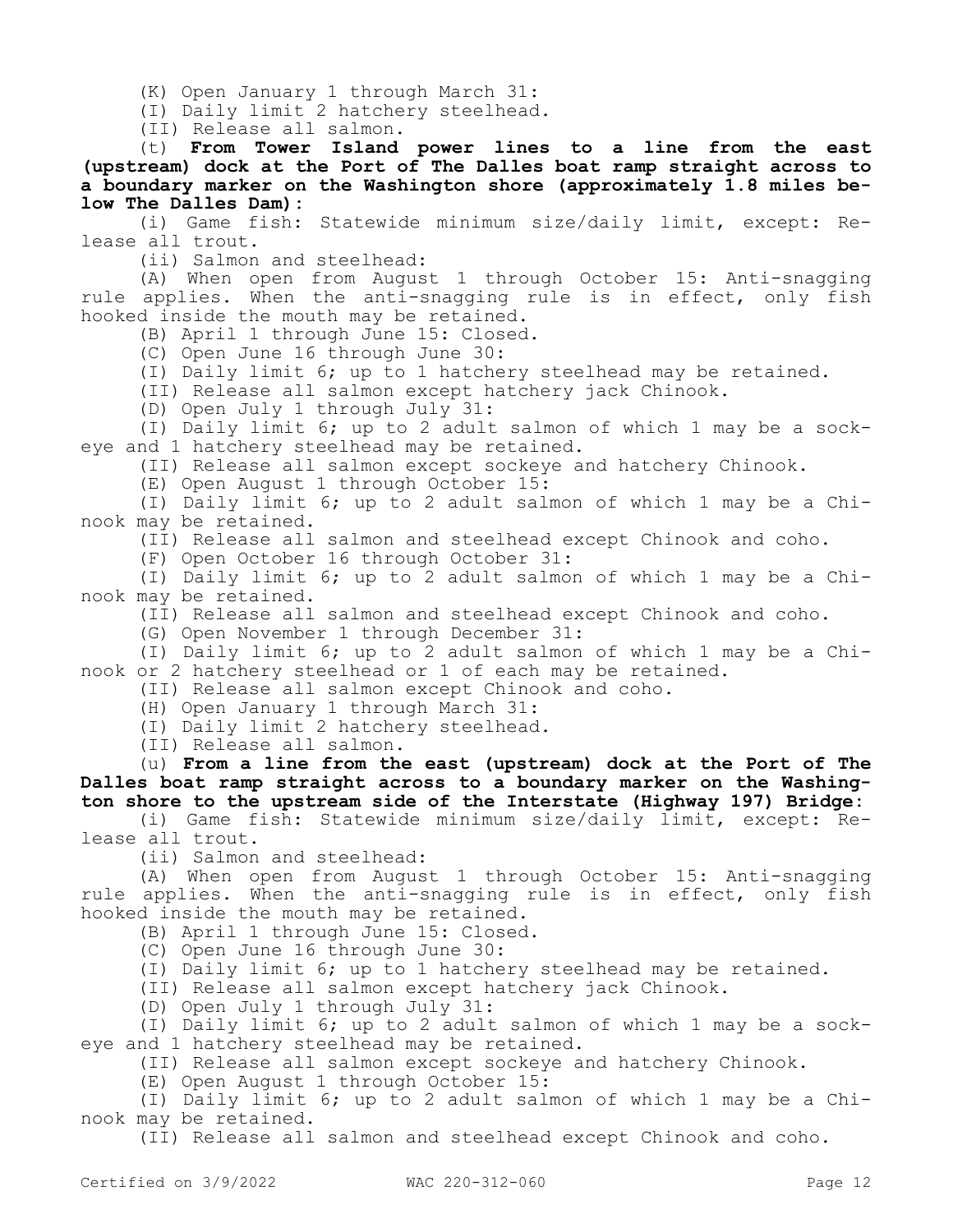(F) Open October 16 through October 31:

(I) Daily limit 6; up to 2 adult salmon of which 1 may be a Chinook may be retained.

(II) Release all salmon and steelhead except Chinook and coho.

(G) Open November 1 through December 31:

(I) Daily limit 6; up to 2 adult salmon of which 1 may be a Chinook or 2 hatchery steelhead or 1 of each may be retained.

(II) Release all salmon except Chinook and coho.

(H) Open January 1 through March 31:

(I) Daily limit 2 hatchery steelhead.

(II) Release all salmon.

(v) **From the Washington shore from the upstream side of the Interstate (Highway 197) Bridge to the navigation lock wall:**

(i) It is unlawful to fish from a floating device.

(ii) Game fish: Statewide minimum size/daily limit, except: Release all trout.

(iii) Salmon and steelhead:

(A) When open from August 1 through October 15: Anti-snagging rule applies. When the anti-snagging rule is in effect, only fish hooked inside the mouth may be retained.

(B) April 1 through June 15: Closed.

(C) Open June 16 through June 30:

(I) Daily limit 6; up to 1 hatchery steelhead may be retained.

(II) Release all salmon except hatchery jack Chinook.

(D) Open July 1 through July 31:

(I) Daily limit 6; up to 2 adult salmon of which 1 may be a sockeye and 1 hatchery steelhead may be retained.

(II) Release all salmon except sockeye and hatchery Chinook.

(E) Open August 1 through October 15:

(I) Daily limit 6; up to 2 adult salmon of which 1 may be a Chinook may be retained.

(II) Release all salmon and steelhead except Chinook and coho.

(F) Open October 16 through October 31:

(I) Daily limit 6; up to 2 adult salmon of which 1 may be a Chinook may be retained.

(II) Release all salmon and steelhead except Chinook and coho.

(G) Open November 1 through December 31:

(I) Daily limit 6; up to 2 adult salmon of which 1 may be a Chinook or 2 hatchery steelhead or 1 of each may be retained.

(II) Release all salmon except Chinook and coho.

(H) Open January 1 through March 31:

(I) Daily limit 2 hatchery steelhead.

(II) Release all salmon.

(w) **From the Interstate (Highway 197) Bridge to the upstream line of The Dalles Dam except the Washington shore from the upstream side of the Interstate Bridge to the navigation lock wall:** Closed waters.

(x) **From The Dalles Dam to the west end of the grain silo at Rufus, Oregon 2.4 miles downstream of John Day Dam:**

(i) Game fish: Statewide minimum size/daily limit, except: Release all trout.

(ii) Salmon and steelhead:

(A) When open August 1 through October 15: Anti-snagging rule applies. When the anti-snagging rule is in effect, only fish hooked inside the mouth may be retained.

(B) Open June 16 through June 30:

(I) Daily limit 6; up to 1 hatchery steelhead may be retained.

(II) Release all salmon except hatchery jack Chinook.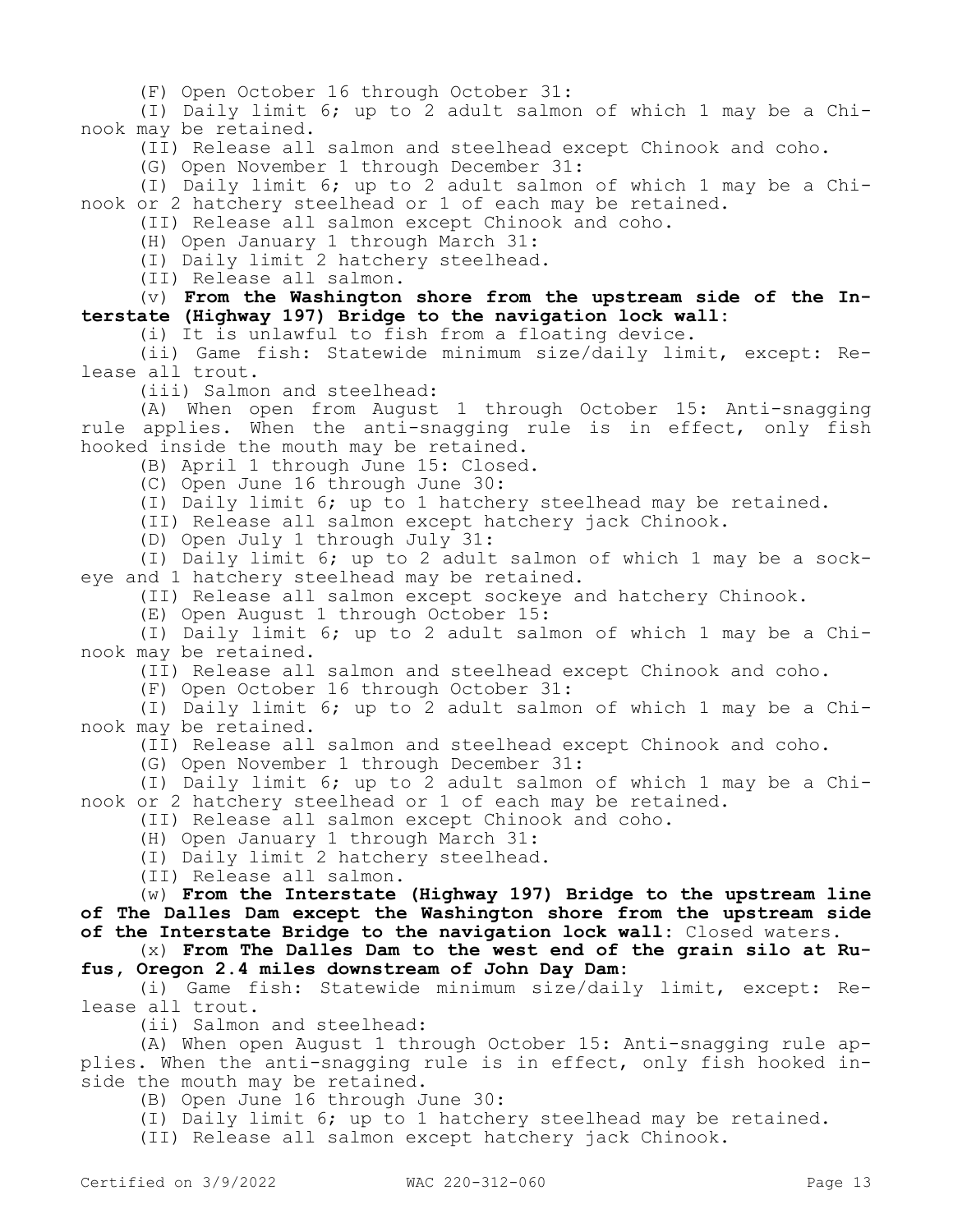(C) Open July 1 through July 31:

(I) Daily limit 6; up to 2 adult salmon of which 1 may be sockeye and 1 hatchery steelhead may be retained.

(II) Release all salmon except sockeye and hatchery Chinook.

(D) Open August 1 through August 31:

(I) Daily limit 6; up to 2 adult salmon of which 1 may be Chinook and 1 hatchery steelhead may be retained.

(II) Release all salmon except Chinook and coho.

(E) September 1 through October 15:

(I) Daily limit 6; up to 2 adult salmon of which 1 may be a Chinook may be retained.

(II) Release all salmon and steelhead except Chinook and coho.

(F) Open October 16 through December 31:

(I) Daily limit 6; up to 2 adult salmon of which 1 may be a Chinook may be retained.

(II) Release all salmon and steelhead except Chinook and coho.

(G) January 1 through June 15: Closed.

### (y) **From the west end of the grain silo at Rufus, Oregon 2.4 miles downstream of John Day Dam to markers approximately 3,000 feet downstream of John Day Dam:**

(i) Game fish: Statewide minimum size/daily limit, except: Release all trout.

(ii) Salmon and steelhead:

(A) When open August 1 through October 15: Anti-snagging rule applies. When the anti-snagging rule is in effect, only fish hooked inside the mouth may be retained.

(B) Open June 16 through June 30:

(I) Daily limit 6; up to 1 hatchery steelhead may be retained.

(II) Release all salmon except hatchery jack Chinook.

(C) Open July 1 through July 31:

(I) Daily limit 6; up to 2 adult salmon of which 1 may be sockeye and 1 hatchery steelhead may be retained.

(II) Release all salmon except sockeye and hatchery Chinook.

(D) Open August 1 through August 31:

(I) Daily limit 6; up to 2 adult salmon of which 1 may be Chinook and 1 hatchery steelhead may be retained.

(II) Release all salmon except Chinook and coho.

(E) September 1 through October 15:

(I) Daily limit 6; up to 2 adult salmon of which 1 may be a Chinook may be retained.

(II) Release all salmon and steelhead except Chinook and coho.

(F) Open October 16 through December 31:

(I) Daily limit 6; up to 2 adult salmon of which 1 may be a Chinook may be retained.

(II) Release all salmon and steelhead except Chinook and coho.

(G) January 1 through June 15: Closed.

(z) **From markers approximately 3,000 feet downstream of John Day Dam to 400 feet below the fishway entrance:**

(i) It is unlawful to fish from a floating device.

(ii) Game fish: Statewide minimum size/daily limit, except: Release all trout.

(iii) Salmon and steelhead:

(A) When open August 1 through October 15: Anti-snagging rule applies. When the anti-snagging rule is in effect, only fish hooked inside the mouth may be retained.

(B) Open June 16 through June 30:

(I) Daily limit 6; up to 1 hatchery steelhead may be retained.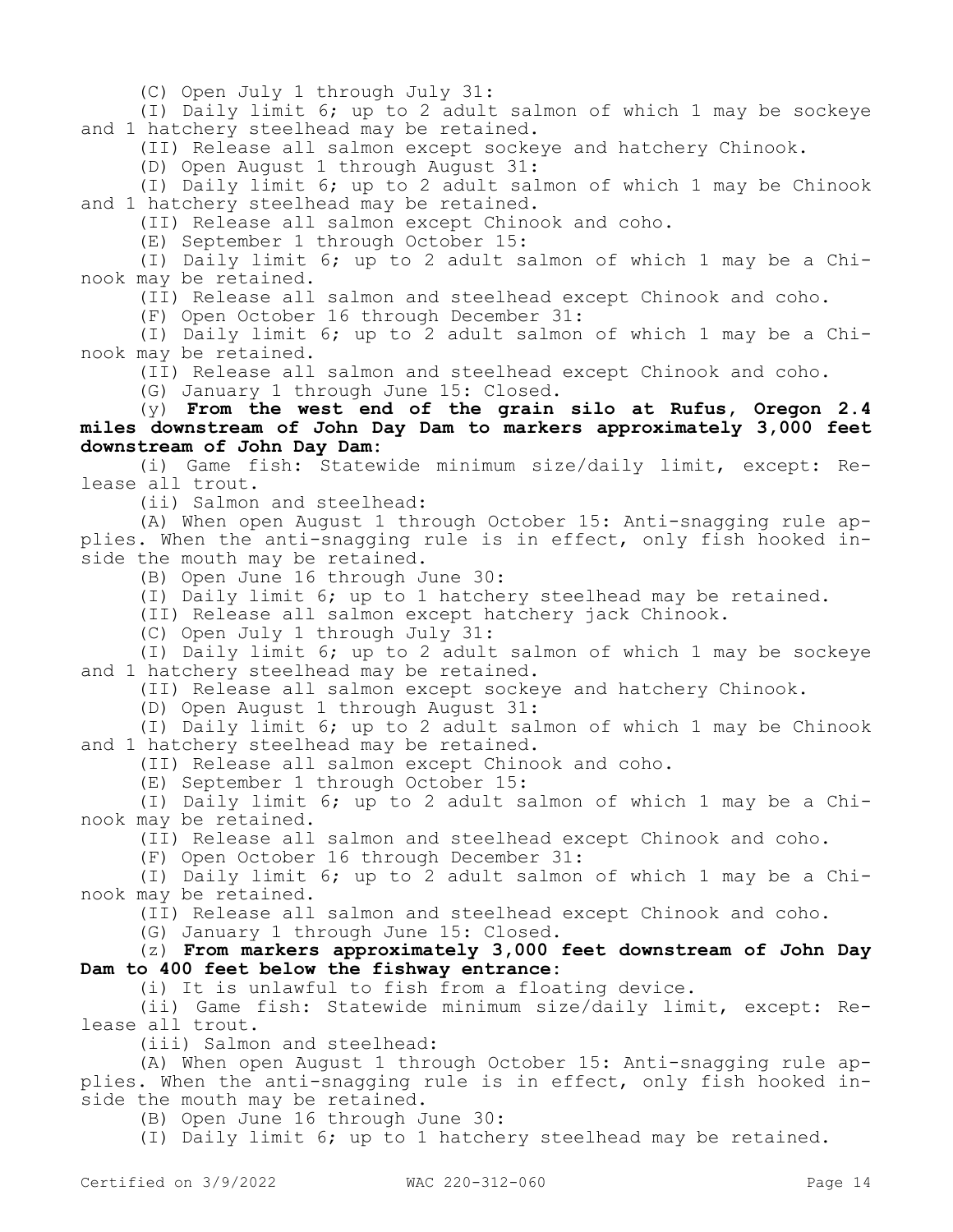(II) Release all salmon except hatchery jack Chinook.

(C) Open July 1 through July 31:

(I) Daily limit 6; up to 2 adult salmon of which 1 may be sockeye and 1 hatchery steelhead may be retained.

(II) Release all salmon except sockeye and hatchery Chinook.

(D) Open August 1 through August 31:

(I) Daily limit 6; up to 2 adult salmon of which 1 may be Chinook and 1 hatchery steelhead may be retained.

(II) Release all salmon except Chinook and coho.

(E) September 1 through October 15:

(I) Daily limit 6; up to 2 adult salmon of which 1 may be a Chinook may be retained.

(II) Release all salmon and steelhead except Chinook and coho.

(F) Open October 16 through December 31:

(I) Daily limit 6; up to 2 adult salmon of which 1 may be a Chinook may be retained.

(II) Release all salmon and steelhead except Chinook and coho.

(G) January 1 through June 15: Closed.

(aa) **From 400 feet below the John Day Dam fishway entrance to the upstream line of John Day Dam:** Closed waters.

(bb) **From John Day Dam to a line from the grain elevators at Patterson Ferry Road on the Oregon shore, straight across to a marker on the Washington shore at the west end of the old concrete foundation:**

(i) Game fish: Statewide minimum size/daily limit, except: Release all trout.

(ii) Salmon and steelhead:

(A) When open August 1 through October 15: Anti-snagging rule applies. When the anti-snagging rule is in effect, only fish hooked inside the mouth may be retained.

(B) Open June 16 through June 30:

(I) Daily limit 6; up to 1 hatchery steelhead may be retained.

(II) Release all salmon except hatchery jack Chinook.

(C) Open July 1 through July 31:

(I) Daily limit 6; up to 2 adult salmon of which 1 may be a sockeye and 1 hatchery steelhead may be retained.

(II) Release all salmon except sockeye and hatchery Chinook.

(D) Open August 1 through August 31:

(I) Daily limit 6; up to 2 adult salmon of which 1 may be Chinook and 1 hatchery steelhead may be retained.

(II) Release all salmon except Chinook and coho.

(E) September 1 through October 15:

(I) Daily limit 6; up to 2 adult salmon of which 1 may be a Chinook may be retained.

(II) Release all salmon and steelhead except Chinook and coho.

(F) Open October 16 through December 31:

(I) Daily limit 6; up to 2 adult salmon of which 1 may be a Chinook may be retained.

(II) Release all salmon and steelhead except Chinook and coho.

(G) January 1 through June 15: Closed.

(cc) **From a line from the grain elevators at Patterson Ferry Road on the Oregon shore, straight across to a marker on the Washington shore at the west end of the old concrete foundation to the Interstate 82/Highway 395 Bridge:**

(i) Game fish: Statewide minimum size/daily limit, except: Release all trout.

(ii) Salmon and steelhead: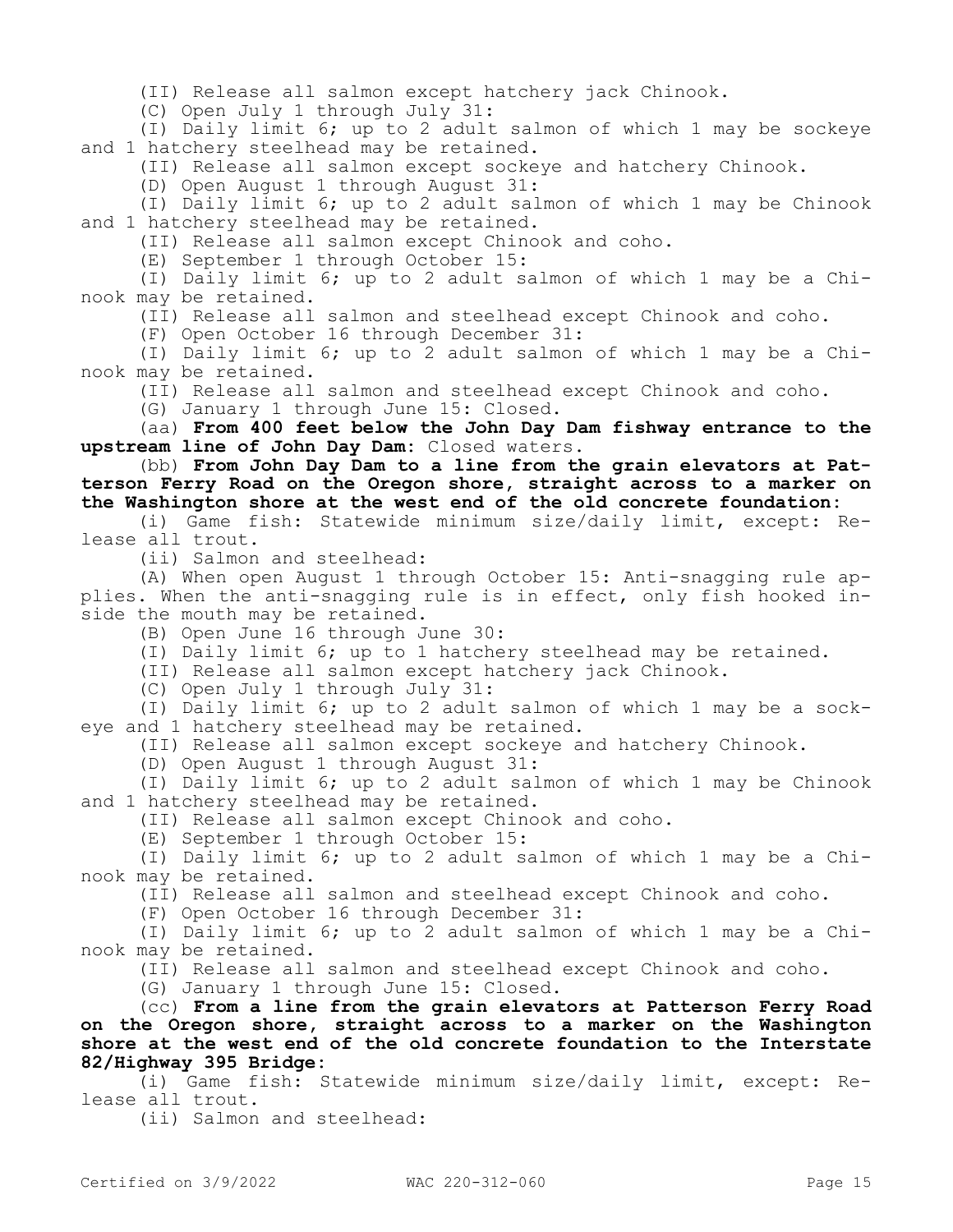(A) When open August 1 through October 15: Anti-snagging rule applies. When the anti-snagging rule is in effect, only fish hooked inside the mouth may be retained.

(B) Open June 16 through June 30:

(I) Daily limit 6; up to 1 hatchery steelhead may be retained.

(II) Release all salmon except hatchery jack Chinook.

(C) Open July 1 through July 31:

(I) Daily limit 6; up to 2 adult salmon of which 1 may be sockeye and 1 hatchery steelhead may be retained.

(II) Release all salmon except sockeye and hatchery Chinook.

(D) Open August 1 through August 31:

(I) Daily limit 6; up to 2 adult salmon of which 1 may be Chinook and 1 hatchery steelhead may be retained.

(II) Release all salmon except Chinook and coho.

(E) September 1 through October 15:

(I) Daily limit 6; up to 2 adult salmon of which 1 may be a Chinook may be retained.

(II) Release all salmon and steelhead except Chinook and coho.

(F) Open October 16 through December 31:

(I) Daily limit 6; up to 2 adult salmon of which 1 may be a Chinook may be retained.

(II) Release all salmon and steelhead except Chinook and coho.

(G) January 1 through June 15: Closed.

(dd) **From the Interstate 82/Highway 395 Bridge to a red and white marker on the Oregon shore on a line that intersects the downstream end of the wingwall of the boat lock near the Washington shore:**

(i) Game fish: Statewide minimum size/daily limit, except: Release all trout.

(ii) Salmon and steelhead:

(A) When open August 1 through October 15: Anti-snagging rule applies. When the anti-snagging rule is in effect, only fish hooked inside the mouth may be retained.

(B) Open June 16 through June 30:

(I) Daily limit 6; up to 1 hatchery steelhead may be retained.

(II) Release all salmon except hatchery jack Chinook.

(C) Open July 1 through July 31:

(I) Daily limit 6; up to 2 adult salmon of which 1 may be sockeye and 1 hatchery steelhead may be retained.

(II) Release all salmon except sockeye and hatchery Chinook.

(D) Open August 1 through August 31:

(I) Daily limit 6; up to 2 adult salmon of which 1 may be Chinook and 1 hatchery steelhead may be retained.

(II) Release all salmon except Chinook and coho.

(E) September 1 through October 15:

(I) Daily limit 6; up to 2 adult salmon of which 1 may be a Chinook may be retained.

(II) Release all salmon and steelhead except Chinook and coho.

(F) Open October 16 through December 31:

(I) Daily limit 6; up to 2 adult salmon of which 1 may be a Chinook may be retained.

(II) Release all salmon and steelhead except Chinook and coho.

(G) January 1 through June 15: Closed.

(ee) **From a line across the river from the red and white marker on the Oregon shore on a line that intersects the downstream end of the wingwall of the boat lock near the Washington shore to the upstream line of McNary Dam:** Closed waters.

(ff) **From McNary Dam to Highway 730 at Washington/Oregon border:**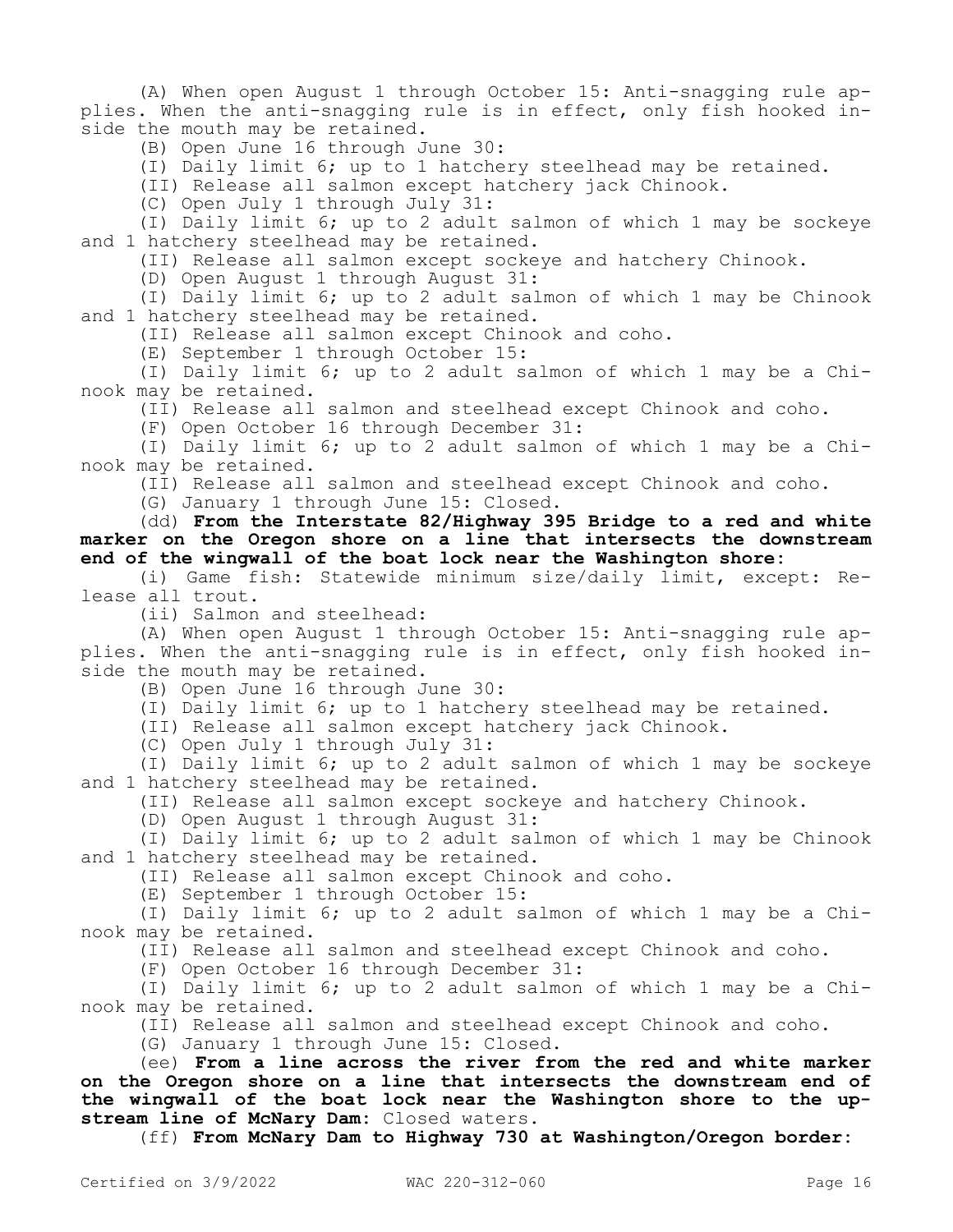(i) Game fish: Statewide minimum size/daily limit, except: Release all trout.

(ii) Salmon and steelhead:

(A) When open August 1 through October 15: Anti-snagging rule applies. When the anti-snagging rule is in effect, only fish hooked inside the mouth may be retained.

(B) Open June 16 through June 30:

(I) Daily limit 6; up to 1 hatchery steelhead may be retained.

(II) Release all salmon except hatchery jack Chinook.

(C) Open July 1 through July 31:

(I) Daily limit 6; up to 2 adult salmon of which 1 may be sockeye and 1 hatchery steelhead may be retained.

(II) Release all salmon except sockeye and hatchery Chinook.

(D) Open August 1 through August 31:

(I) Daily limit 6; up to 2 adult salmon of which 1 may be Chinook and 1 hatchery steelhead may be retained.

(II) Release all salmon except Chinook and coho.

(E) September 1 through October 15:

(I) Daily limit 6; up to 2 adult salmon of which 1 may be a Chinook may be retained.

(II) Release all salmon and steelhead except Chinook and coho.

(F) Open October 16 through December 31:

(I) Daily limit 6; up to 2 adult salmon of which 1 may be a Chinook may be retained.

(II) Release all salmon and steelhead except Chinook and coho.

(G) January 1 through June 15: Closed.

(gg) **From Highway 730 at Washington/Oregon border to the Highway 395 Bridge at Pasco**:

(i) Game fish: Statewide minimum size/daily limit, except: Release all trout.

(ii) Salmon and steelhead:

(A) When open August 1 through October 15: Anti-snagging rule applies. When the anti-snagging rule is in effect, only fish hooked inside the mouth may be retained.

(B) Open June 16 through June 30:

(I) Daily limit 6; up to 1 hatchery steelhead may be retained.

(II) Release all salmon except hatchery jack Chinook.

(C) Open July 1 through July 31:

(I) Daily limit 6; up to 2 adult salmon of which 1 may be sockeye and 1 hatchery steelhead may be retained.

(II) Release all salmon except sockeye and hatchery Chinook.

(D) Open August 1 through August 31:

(I) Daily limit 6; up to 2 adult salmon of which 1 may be Chinook and 1 hatchery steelhead may be retained.

(II) Release all salmon except Chinook and coho.

(E) September 1 through October 15:

(I) Daily limit 6; up to 2 adult salmon of which 1 may be a Chinook may be retained.

(II) Release all salmon and steelhead except Chinook and coho.

(F) Open October 16 through December 31:

(I) Daily limit 6; up to 2 adult salmon of which 1 may be a Chinook may be retained.

(II) Release all salmon and steelhead except Chinook and coho.

(G) January 1 through June 15: Closed.

(hh) **From the Highway 395 Bridge at Pasco to the Interstate 182 Bridge:**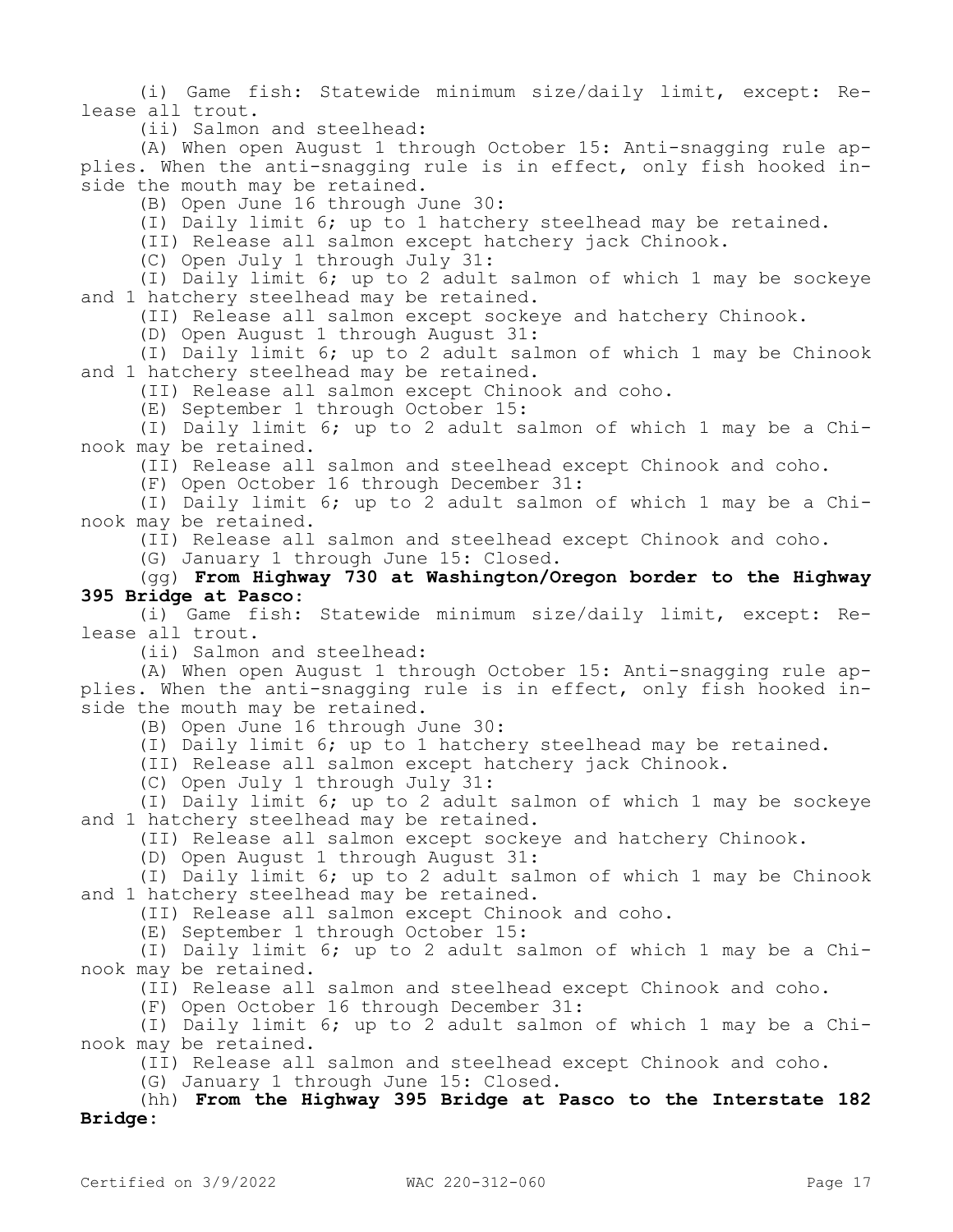(i) Game fish: Statewide minimum size/daily limit, except: Release all trout.

(ii) Steelhead: Closed to fishing for or retaining.

(iii) Salmon: Open August 16 through October 31: Daily limit 6; up to 2 adult salmon may be retained. Release all salmon except Chinook and coho.

(ii) **Within a 400 foot radius of the Columbia Irrigation District (CID) fish barrier at the mouth of the CID wasteway at Columbia Park:**  Closed waters.

(jj) **From the Interstate 182 Bridge to WDFW markers 1/4 mile downstream from the Ringold wasteway outlet:**

(i) Game fish: Statewide minimum size/daily limit, except: Release all trout.

(ii) Steelhead: Closed to fishing for or retaining.

(iii) Salmon:

(A) Open July 1 through August 15:

- (I) Daily limit 6 salmon; up to 2 may be adults.
- (II) Release wild adult Chinook.

(B) Open August 16 through October 31:

(I) Daily limit 6; up to 2 may be adults.

(II) Release all salmon other than Chinook and coho.

## (kk) **West Branch Esquatzel Coulee Block 1 Irrigation Wasteway Lagoon in the Columbia River:**

(i) September 1 through November 30: Closed waters.

(ii) Game fish: Statewide minimum size/daily limit, except: Release all trout.

(iii) Steelhead: Closed to fishing for or retaining.

(iv) Salmon:

(A) Open July 1 through August 15:

(B) Daily limit 6 salmon; up to 2 may be adults.

- (C) Release wild adult Chinook.
- (v) Open August 16 through August 31:

(A) Daily limit 6; up to 2 adult salmon may be retained.

(B) Release all salmon except Chinook and coho.

(ll) **From WDFW markers 1/4 mile downstream from the Ringold wasteway outlet to WDFW markers 1/2 mile upstream from Ringold Springs Hatchery Creek:**

(i) Game fish: Statewide minimum size/daily limit, except: Release all trout.

(ii) Steelhead: Closed to fishing for or retaining.

(iii) Salmon:

(A) Open July 1 through August 15:

(I) Daily limit 6 salmon; up to 2 may be adults.

(II) Release wild adult Chinook.

(B) Open August 16 through October 31:

(I) Daily limit 6; up to 2 may be adults.

(II) Release all salmon other than Chinook and coho.

(mm) **Between the markers located 100 feet upstream and 100 feet downstream of the Ringold Springs Hatchery Creek, and extending 100 feet towards the middle of the river:** Closed waters.

(nn) **From WDFW markers 1/2 mile upstream from Ringold Springs Hatchery Creek to the Old Hanford townsite powerline crossing:**

(i) Game fish: Statewide minimum size/daily limit, except: Release all trout.

(ii) Steelhead: Closed to fishing for or retaining.

(iii) Salmon:

(A) Open July 1 through August 15: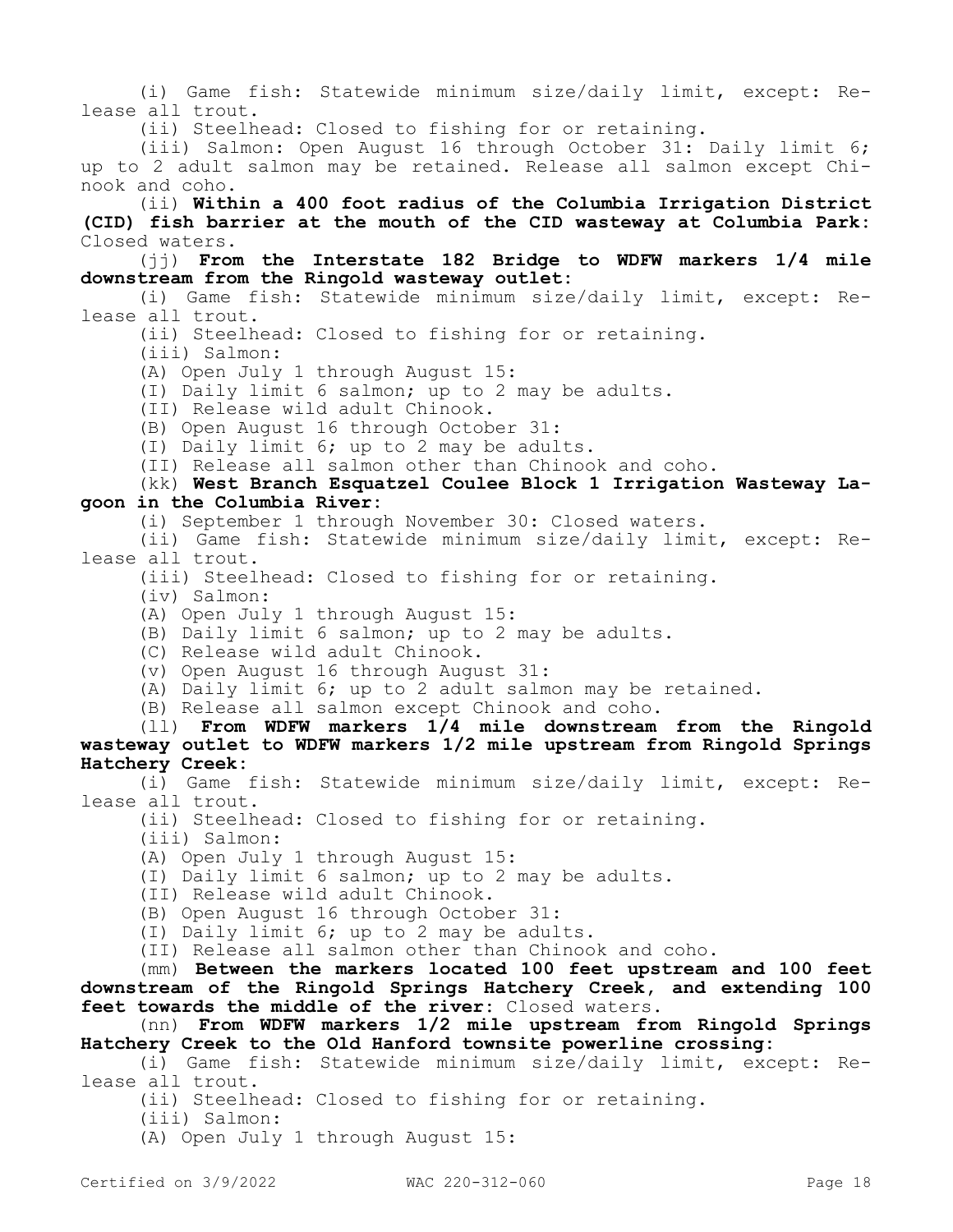(I) Daily limit 6 salmon; up to 2 may be adults.

(II) Release wild adult Chinook.

(B) Open August 16 through October 31:

(I) Daily limit 6; up to 2 may be adults.

(II) Release all salmon other than Chinook and coho.

(oo) **From the Old Hanford townsite powerline crossing to Vernita Bridge (Highway 24):**

(i) Open February 1 through October 15.

(ii) Game fish: Statewide minimum size/daily limit, except: Release all trout.

(iii) Steelhead: Closed to fishing for or retaining.

(iv) Salmon:

(A) Open July 1 through August 15:

(I) Daily limit 6 salmon; up to 2 may be adults.

(II) Release wild adult Chinook.

(B) Open August 16 through October 15:

(I) Daily limit 6; up to 2 may be adults.

(II) Release all salmon other than Chinook and coho.

(pp) **From Vernita Bridge (Highway 24) to 400 feet downstream of the Priest Rapids Hatchery outlet channel (Jackson Creek):**

(i) Game fish: Statewide minimum size/daily limit, except: Release all trout.

(ii) Steelhead: Closed to fishing for or retaining.

(iii) Salmon:

(A) Open July 1 through August 15:

(I) Daily limit 6 salmon; up to 2 may be adults.

(II) Release wild adult Chinook.

(B) Open August 16 through October 15:

(I) Daily limit 6; up to 2 may be adults.

(II) Release all salmon other than Chinook and coho.

(qq) **From the marker 400 feet downstream of the mouth of the Priest Rapids Hatchery outlet channel (Jackson Creek) to boundary markers 650 feet below the fish ladders at Priest Rapids Dam:**

(i) Game fish: Statewide minimum size/daily limit, except: Release all trout.

(ii) Steelhead: Closed to fishing for or retaining.

(iii) Salmon:

(A) Open July 1 through August 15:

(I) Daily limit 6 salmon; up to 2 may be adults.

(II) Release wild adult Chinook.

(B) Open August 16 through October 15:

(I) Daily limit 6; up to 2 may be adults.

(II) Release all salmon other than Chinook and coho.

(rr) **At Priest Rapids Hatchery outlet channel (Jackson Creek) extending to midstream of the Columbia River between boundary markers located 400 feet downstream of outlet channel to 100 feet upstream:**  Closed waters.

(ss) **From boundary markers 650 feet below the fish ladders at Priest Rapids Dam to the upstream line of the dam:** Closed waters.

(tt) **From Priest Rapids Dam to a line from boundary markers 750 feet downstream of the east fish ladder and 500 feet downstream of west fish ladder at Wanapum Dam:**

(i) Game fish: Statewide minimum size/daily limit, except: Release all trout.

(ii) Steelhead: Closed to fishing for or retaining.

(iii) Salmon:

(A) Open July 1 through August 31: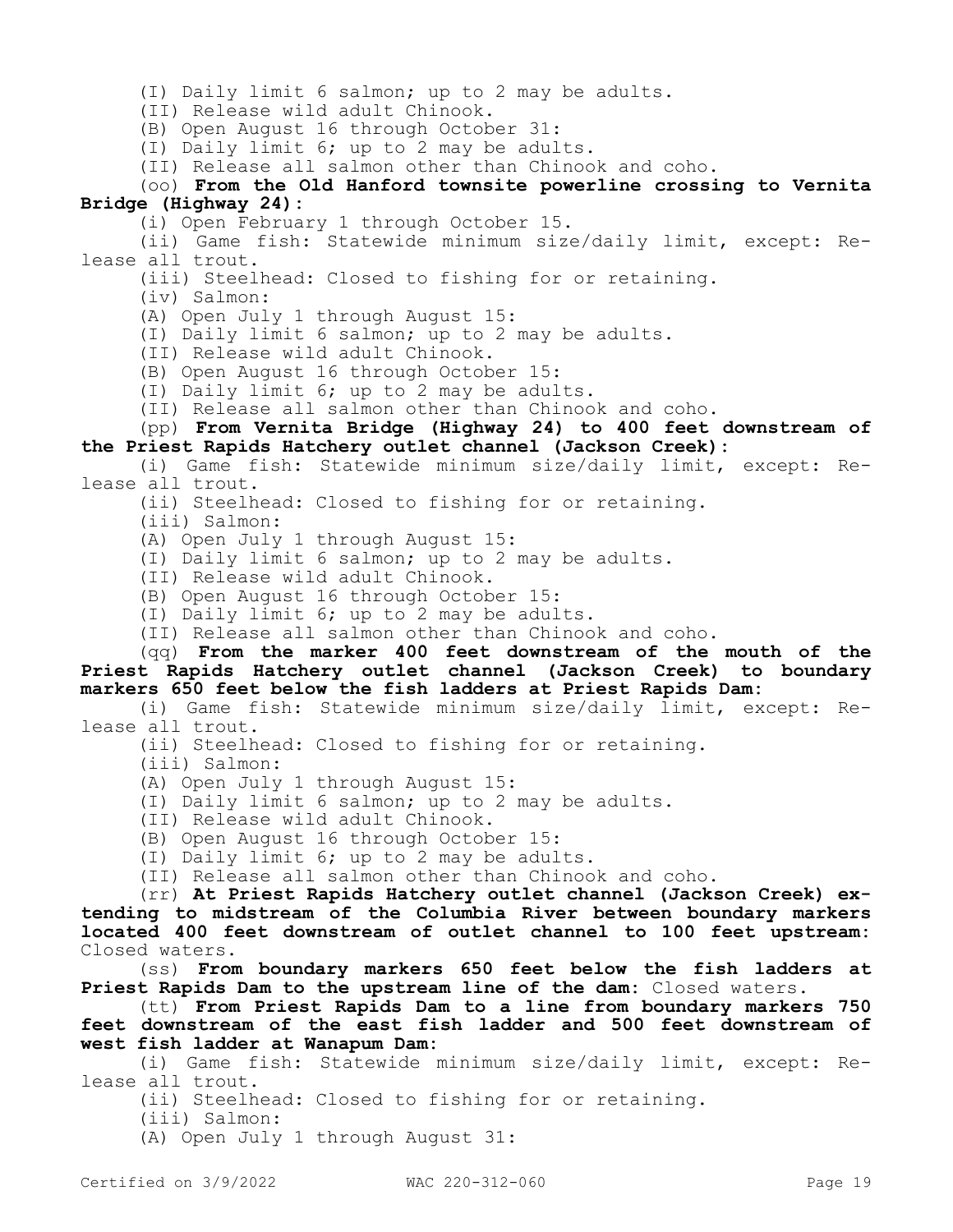(I) Daily limit 6; up to 2 adult hatchery Chinook and up to 2 sockeye may be retained.

(II) Release coho and wild adult Chinook.

(B) Open September 1 through October 15: Daily limit 6 Chinook only; up to 2 adults may be retained.

(uu) **From a line from boundary markers 750 feet downstream of the east fish ladder and 500 feet downstream of the west fish ladder to the Wanapum Dam:** Closed waters.

(vv) **From the Wanapum Dam to boundary markers 400 feet downstream of the fish ladders at Rock Island Dam:**

(i) Game fish: Statewide minimum size/daily limit, except: Release all trout.

(ii) Steelhead: Closed to fishing for or retaining.

(iii) Salmon:

(A) Open July 1 through August 31:

(I) Daily limit 6; up to 2 adult hatchery Chinook and up to 2 sockeye.

(II) Release coho and wild adult Chinook.

(B) Open September 1 through October 15: Daily limit 6 Chinook only; up to 2 adults may be retained.

(ww) **From the boundary markers 400 feet downstream of the fish ladders at Rock Island Dam to the upstream line of the dam:** Closed waters.

(xx) **From the upstream line of Rock Island Dam to boundary markers 400 feet downstream of the Rocky Reach Dam fish ladders:**

(i) Game fish: Statewide minimum size/daily limit, except: Release all trout.

(ii) Steelhead: Closed to fishing for or retaining.

(iii) Salmon: Open July 1 through October 15:

(A) Daily limit 6; up to 2 adult hatchery Chinook and up to 2 sockeye.

(B) Release coho and wild adult Chinook.

(yy) **From boundary markers 400 feet downstream of the Rocky Reach Dam fish ladders to the upstream line of Rocky Reach Dam:** Closed waters.

(zz) **From the upstream line of Rocky Reach Dam to boundary markers 400 feet downstream of the spawning channel discharge (on Chelan County side) and fish ladder (on Douglas County side):**

(i) Game fish: Statewide minimum size/daily limit, except: Release all trout.

(ii) Steelhead: Closed to fishing for or retaining.

(iii) Salmon: Open July 1 through October 15:

(A) Daily limit 6; up to 2 adult hatchery Chinook and up to 2 sockeye.

(B) Release coho and wild adult Chinook.

(aaa) **From the boundary markers 400 feet downstream of the spawning channel discharge (on Chelan County side) and fish ladder (on Douglas County side) to the upstream line of Wells Dam:** Closed waters. (bbb) **From Wells Dam to Highway 173 Bridge at Brewster:**

(i) Game fish: Statewide minimum size/daily limit, except: Hatchery trout: Open July 16 through August 15. Minimum size 12 inches. Daily limit 10. Barbless hooks required.

(ii) Steelhead: Closed to fishing for or retaining.

(iii) Salmon: Open July 16 through September 30:

(A) Daily limit 6; up to 2 adult hatchery Chinook and up to 2 sockeye.

(B) Release coho and wild adult Chinook.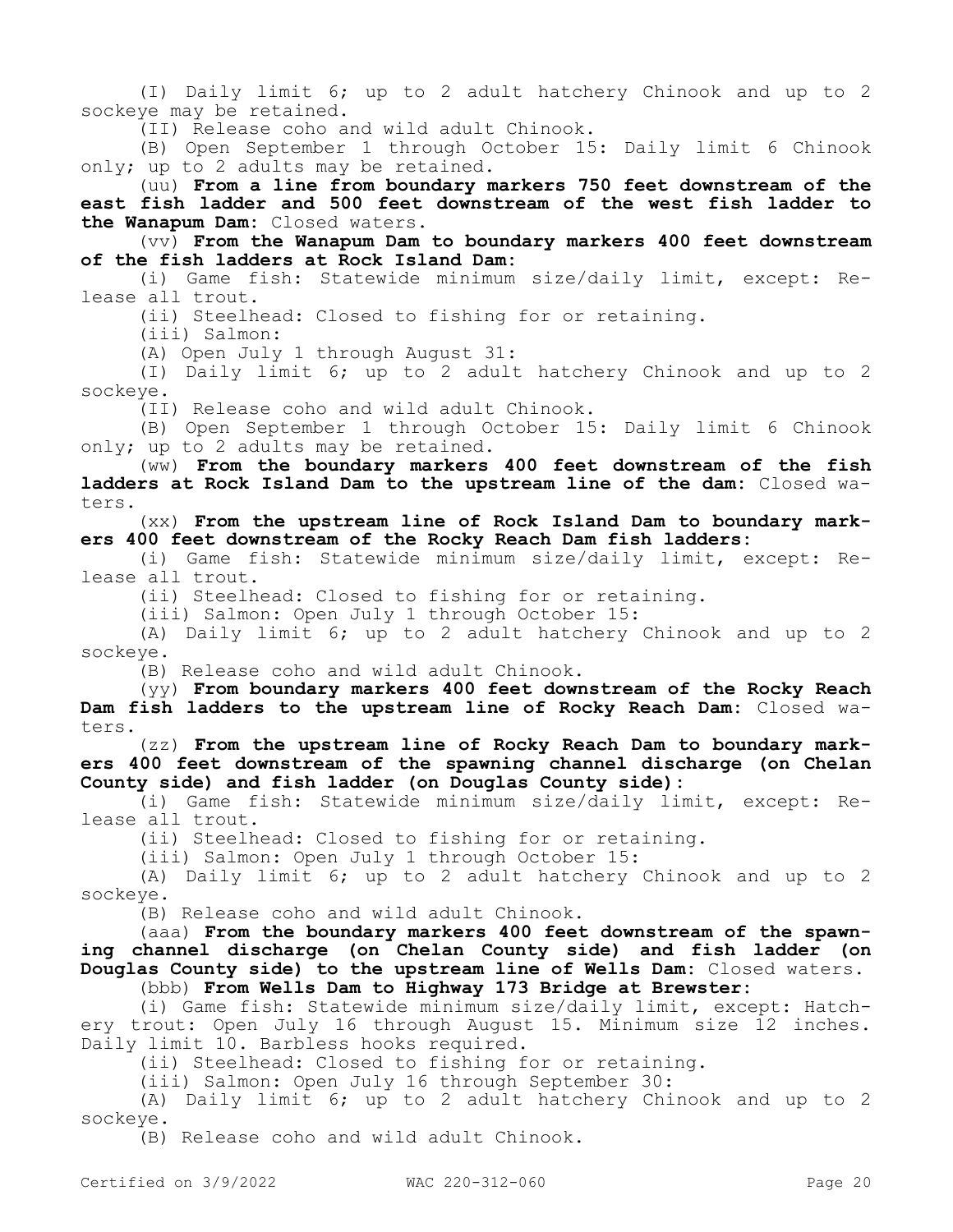### (ccc) **From Highway 173 Bridge at Brewster to the Highway 17 Bridge:**

(i) Game fish: Statewide minimum size/daily limit, except: Hatchery trout: Open July 1 through August 15. Minimum 12 inches. Daily limit 10. Barbless hooks required.

(ii) Steelhead: Closed to fishing for or retaining.

(iii) Salmon: Open July 1 through October 15:

(A) Daily limit 6; up to 2 adult hatchery Chinook and up to 2 sockeye.

(B) Release coho and wild adult Chinook.

(ddd) **From the Highway 17 Bridge to the Corps of Engineers safety marker on the Douglas County shore to the rock jetty at the upstream shoreline of Foster Creek:**

(i) From the Okanogan County shore between Chief Joseph Dam and the Highway 17 Bridge: Closed waters.

(ii) From the Douglas County shore from Chief Joseph Dam to the rock jetty at the upstream shoreline of Foster Creek: Closed waters.

(iii) It is unlawful to fish from a floating device downstream of Chief Joseph Dam from the boundary marker to the Corps of Engineers safety zone marker.

(iv) Hatchery trout: Open July 1 through August 15. Minimum 12 inches. Daily limit 10. Barbless hooks required.

(v) Steelhead: Closed to fishing for or retaining.

(vi) Salmon: Open July 1 through September 15:

(A) Daily limit 6; up to 2 adult hatchery Chinook and up to 2 sockeye.

(B) Release coho and wild adult Chinook.

(eee) **Above Chief Joseph Dam:** See Rufus Woods Lake in WAC  $220-312-050.$ <br>(fff)

Above Grand Coulee Dam: See Lake Roosevelt in WAC 220-312-050.

[Statutory Authority: RCW 77.04.012, 77.04.020, 77.04.055, and 77.12.047. WSR 21-14-067 (Order 21-95), § 220-312-060, filed 7/2/21, effective 8/2/21; WSR 20-14-052 (Order 20-97), § 220-312-060, filed 6/25/20, effective 7/26/20. Statutory Authority: RCW 77.04.012, 77.04.013, 77.04.020, 77.04.055, and 77.12.047. WSR 19-15-050 (Order 19-139), § 220-312-060, filed 7/12/19, effective 8/12/19. Statutory Authority: RCW 77.04.012, 77.04.020, and 77.04.130. WSR 19-03-003 (Order 19-01), § 220-312-060, filed 1/2/19, effective 2/2/19. Statutory Authority: RCW 77.04.012, 77.04.013, 77.04.020, 77.04.055, and 77.12.047. WSR 18-15-065 (Order 18-163), § 220-312-060, filed 7/16/18, effective 8/16/18. Statutory Authority: RCW 77.04.012, 77.04.020, and 77.12.047. WSR 18-06-045 (Order 18-30), § 220-312-060, filed 3/1/18, effective 4/1/18. Statutory Authority: RCW 77.04.012, 77.04.013, 77.04.020, 77.04.055, and 77.12.047. WSR 17-17-029, § 220-312-060, filed 8/8/17, effective 9/8/17; WSR 17-05-112 (Order 17-04), recodified as § 220-312-060, filed 2/15/17, effective 3/18/17; WSR 16-14-038 (Order 16-158), § 220-310-200, filed 6/28/16, effective 7/29/16. Statutory Authority: RCW 77.04.012 and 77.12.047. WSR 16-06-073 (Order 16-30), § 220-310-200, filed 2/26/16, effective 7/1/16. Statutory Authority: RCW 77.04.012, 77.04.013, 77.04.020, 77.04.055, and 77.12.047. WSR 15-13-081 (Order 15-177), § 220-310-200, filed 6/12/15, effective 7/13/15. Statutory Authority: RCW 77.04.012, 77.04.013, 77.04.055, and 77.12.047. WSR 15-06-065 and 15-06-006 (Order 15-033), § 220-310-200, filed 3/4/15 and 2/20/15, effective 7/1/15. Statutory Authority: RCW 77.04.012, 77.04.020, 77.04.055, 77.12.045, and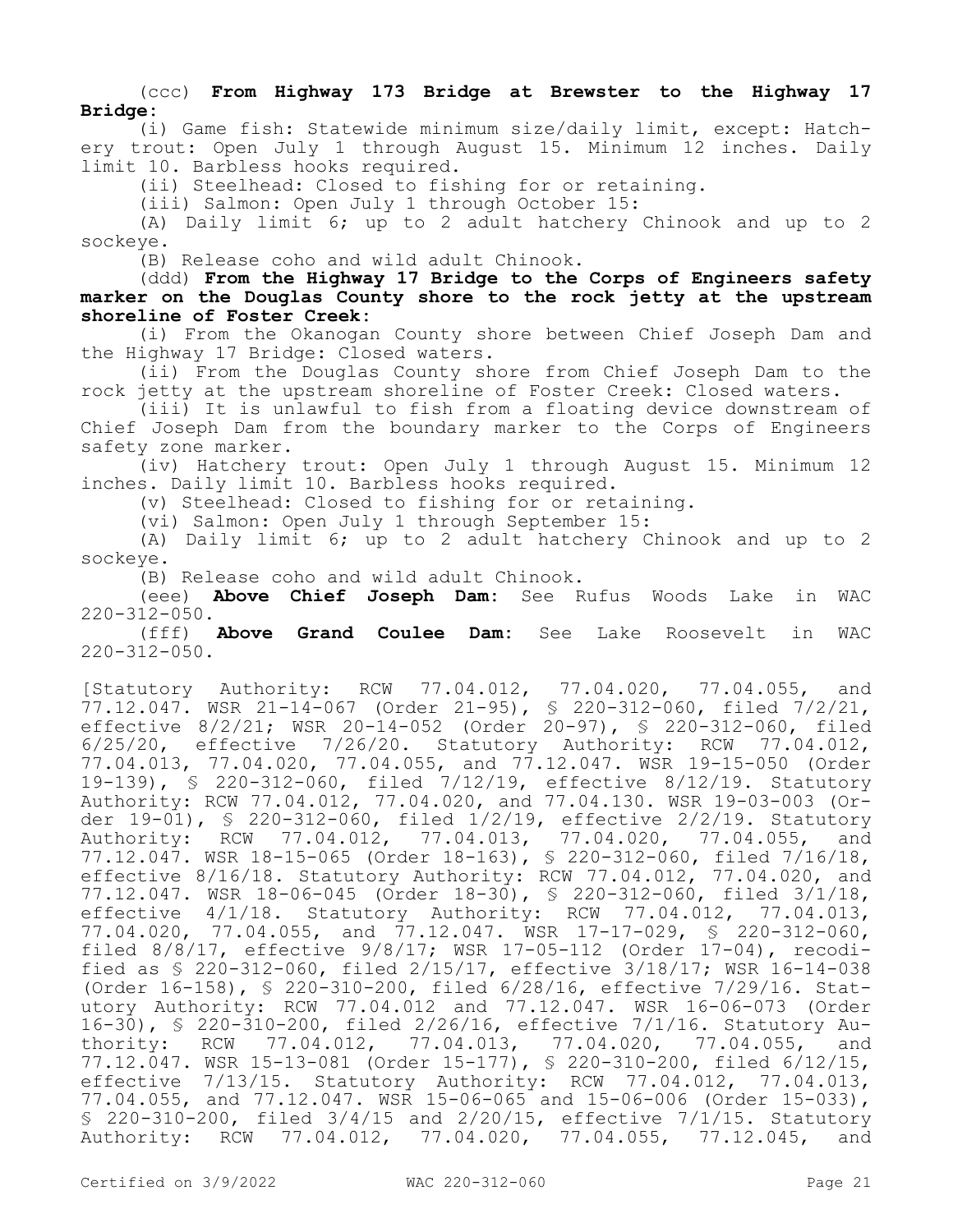77.12.047. WSR 14-16-027 (Order 14-185), § 220-310-200, filed 7/25/14, effective 8/25/14. Statutory Authority: RCW 77.04.012, 77.04.013, 77.04.055, and 77.12.047. WSR 14-04-120 (Order 14-26), § 220-310-200, filed 2/4/14, effective 3/7/14.]

## *(Effective July 1, 2022)*

**WAC 220-312-060 Freshwater exceptions to statewide rules—Columbia.** The following exceptions to statewide rules apply to the Columbia River, including impoundments and all connecting sloughs, except Wells Ponds:

(1) **General Columbia River rules:**

(a) In the concurrent waters of the Columbia River between Washington and Oregon, the license of either state is valid when fishing from a vessel.

(i) Anglers must comply with the fishing regulations of the state in which they are fishing.

(ii) This subsection does not allow an angler licensed in Oregon to fish on the Washington shore, or in the sloughs or tributaries in Washington except as otherwise provided by department rule.

(iii) Anglers fishing the Columbia River are restricted to one limit, as defined by the laws of the state in which they are fishing, even if they are licensed by both states.

(b) It is unlawful to possess in the field salmon or steelhead mutilated so that size, species, or fin clip cannot be determined until the angler has reached their automobile or principal means of land transportation and completed his or her daily angling.

(c) Salmon and trout handling rules provided in WAC 220-310-100 apply to the Columbia River, except from February 15 through June 15 in the mainstem Columbia from the Rocky Point/Tongue Point line upstream to the Washington-Oregon border where WAC 220-310-100 applies only to anglers fishing from vessels less than 30 feet in length (as substantiated by Coast Guard documentation or Marine Board registration).

(d) From Buoy 10 to the Washington/Oregon border:

(i) From August 1 through December 31, each angler aboard a vessel may deploy salmon/steelhead angling gear until the salmon/steelhead limit for all anglers aboard has been achieved.

(ii) Barbless hooks are required for salmon and steelhead.

(e) Open year-round unless otherwise provided.

(f) Year-round night closure for salmon and steelhead fishing from Buoy 10 to Chief Joseph Dam.

### (2) **Rules by river section:**

(a) Fishing from the north jetty is permissible when Marine Area 1 or Buoy 10 areas are open for salmon, and the limit and minimum size restrictions follow the most liberal regulations if both areas are open. Only single point barbless hooks may be used for salmon and steelhead.

(b) **From a true north-south line through Buoy 10 to the Megler Astoria Bridge:**

(i) The Youngs Bay Control Zone is defined as those waters southerly of a line originating on the Oregon shore at the east end of the seawall at the Warrenton Fiber log yard (approximately river mile 10.1) northeasterly through green navigation buoys 29, 31, 33, and 35A to the center of the Astoria-Megler Bridge abutment adjacent to, and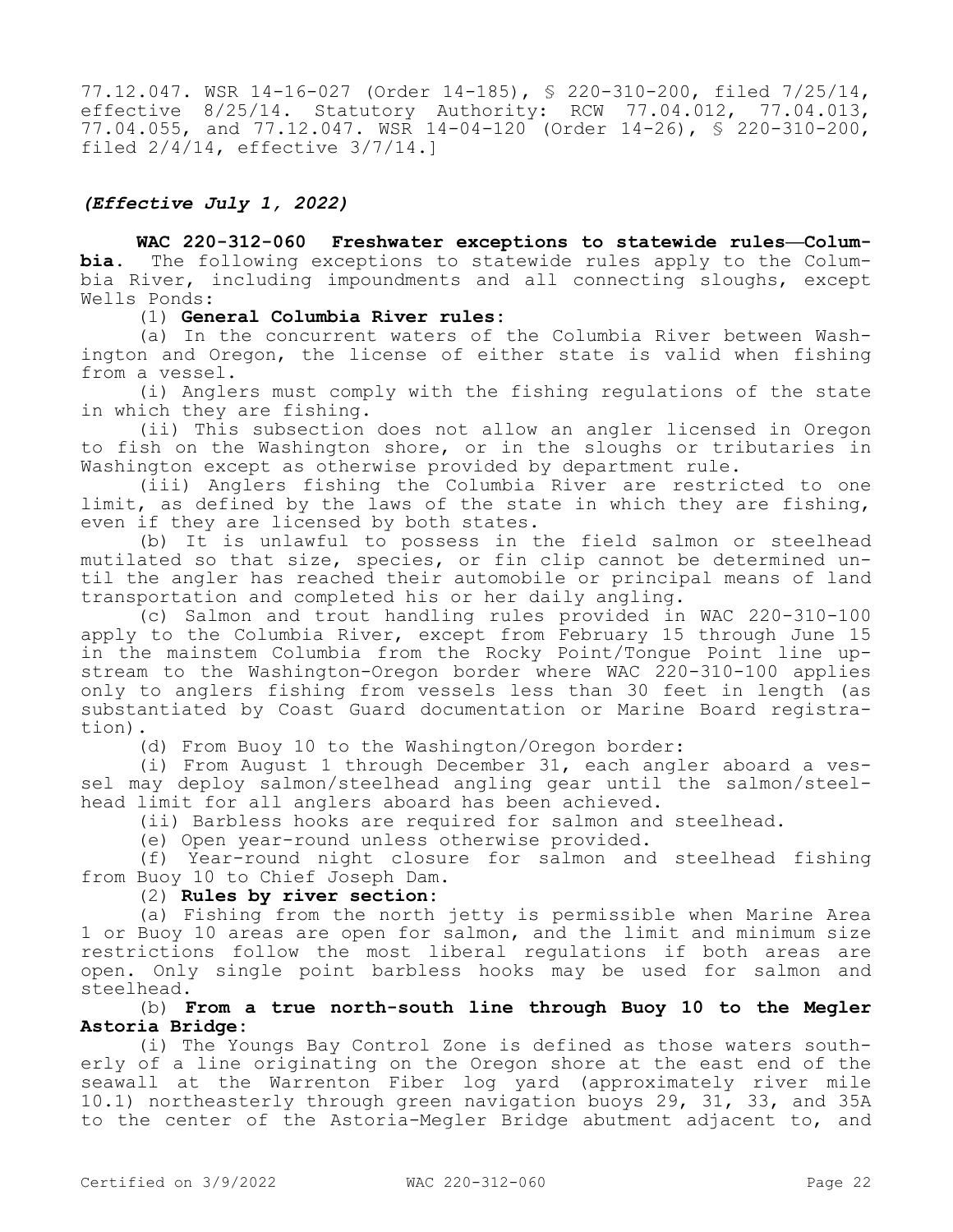north of the ship channel, and continuing southerly in line with the center of the Megler Bridge span to the Oregon shore.

(ii) The Youngs Bay Control Zone is closed to recreational angling from August 1 through September 15.

(iii) Game fish: Statewide minimum length/daily limit, except: Release trout.

(iv) Salmon and steelhead:

(A) April 1 through July 31: Closed.

(B) Open August 1 through August 10:

(I) Daily limit 2; of which only 1 may be a Chinook.

(II) Release all salmon and steelhead except hatchery Chinook and hatchery coho.

(III) Chinook minimum length 24 inches.

(IV) Coho minimum length 16 inches.

(C) Open August 11 through September 6:

(I) Daily limit 2; of which 1 may be a Chinook.

(II) Release all salmon and steelhead except Chinook and hatchery coho.

(III) Chinook minimum length 24 inches.

(IV) Coho minimum length 16 inches.

(D) Open September 7 through September 30:

(I) Daily limit 3.

(II) Release all salmon and steelhead except hatchery coho.

(III) Coho minimum length 16 inches.

(E) Open October 1 through October 31:

(I) Daily limit 6; up to 3 adult salmon may be retained.

(II) Release all salmon and steelhead except hatchery coho.

(III) Coho minimum length 12 inches.

(F) Open November 1 through December 31:

(I) Daily limit 6; up to 3 adult salmon or 1 adult salmon and 2 hatchery steelhead may be retained.

(II) Release all salmon except hatchery coho.

(III) Coho minimum length 12 inches.

(G) Open January 1 through March 31:

(I) Daily limit 6; up to 2 adult salmon, or 2 hatchery steelhead, or 1 of each, may be retained.

(II) Release all salmon except hatchery Chinook.

(v) Shad:

(A) April 1 through May 15: Closed.

(B) Open May 16 through March 31.

(vi) Forage fish and bottomfish: Marine Area 1 general rules apply; eulachon closed.

(c) **From the Megler Astoria Bridge to a projected line from Rocky Point on the Washington bank through Red Buoy 44 to the red navigation marker 2 at Tongue Point on the Oregon bank:**

(i) Game fish: Statewide minimum length/daily limit, except: Release trout.

(ii) Salmon and steelhead:

(A) April 1 through June 15: Closed.

(B) Open from June 16 through June 30:

(I) Daily limit 6; up to 1 hatchery steelhead may be retained.

(II) Release all salmon except hatchery jack Chinook.

(C) Open July 1 through July 5:

(I) Daily limit 6; up to 2 may be adults, of which up to 1 may be a sockeye and up to 1 hatchery steelhead may be retained.

(II) Release all salmon except sockeye and hatchery Chinook.

(D) Open July 6 through July 31: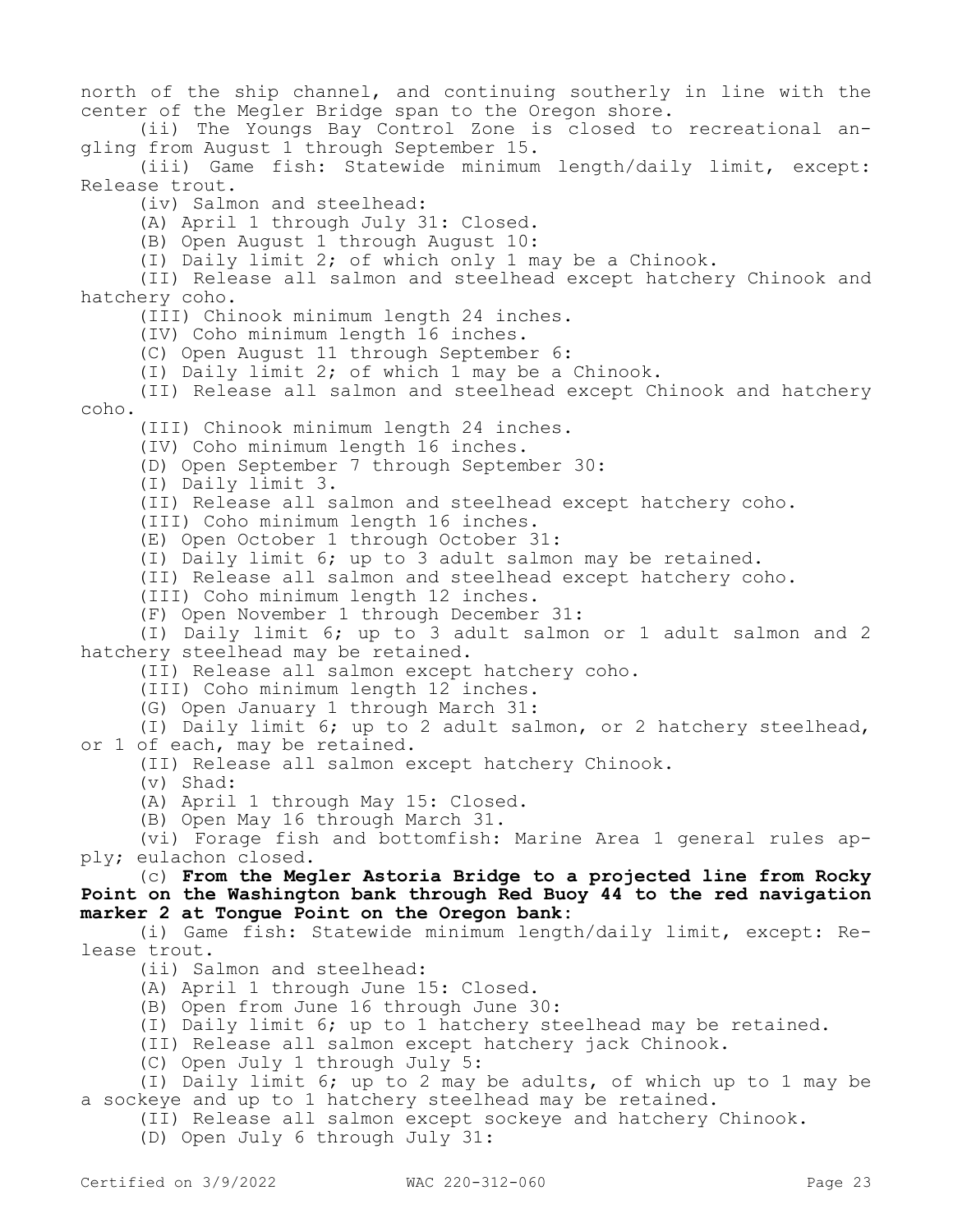(I) Daily limit 6; up to 2 may be adults, of which up to 1 may be a sockeye and up to 1 hatchery steelhead may be retained. (II) Release all salmon except sockeye and hatchery jack Chinook. (E) Open August 1 through August 10: (I) Daily limit 2; of which 1 may be a Chinook. (II) Release all salmon and steelhead except hatchery coho and hatchery Chinook. (III) Chinook minimum length 24 inches. (IV) Coho minimum length 16 inches. (F) Open August 11 through September 6: (I) Daily limit 2; of which 1 may be a Chinook. (II) Release all salmon and steelhead except Chinook and hatchery coho. (III) Chinook minimum length 24 inches. (IV) Coho minimum length 16 inches. (G) Open September 7 through September 30: (I) Daily limit 3. (II) Release all salmon and steelhead except hatchery coho. (III) Coho minimum length 16 inches. (H) Open October 1 through October 31: (I) Daily limit 6; up to 3 adult salmon may be retained. (II) Release all salmon and steelhead except hatchery coho. (III) Coho minimum length 12 inches. (I) Open November 1 through December 31: (I) Daily limit 6; up to 3 adult salmon or 1 adult salmon and 2 hatchery steelhead may be retained. (II) Release all salmon except hatchery coho. (III) Coho minimum length 12 inches. (J) Open January 1 through March 31: (I) Daily limit 6; up to 2 adult salmon, or 2 hatchery steelhead or 1 of each may be retained. (II) Release all salmon except hatchery Chinook. (iii) Shad: (A) April 1 through May 15: Closed. (B) Open May 16 through March 31. (iv) Forage fish and bottomfish: Marine Area 1 general rules apply; eulachon closed. (d) **From a line at Rocky Point on the Washington bank through Red Buoy 44 to red navigation marker 2 at Tongue Point on the Oregon bank upstream to a line at the west end of Puget Island projected from green navigation marker 39 on the Washington bank to green navigation marker 41, then to red navigation marker 42, and terminating at red navigation marker 44A on the Oregon bank:** (i) The Blind Slough Select Area is defined as waters of Blind Slough and Gnat Creek from a north-south line represented by regulatory markers at the mouth of Blind Slough upstream to a regulatory marker in Gnat Creek located approximately 0.5 miles southeasterly (upstream) of the Barendse Road Bridge. (ii) The Knappa Slough Select Area is defined as waters of Knappa

Slough, Calendar Slough, and Big Creek Slough bounded to the north (upstream) by a line projecting from a regulatory marker on the eastern shore of Karlson Island to the northernmost regulatory marker at the mouth of Blind Slough and bounded to the west (downstream) by a line projecting southerly from a regulatory marker on the southwestern tip of Karlson Island through regulatory markers on the western tips of Minaker Island to a marker on the Oregon shore.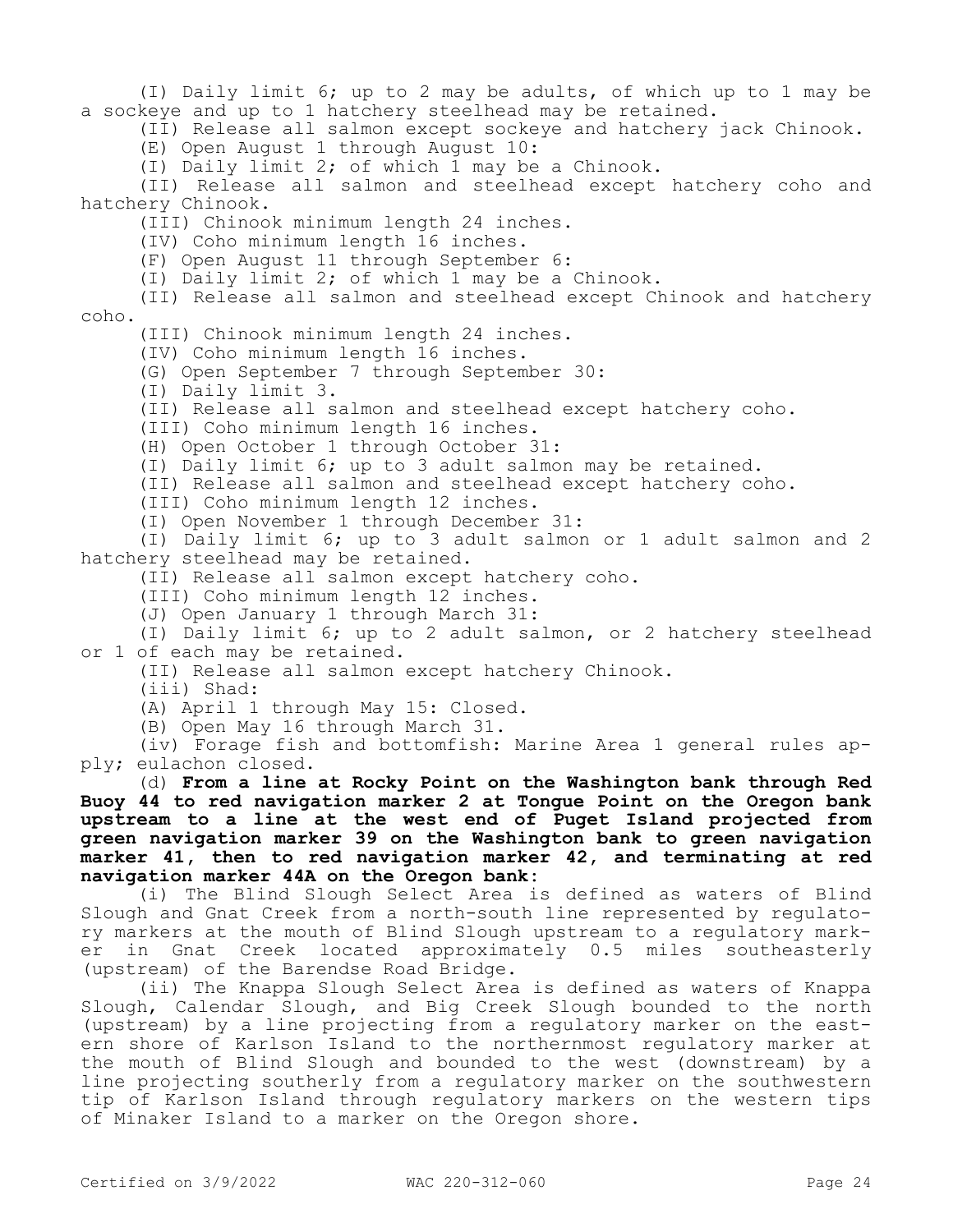(A) Game fish: Statewide minimum length/daily limit, except: Release trout.

(B) Salmon: Daily limit is 2 adult salmon or 2 steelhead or 1 of each and 5 jacks. No more than 2 daily jack limits in possession. 12" minimum size. Release all salmon other than hatchery Chinook, hatchery coho, and hatchery steelhead. Use of barbed hooks allowed.

(C) Shad: Open year-round.

(iii) Game fish: Statewide minimum size/daily limit, except:

(A) Trout: Open May 16 through March 31:

(B) Daily limit 2 hatchery cutthroat; minimum length 12 inches.

(C) Release all trout except hatchery cutthroat.

(D) Barbless hooks required for cutthroat trout.

(iv) Salmon and steelhead:

(A) April 1 through May 15: Closed.

(B) Open May 16 through June 15:

(I) Daily limit 6; up to 2 hatchery steelhead may be retained.

(II) Release all salmon except hatchery jack Chinook.

(C) Open June 16 through June 30:

(I) Daily limit 6; up to 1 hatchery steelhead may be retained.

(II) Release all salmon except hatchery jack Chinook.

(D) Open July 1 through July 5:

(I) Daily limit 6; up to 2 adult salmon of which up to 1 may be a sockeye and up to 1 hatchery steelhead may be retained.

(II) Release all salmon except sockeye and hatchery Chinook.

(E) Open July 6 through July 31:

(I) Daily limit 6; up to 2 adults of which 1 may be a sockeye and 1 hatchery steelhead may be retained.

(II) Release all salmon except sockeye and hatchery jack Chinook.

(F) Open August 1 through September 9:

(I) Daily limit 6; up to 2 may be adults of which 1 may be a Chinook may be retained.

(II) Release all salmon and steelhead except Chinook and hatchery coho.

(G) Open September 10 through October 31:

(I) Daily limit 6; up to 2 adult salmon may be retained.

(II) Release all salmon and steelhead except hatchery coho.

(H) Open November 1 through December 31:

(I) Daily limit 6; up to 2 adult salmon or 2 hatchery steelhead or 1 of each may be retained.

(II) Release all salmon except hatchery coho.

(I) Open January 1 through March 31:

(I) Daily limit 6; up to 2 adult salmon or 2 hatchery steelhead or 1 of each may be retained.

(II) Release all salmon except hatchery Chinook.

(v) Shad:

(A) April 1 through May 15: Closed.

(B) Open May 16 through March 31.

(e) **From a line at the west end of Puget Island projected from green navigation marker 39 on the Washington bank to green navigation marker 41, then to red navigation marker 42, and terminating at red navigation marker 44A on the Oregon bank, upstream to the Longview Bridge:**

(i) Game fish: Statewide minimum size/daily limit, except:

(A) Trout: Open May 16 through March 31.

(B) Release all trout except hatchery cutthroat.

(C) Daily limit 2 hatchery cutthroat; minimum length 12 inches.

(D) Barbless hooks are required for cutthroat trout.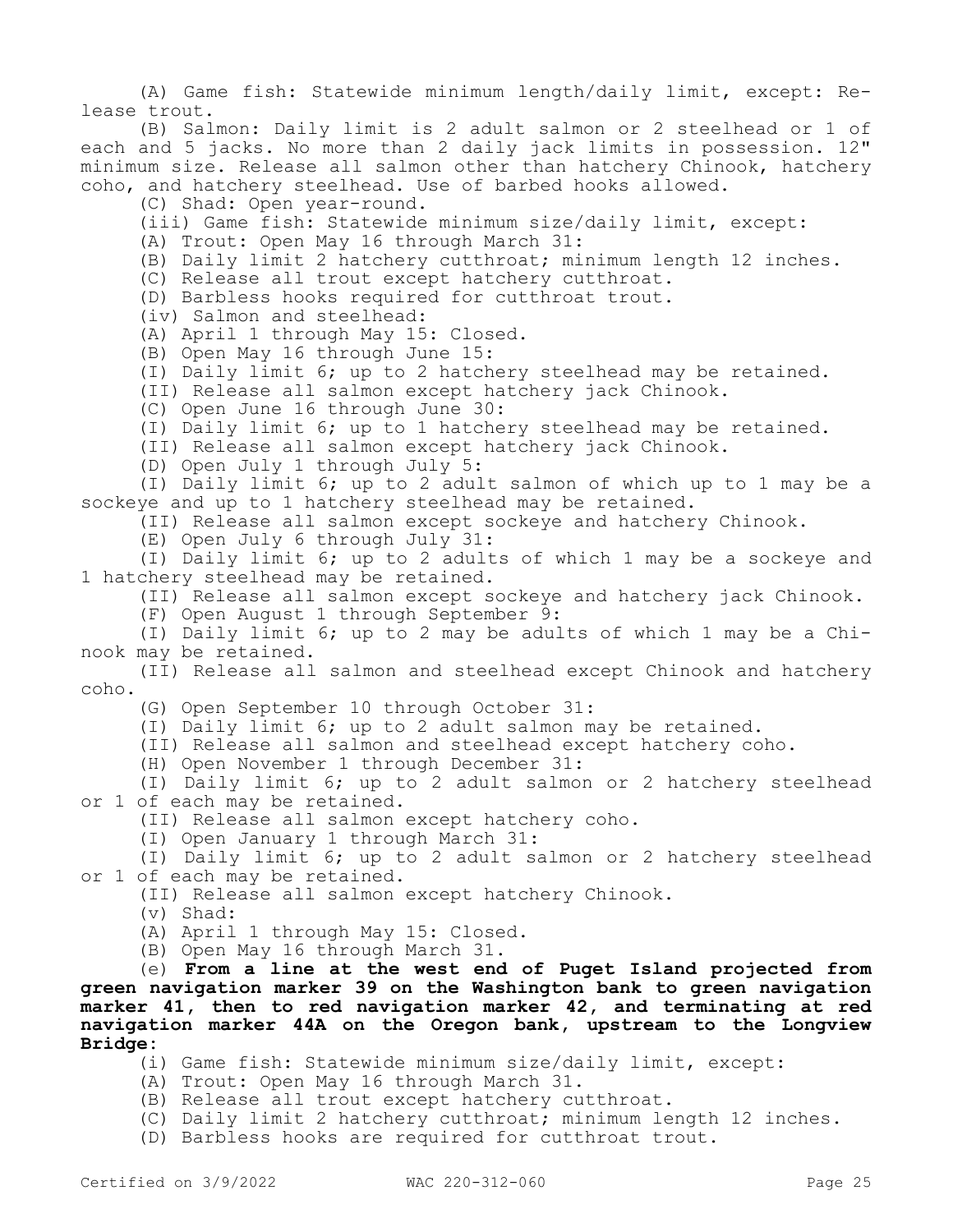(ii) Salmon and steelhead:

(A) April 1 through May 15: Closed.

(B) Open May 16 through June 15:

(I) Daily limit 6; up to 2 hatchery steelhead may be retained.

(II) Release all salmon except hatchery jack Chinook.

(C) Open June 16 through June 30:

(I) Daily limit 6; 1 hatchery steelhead may be retained.

(II) Release all salmon except hatchery jack Chinook.

(D) Open July 1 through July 5:

(I) Daily limit 6; up to 2 adult salmon of which 1 may be a sockeye and 1 hatchery steelhead may be retained.

(II) Release all salmon except sockeye and hatchery Chinook.

(E) Open July 6 through July 31:

(I) Daily limit 6; up to 2 adults of which 1 may be a sockeye and 1 hatchery steelhead may be retained.

(II) Release all salmon except sockeye and hatchery jack Chinook.

(F) Open August 1 through September 9:

(I) Daily limit 6; up to 2 adult salmon, of which 1 may be a Chinook may be retained.

(II) Release all salmon and steelhead except Chinook and hatchery coho.

(G) Open September 10 through October 31:

(I) Daily limit 6; up to 2 adult salmon may be retained.

(II) Release all salmon and steelhead except hatchery coho.

(H) Open November 1 through December 31:

(I) Daily limit 6; up to 2 adult salmon or 2 hatchery steelhead or 1 of each may be retained.

(II) Release all salmon except hatchery coho.

(I) Open January 1 through March 31:

(I) Daily limit 6; up to 2 adult salmon or 2 hatchery steelhead or 1 of each may be retained.

(II) Release all salmon except hatchery Chinook.

(iii) Shad:

(A) April 1 through May 15: Closed.

(B) Open May 16 through March 31.

(f) **From the Longview Bridge to a line projected from the Warrior Rock lighthouse through Red Buoy 4 to the marker atop the piling dolphin located at the downstream end of Bachelor Island on the Washington shore (Warrior Rock line):**

(i) Game fish: Statewide minimum size/daily limit, except:

(A) Trout: Open May 16 through March 31.

(B) Release all trout except hatchery cutthroat.

(C) Daily limit 2 hatchery cutthroat; minimum length 12 inches.

(D) Barbless hooks are required for cutthroat trout.

(ii) Salmon and steelhead:

(A) April 1 through May 15: Closed.

(B) Open May 16 through June 15:

(I) Daily limit 6; up to 2 hatchery steelhead may be retained.

(II) Release all salmon except hatchery jack Chinook.

(C) Open June 16 through June 30:

(I) Daily limit 6; up to 1 steelhead may be retained.

(II) Release all salmon except hatchery jack Chinook.

(D) Open July 1 through July 5:

(I) Daily limit 6; up to 2 adult salmon of which 1 may be a sockeye and 1 hatchery steelhead may be retained.

(II) Release all salmon except sockeye and hatchery Chinook.

(E) Open July 6 through July 31: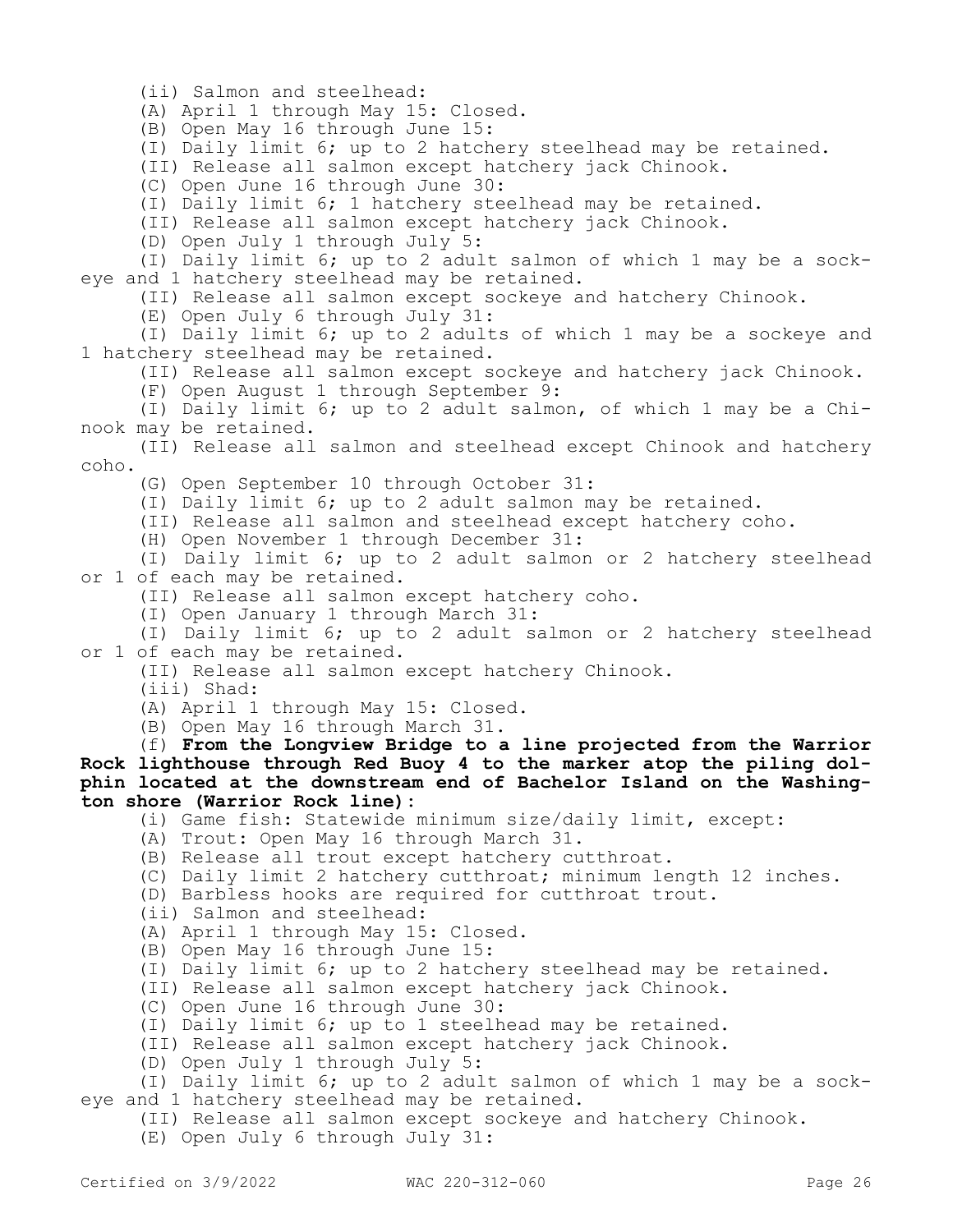(I) Daily limit 6; up to 2 adults of which 1 may be a sockeye and 1 hatchery steelhead may be retained.

(II) Release all salmon except sockeye and hatchery jack Chinook.

(F) Open August 1 through September 9:

(I) Daily limit 6; up to 2 adult salmon of which 1 may be a Chinook may be retained.

(II) Release all salmon and steelhead except Chinook and hatchery coho.

(G) Open September 10 through October 31:

(I) Daily limit 6; up to 2 adult salmon may be retained.

(II) Release all salmon and steelhead except hatchery coho.

(H) Open November 1 through December 31:

(I) Daily limit 6; up to 2 adult salmon or 2 hatchery steelhead or 1 of each may be retained.

(II) Release all salmon except hatchery coho.

(I) Open January 1 through March 31:

(I) Daily limit 6; up to 2 adult salmon or 2 hatchery steelhead or 1 of each may be retained.

(II) Release all salmon except hatchery Chinook.

(iii) Shad:

(A) April 1 through May 15: Closed.

(B) Open May 16 through March 31.

(g) **From a line projected from the Warrior Rock lighthouse through Red Buoy 4 to the marker atop the piling dolphin located at the downstream end of Bachelor Island on the Washington shore (Warrior Rock line) to the I-5 Bridge:**

(i) Game fish: Statewide minimum size/daily limit, except:

(A) Trout: Open May 16 through March 31.

(B) Release all trout except hatchery cutthroat.

(C) Daily limit 2 hatchery cutthroat; minimum length 12 inches.

(D) Barbless hooks are required for cutthroat trout.

(ii) Salmon and steelhead:

(A) April 1 through May 15: Closed.

(B) Open May 16 through June 15:

(I) Daily limit 6; up to 2 hatchery steelhead may be retained.

(II) Release all salmon except hatchery jack Chinook.

(C) Open June 16 through June 30:

(I) Daily limit 6; up to 1 hatchery steelhead may be retained.

(II) Release all salmon except hatchery jack Chinook.

(D) Open July 1 through July 5:

(I) Daily limit 6; up to 2 adult salmon of which 1 may be a sockeye and 1 hatchery steelhead may be retained.

(II) Release all salmon except sockeye and hatchery Chinook.

(E) Open July 6 through July 31:

(I) Daily limit 6; up to 2 adults of which 1 may be a sockeye and 1 hatchery steelhead may be retained.

(II) Release all salmon except sockeye and hatchery jack Chinook.

(F) Open August 1 through October 31:

(I) Daily limit 6; up to 2 adult salmon of which 1 may be a Chinook may be retained.

(II) Release all salmon and steelhead except Chinook and hatchery coho.

(G) Open November 1 through December 31:

(I) Daily limit 6; up to 2 adult salmon or 2 hatchery steelhead or 1 of each may be retained.

(II) Release all salmon except hatchery coho.

(H) Open January 1 through March 31: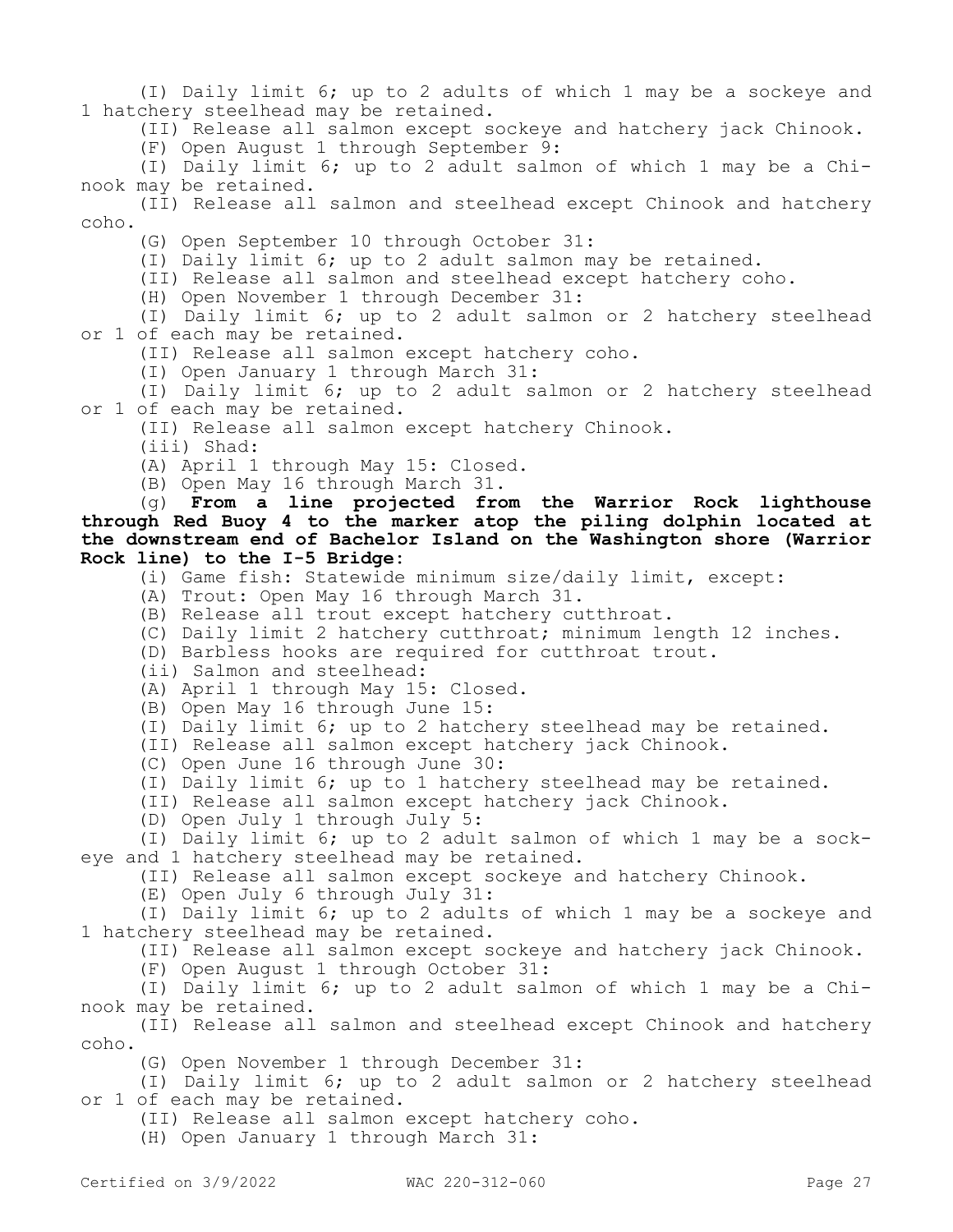(I) Daily limit 6; up to 2 adult salmon or 2 hatchery steelhead or 1 of each may be retained.

(II) Release all salmon except hatchery Chinook.

(iii) Shad:

(A) April 1 through May 15: Closed.

(B) Open May 16 through March 31.

(h) **From the I-5 Bridge to a line crossing the Columbia from Navigation Marker 82 on the Oregon shore westerly to the boundary marker on the Washington shore upstream of Fir Point 9 miles downstream from Bonneville Dam:**

(i) Game fish: Statewide minimum size/daily limit, except: Release all trout.

(ii) Salmon and steelhead:

(A) April 1 through June 15: Closed.

(B) Open June 16 through June 30:

(I) Daily limit 6; up to 1 hatchery steelhead may be retained.

(II) Release all salmon except hatchery jack Chinook.

(C) Open July 1 through July 5:

(I) Daily limit 6; up to 2 adult salmon of which 1 may be a sockeye and 1 hatchery steelhead may be retained.

(II) Release all salmon except sockeye and hatchery Chinook.

(D) Open July 6 through July 31:

(I) Daily limit 6; up to 2 adults of which 1 may be a sockeye and 1 hatchery steelhead may be retained.

(II) Release all salmon except sockeye and hatchery jack Chinook.

(E) Open August 1 through October 31:

(I) Daily limit 6; up to 2 adult salmon of which 1 may be a Chinook may be retained.

(II) Release all salmon and steelhead except Chinook and hatchery coho.

(F) Open November 1 through December 31:

(I) Daily limit 6; up to 2 adult salmon or 2 hatchery steelhead or 1 of each may be retained.

(II) Release all salmon except hatchery coho.

(G) January 1 through March 31:

(I) Daily limit 2 hatchery steelhead.

(II) Release all salmon.

(iii) Shad:

(A) April 1 through May 15: Closed.

(B) Open May 16 through March 31.

(i) **Camas Slough:**

(i) It is permissible for an angler licensed in Oregon or Washington to fish from a floating device.

(ii) In the waters of the Columbia River downstream from the mouth of the Washougal River, north of Lady Island, and downstream of the Highway 14 Bridge at the upstream end of Lady Island.

(iii) From August 1 through December 31: Each angler aboard a vessel may deploy salmon/steelhead angling gear until the salmon/ steelhead limit for all anglers aboard has been achieved.

(iv) Open for salmon when the adjacent mainstem Columbia or Washougal rivers are open for salmon.

(v) The limit for salmon is the same as the most liberal regulation of either area, except anglers may only retain hatchery Chinook and hatchery coho; release all other salmon.

(j) **From a line between the upstream end of Sand Island (near Rooster Rock) on the Columbia River, to the boundary marker on the Or-**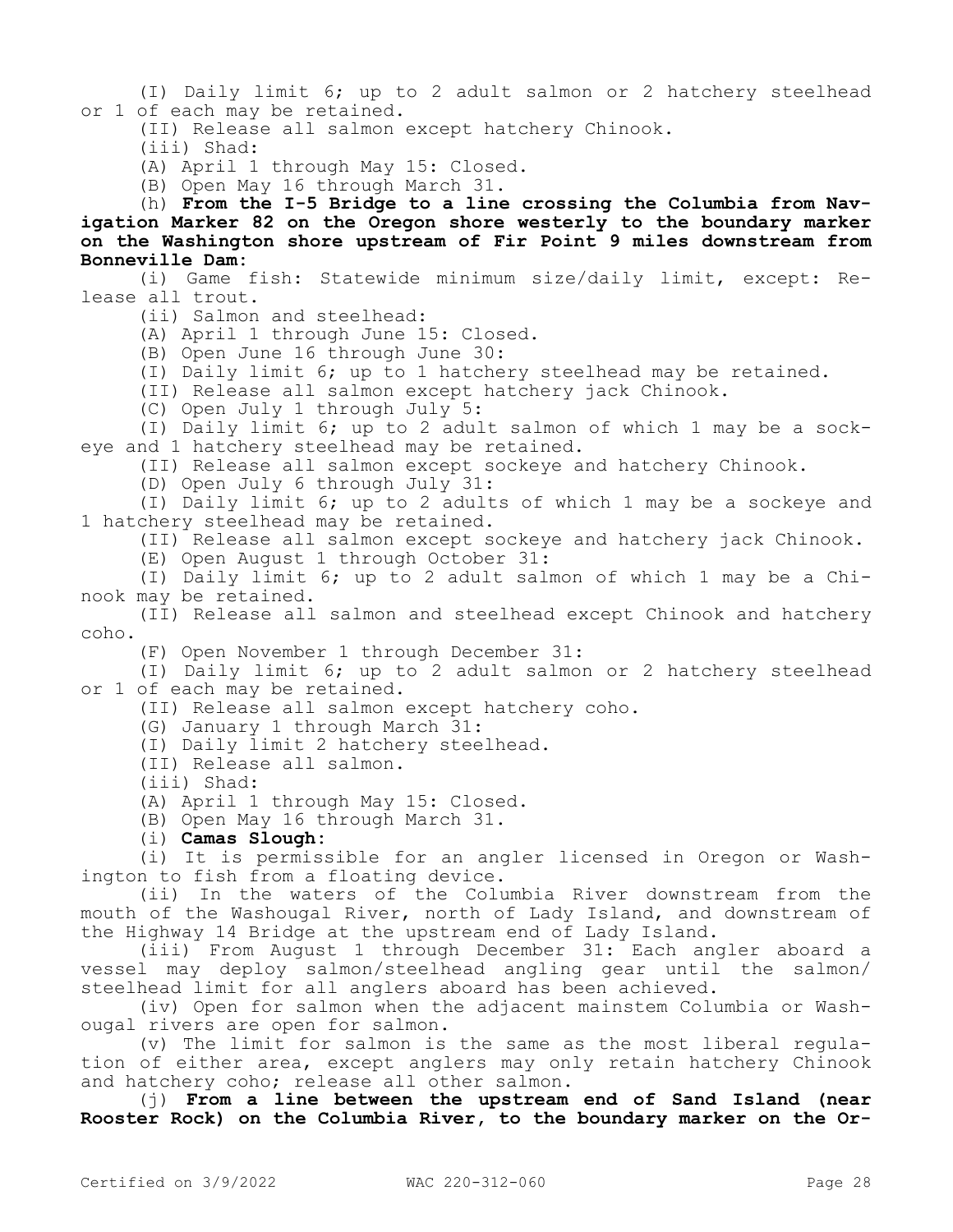**egon shore, downstream to a line between the lower end of Sand Island and the boundary marker on the Oregon shore:**

(i) January 1 through April 30: Closed waters.

(ii) Game fish:

(A) Open May 1 through December 31.

(B) Statewide minimum size/daily limit, except: Release all trout.

(iii) Salmon and steelhead:

(A) May 1 through June 15: Closed.

(B) Open June 16 through June 30:

(I) Daily limit 6; up to 1 hatchery steelhead may be retained.

(II) Release all salmon except hatchery jack Chinook.

(C) Open July 1 through July 5:

(I) Daily limit 6; up to 2 adult salmon of which 1 may be a sockeye and 1 hatchery steelhead may be retained.

(II) Release all salmon except sockeye and hatchery Chinook.

(D) Open July 6 through July 31:

(I) Daily limit 6; up to 2 adults of which 1 may be a sockeye and 1 hatchery steelhead may be retained.

(II) Release all salmon except sockeye and hatchery jack Chinook.

(E) Open August 1 through October 31:

(I) Daily limit 6; up to 2 adult salmon of which 1 may be a Chinook may be retained.

(II) Release all salmon and steelhead except Chinook and hatchery coho.

(F) Open November 1 through December 31:

(I) Daily limit 6; up to 2 adult salmon or 2 hatchery steelhead or 1 of each may be retained.

(II) Release all salmon except hatchery coho.

(G) January 1 through April 30: Closed waters.

(iv) Shad:

(A) May 1 through May 15: Closed.

(B) Open May 16 through December 31.

(k) **From a line crossing the Columbia from Navigation Marker 82 on the Oregon shore westerly to the boundary marker on the Washington shore upstream of Fir Point 9 miles downstream from Bonneville Dam to Beacon Rock:**

(i) Game fish: Statewide minimum size/daily limit, except: Release all trout.

(ii) Salmon and steelhead:

(A) April 1 through June 15: Closed.

(B) Open June 16 through June 30:

(I) Daily limit 6; up to 1 hatchery steelhead may be retained.

(II) Release all salmon except hatchery jack Chinook.

(C) Open July 1 through July 5:

(I) Daily limit 6; up to 2 adult salmon of which 1 may be a sockeye and 1 hatchery steelhead may be retained.

(II) Release all salmon except sockeye and hatchery Chinook.

(D) Open July 6 through July 31:

(I) Daily limit 6; up to 2 adults of which 1 may be a sockeye and 1 hatchery steelhead may be retained.

(II) Release all salmon except sockeye and hatchery jack Chinook.

(E) Open August 1 through October 31:

(I) Daily limit 6; up to 2 adult salmon of which 1 may be a Chinook may be retained.

(II) Release all salmon and steelhead except Chinook and hatchery coho.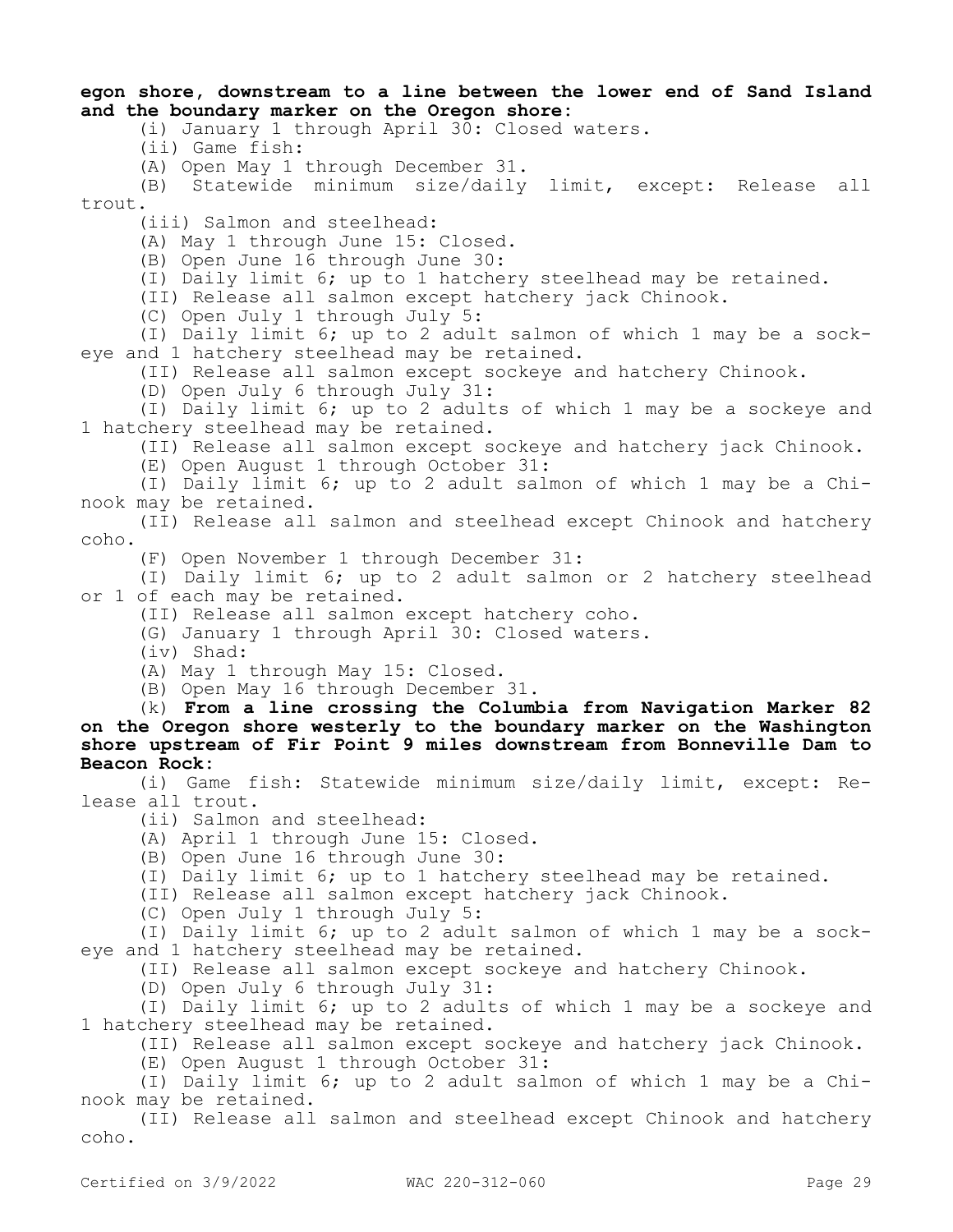(F) Open November 1 through December 31:

(I) Daily limit 6; up to 2 adult salmon or 2 hatchery steelhead or 1 of each may be retained.

(II) Release all salmon except hatchery coho.

(G) Open January 1 through March 31:

(I) Daily limit 2 hatchery steelhead.

(II) Release all salmon.

(iii) Shad:

(A) April 1 through May 15: Closed.

(B) Open May 16 through March 31.

(l) **From Beacon Rock to a line from the Hamilton Island boat ramp to an Oregon boundary marker on the westernmost point of Robins Island to a marker on the Oregon mainland shore:**

(i) Game fish: Statewide minimum size/daily limit, except: Release all trout.

(ii) Salmon and steelhead:

(A) April 1 through June 15: Closed.

(B) Open June 16 through June 30:

(I) Daily limit 6; up to 1 hatchery steelhead may be retained.

(II) Release all salmon except hatchery jack Chinook.

(C) Open July 1 through July 5:

(I) Daily limit 6; up to 2 adult salmon of which 1 may be a sockeye and 1 hatchery steelhead may be retained.

(II) Release all salmon except sockeye and hatchery Chinook.

(D) Open July 6 through July 31:

(I) Daily limit 6; up to 2 adults of which 1 may be a sockeye and 1 hatchery steelhead may be retained.

(II) Release all salmon except sockeye and hatchery jack Chinook.

(E) Open August 1 through October 31:

(I) Daily limit 6; up to 2 adult salmon of which 1 may be a Chinook may be retained.

(II) Release all salmon and steelhead except Chinook and hatchery coho.

(F) November 1 through December 31: Closed.

(G) Open January 1 through March 31:

(I) Daily limit 2 hatchery steelhead.

(II) Release all salmon.

(iii) Shad:

(A) April 1 through May 15: Closed.

(B) Open May 16 through March 31.

(m) **From a line from the Hamilton Island boat ramp to an Oregon boundary marker on the westernmost point of Robins Island to a marker on the Oregon mainland shore to a line projected from a boundary marker about 4,000 feet downstream from the fish ladder at the new Bonneville Dam Powerhouse south to the downstream end of Cascade Island and across to the Oregon angling boundary on Bradford Island (about 850 feet downstream from the fish ladder):**

(i) It is unlawful to fish from any floating device.

(ii) Closed to any method of angling except hand-casted gear from shore.

(iii) Game fish: Statewide minimum size/daily limit, except: Release all trout.

(iv) Salmon and steelhead:

(A) April 1 through June 15: Closed.

(B) Open June 16 through June 30:

(I) Daily limit 6; up to 1 hatchery steelhead may be retained.

(II) Release all salmon except hatchery jack Chinook.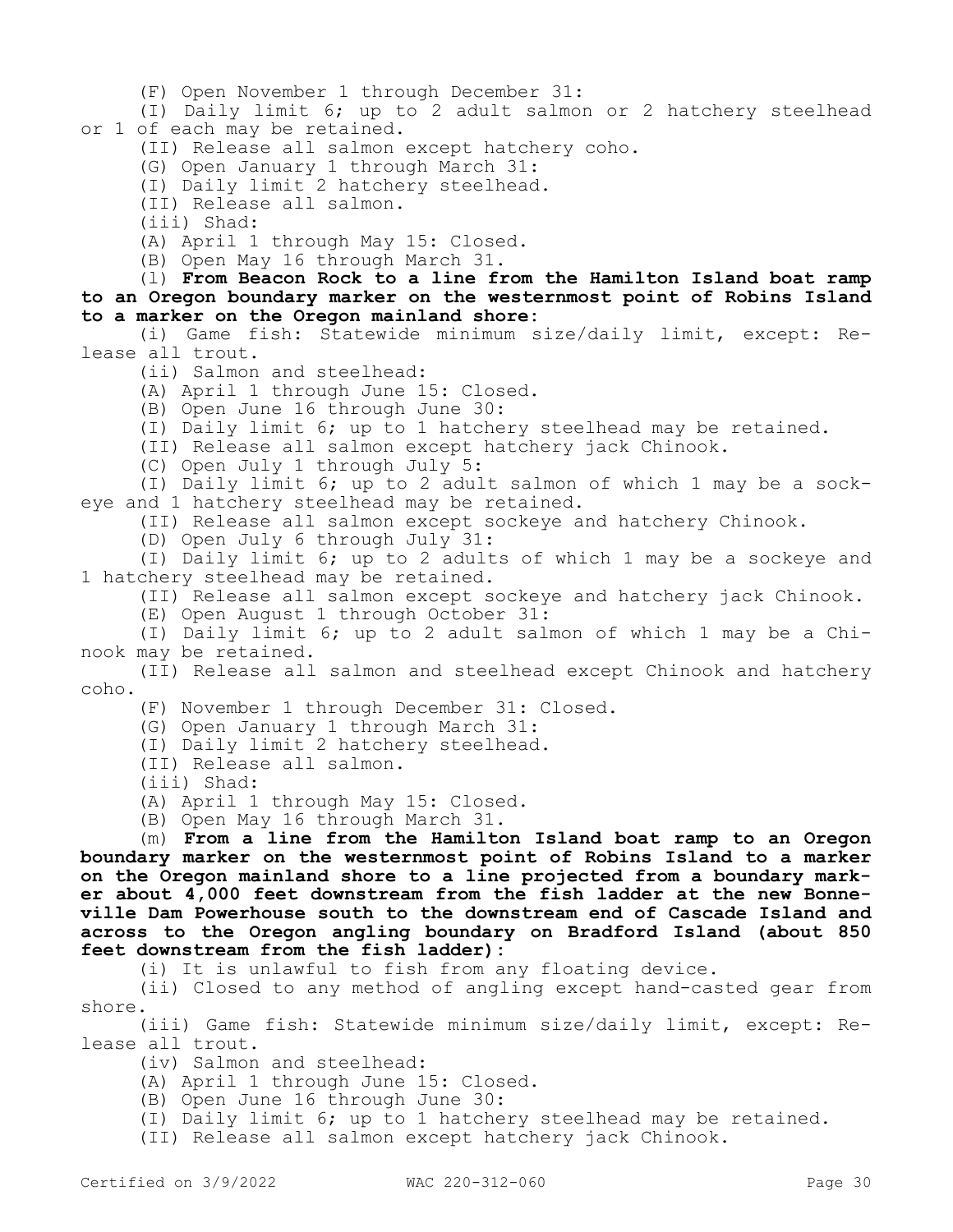(C) Open July 1 through July 5:

(I) Daily limit 6; up to 2 adult salmon of which 1 may be a sockeye and 1 hatchery steelhead may be retained.

(II) Release all salmon except sockeye and hatchery Chinook.

(D) Open July 6 through July 31:

(I) Daily limit 6; up to 2 adults of which 1 may be a sockeye and 1 hatchery steelhead may be retained.

(II) Release all salmon except sockeye and hatchery jack Chinook.

(E) Open August 1 through October 31:

(I) Daily limit 6; up to 2 adult salmon of which 1 may be a Chinook may be retained.

(II) Release all salmon and steelhead except Chinook and hatchery coho.

(F) Open November 1 through December 31:

(I) Daily limit 6; up to 2 adult salmon or 2 hatchery steelhead or 1 of each may be retained.

(II) Release all salmon except hatchery coho.

(G) Open January 1 through March 31:

(I) Daily limit 2 hatchery steelhead.

(II) Release all salmon.

(v) Shad:

(A) April 1 through May 15: Closed.

(B) Open May 16 through March 31.

(n) **Inside the south navigation lock at Bonneville Dam, from a marker on the westernmost point of Robins Island to a marker on the Oregon mainland shore:** Closed waters.

(o) **From a boundary marker about 4,000 feet downstream from the fish ladder at the new Bonneville Dam Powerhouse south to the downstream end of Cascade Island and across to the Oregon angling boundary on Bradford Island (about 850 feet downstream from the fish ladder) to a point 600 feet below the fish ladder at Bonneville Dam powerhouse:**

(i) It is unlawful to fish from any floating device.

(ii) Game fish: Statewide minimum size/daily limit, except: Release all trout.

(iii) Salmon and steelhead:

(A) April 1 through June 15: Closed.

(B) Open June 16 through June 30:

(I) Daily limit 6; up to 1 hatchery steelhead may be retained.

(II) Release all salmon except hatchery jack Chinook.

(C) Open July 1 through July 5:

(I) Daily limit 6; up to 2 adult salmon of which 1 may be a sockeye and 1 hatchery steelhead may be retained.

(II) Release all salmon except sockeye and hatchery Chinook.

(D) Open July 6 through July 31:

(I) Daily limit 6; up to 2 adults of which 1 may be a sockeye and 1 hatchery steelhead may be retained.

(II) Release all salmon except sockeye and hatchery jack Chinook.

(E) Open August 1 through October 31:

(I) Daily limit 6; up to 2 adult salmon of which 1 may be a Chinook may be retained.

(II) Release all salmon and steelhead except Chinook and hatchery coho.

(F) Open November 1 through December 31:

(I) Daily limit 6; up to 2 adult salmon or 2 hatchery steelhead or 1 of each may be retained.

(II) Release all salmon except hatchery coho.

(G) Open January 1 through March 31: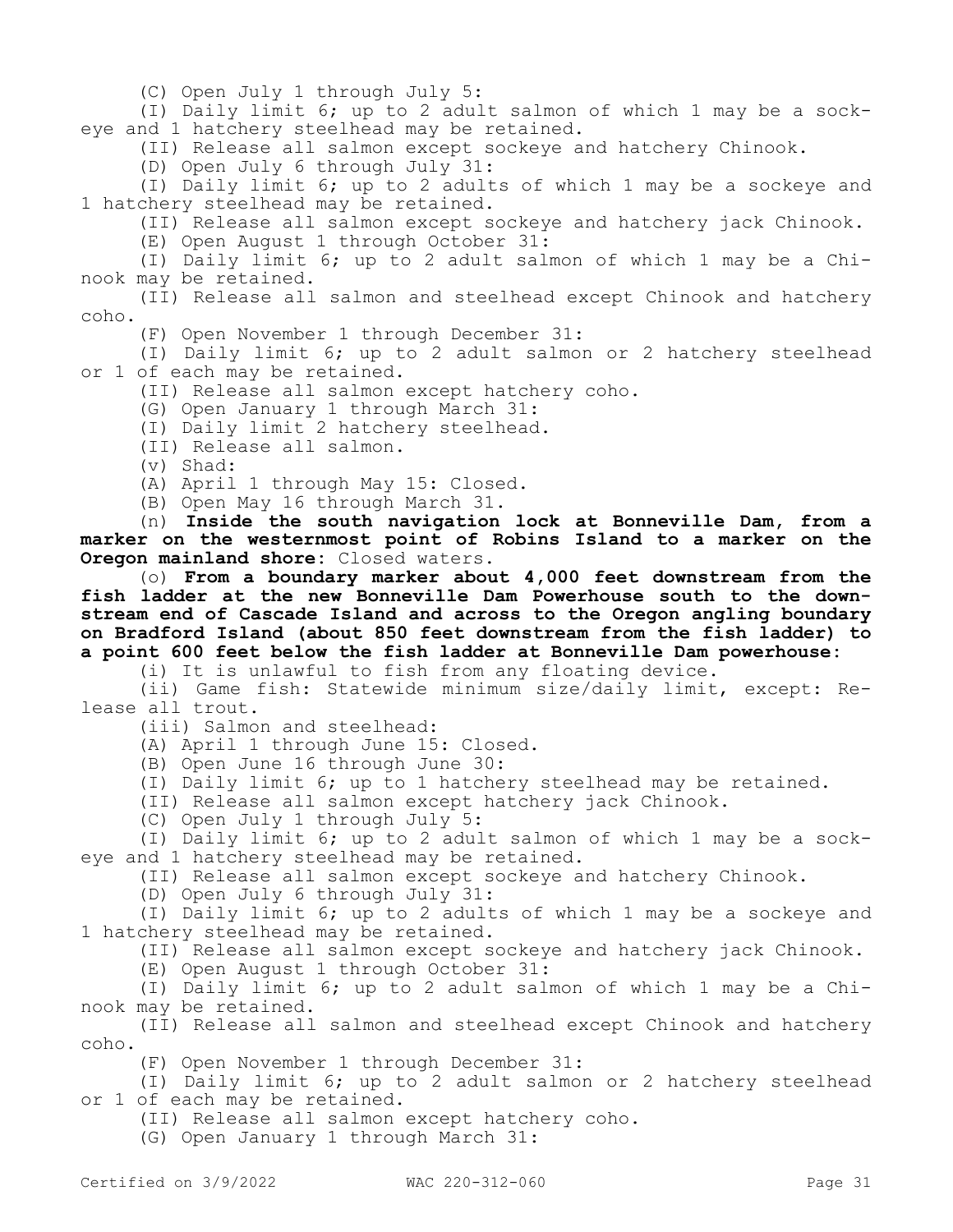(I) Daily limit 2 hatchery steelhead.

(II) Release all salmon.

(iv) Shad:

(A) April 1 through May 15: Closed.

(B) Open May 16 through March 31.

(p) **From a point 600 feet below the fish ladder at the new Bonneville Dam Powerhouse to the upstream line of Bonneville Dam:** Closed waters.

(q) **From Bonneville Dam to the Hood River Bridge:**

(i) Game fish: Statewide minimum size/daily limit, except: Release all trout.

(ii) Salmon and steelhead:

(A) When open from March 16 through June 15: Bank fishing only.

(B) When open from March 16 through June 15: Only hand-cast lines may be used.

(C) When open from March 16 through June 15: It is unlawful to use a floating device to set lines for salmon and steelhead.

(D) When open from August 1 through October 15: Anti-snagging rule applies. When the anti-snagging rule is in effect, only fish hooked inside the mouth may be retained.

(E) April 1 through June 15: Closed.

(F) Open June 16 through June 30:

(I) Daily limit 6; up to 1 hatchery steelhead may be retained.

(II) Release all salmon except hatchery jack Chinook.

(G) Open July 1 through July 31:

(I) Daily limit 6; up to 2 adult salmon of which 1 may be a sockeye and 1 hatchery steelhead may be retained.

(II) Release all salmon except sockeye and hatchery Chinook.

(H) Open August 1 through October 15:

(I) Daily limit 6; up to 2 adult salmon of which 1 may be a Chinook may be retained.

(II) Release all salmon and steelhead except Chinook and hatchery coho.

(I) Open October 16 through October 31:

(I) Daily limit 6; up to 2 adult salmon of which 1 may be a Chinook may be retained.

(II) Release all salmon and steelhead except Chinook and hatchery coho.

(J) Open November 1 through December 31:

(I) Daily limit 6; up to 2 adult salmon of which 1 may be a Chinook or 2 hatchery steelhead or 1 of each may be retained.

(II) Release all salmon except Chinook and hatchery coho.

(K) Open January 1 through March 31:

(I) Daily limit 2 hatchery steelhead.

(II) Release all salmon.

(r) **Waters within 1/4 mile of the USFWS Spring Creek Hatchery grounds between posted markers located 1/4 mile on either side of the fish ladder entrance:** Closed waters.

(s) **From Hood River Bridge to the Tower Island power lines:**

(i) Game fish: Statewide minimum size/daily limit, except: Release all trout.

(ii) Salmon and steelhead:

(A) When open from March 16 through June 15: Bank fishing only.

(B) When open from March 16 through June 15: Only hand-cast lines may be used.

(C) When open from March 16 through June 15: It is unlawful to use a floating device to set lines for salmon and steelhead.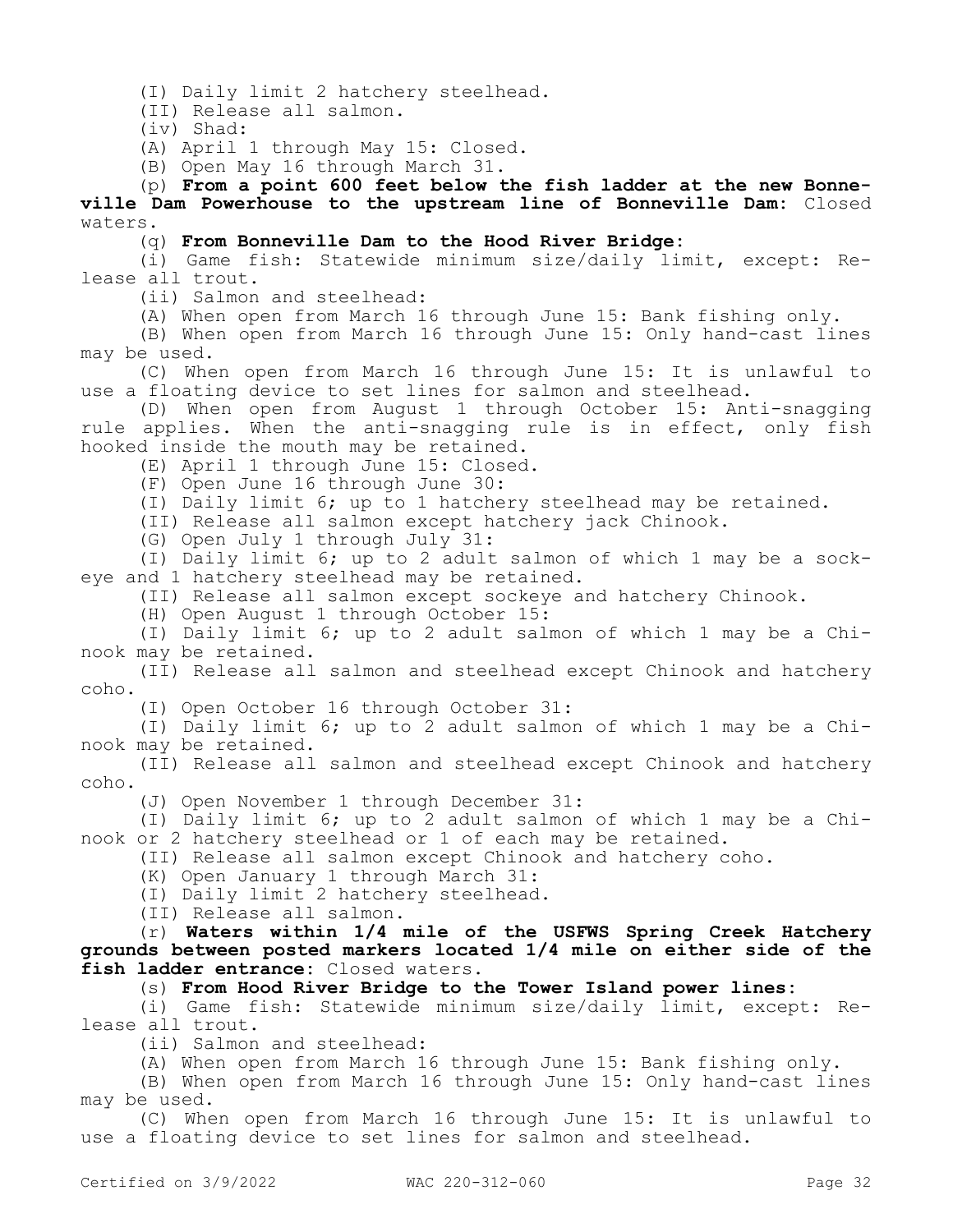(D) When open from August 1 through October 15: Anti-snagging rule applies. When the anti-snagging rule is in effect, only fish hooked inside the mouth may be retained.

(E) April 1 through June 15: Closed.

(F) Open June 16 through June 30:

(I) Daily limit 6; up to 1 hatchery steelhead may be retained.

(II) Release all salmon except hatchery jack Chinook.

(G) Open July 1 through July 31:

(I) Daily limit 6; up to 2 adult salmon of which 1 may be a sockeye and 1 hatchery steelhead may be retained.

(II) Release all salmon except sockeye and hatchery Chinook.

(H) Open August 1 through October 15:

(I) Daily limit 6; up to 2 adult salmon of which 1 may be a Chinook may be retained.

(II) Release all salmon and steelhead except Chinook and coho.

(I) Open October 16 through October 31:

(I) Daily limit 6; up to 2 adult salmon of which 1 may be a Chinook may be retained.

(II) Release all salmon and steelhead except Chinook and coho.

(J) Open November 1 through December 31:

(I) Daily limit 6; up to 2 adult salmon of which 1 may be a Chinook or 2 hatchery steelhead or 1 of each may be retained.

(II) Release all salmon except Chinook and coho.

(K) Open January 1 through March 31:

(I) Daily limit 2 hatchery steelhead.

(II) Release all salmon.

(t) **From Tower Island power lines to a line from the east (upstream) dock at the Port of The Dalles boat ramp straight across to a boundary marker on the Washington shore (approximately 1.8 miles below The Dalles Dam):**

(i) Game fish: Statewide minimum size/daily limit, except: Release all trout.

(ii) Salmon and steelhead:

(A) When open from August 1 through October 15: Anti-snagging rule applies. When the anti-snagging rule is in effect, only fish hooked inside the mouth may be retained.

(B) April 1 through June 15: Closed.

(C) Open June 16 through June 30:

(I) Daily limit 6; up to 1 hatchery steelhead may be retained.

(II) Release all salmon except hatchery jack Chinook.

(D) Open July 1 through July 31:

(I) Daily limit 6; up to 2 adult salmon of which 1 may be a sockeye and 1 hatchery steelhead may be retained.

(II) Release all salmon except sockeye and hatchery Chinook.

(E) Open August 1 through October 15:

(I) Daily limit 6; up to 2 adult salmon of which 1 may be a Chinook may be retained.

(II) Release all salmon and steelhead except Chinook and coho.

(F) Open October 16 through October 31:

(I) Daily limit 6; up to 2 adult salmon of which 1 may be a Chinook may be retained.

(II) Release all salmon and steelhead except Chinook and coho.

(G) Open November 1 through December 31:

(I) Daily limit 6; up to 2 adult salmon of which 1 may be a Chinook or 2 hatchery steelhead or 1 of each may be retained.

(II) Release all salmon except Chinook and coho.

(H) Open January 1 through March 31: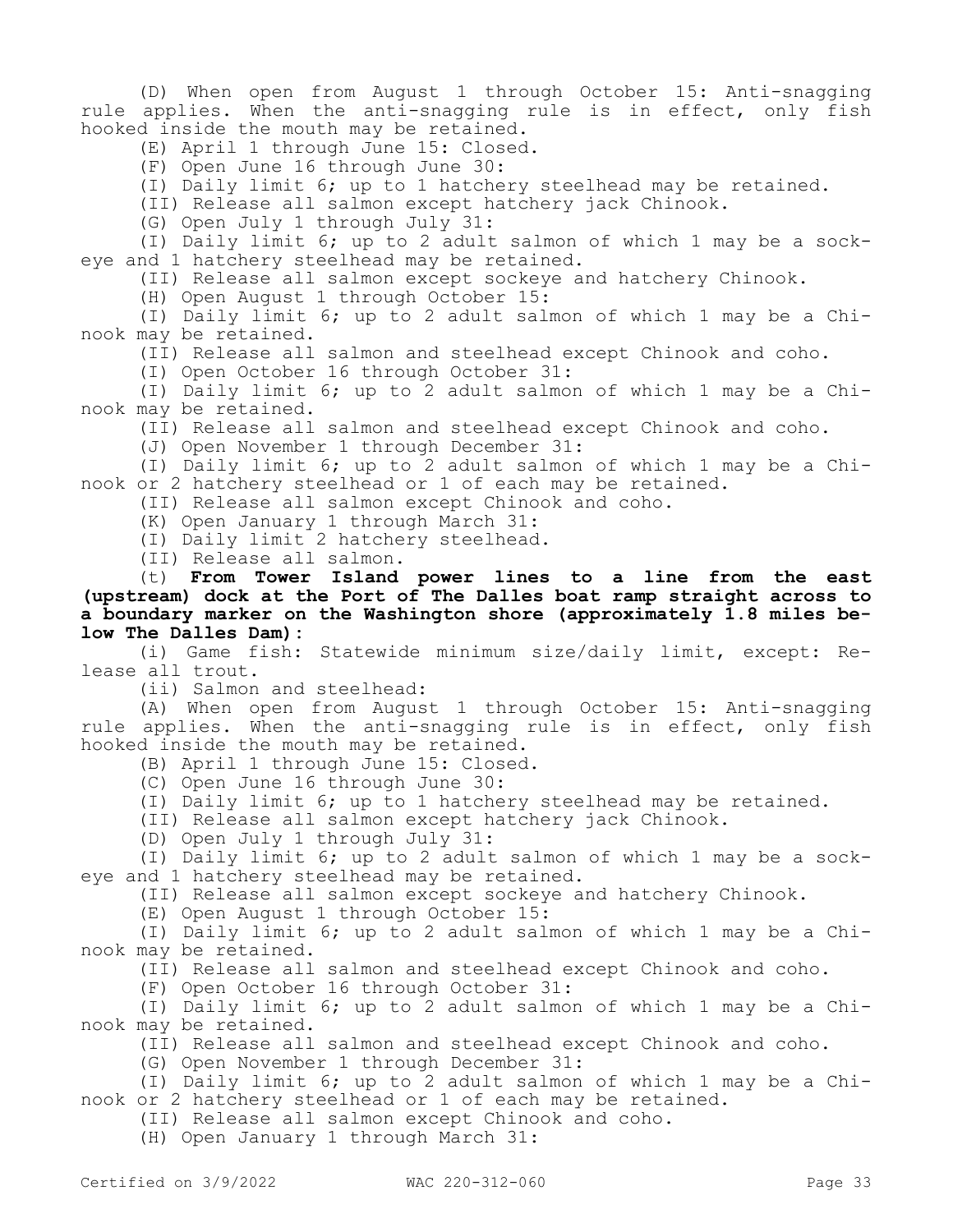(I) Daily limit 2 hatchery steelhead.

(II) Release all salmon.

(u) **From a line from the east (upstream) dock at the Port of The Dalles boat ramp straight across to a boundary marker on the Washington shore to the upstream side of the Interstate (Highway 197) Bridge:**

(i) Game fish: Statewide minimum size/daily limit, except: Release all trout.

(ii) Salmon and steelhead:

(A) When open from August 1 through October 15: Anti-snagging rule applies. When the anti-snagging rule is in effect, only fish hooked inside the mouth may be retained.

(B) April 1 through June 15: Closed.

(C) Open June 16 through June 30:

(I) Daily limit 6; up to 1 hatchery steelhead may be retained.

(II) Release all salmon except hatchery jack Chinook.

(D) Open July 1 through July 31:

(I) Daily limit 6; up to 2 adult salmon of which 1 may be a sockeye and 1 hatchery steelhead may be retained.

(II) Release all salmon except sockeye and hatchery Chinook.

(E) Open August 1 through October 15:

(I) Daily limit 6; up to 2 adult salmon of which 1 may be a Chinook may be retained.

(II) Release all salmon and steelhead except Chinook and coho.

(F) Open October 16 through October 31:

(I) Daily limit 6; up to 2 adult salmon of which 1 may be a Chinook may be retained.

(II) Release all salmon and steelhead except Chinook and coho.

(G) Open November 1 through December 31:

(I) Daily limit 6; up to 2 adult salmon of which 1 may be a Chinook or 2 hatchery steelhead or 1 of each may be retained.

(II) Release all salmon except Chinook and coho.

(H) Open January 1 through March 31:

(I) Daily limit 2 hatchery steelhead.

(II) Release all salmon.

(v) **From the Washington shore from the upstream side of the Interstate (Highway 197) Bridge to the navigation lock wall:**

(i) It is unlawful to fish from a floating device.

(ii) Game fish: Statewide minimum size/daily limit, except: Release all trout.

(iii) Salmon and steelhead:

(A) When open from August 1 through October 15: Anti-snagging rule applies. When the anti-snagging rule is in effect, only fish hooked inside the mouth may be retained.

(B) April 1 through June 15: Closed.

(C) Open June 16 through June 30:

(I) Daily limit 6; up to 1 hatchery steelhead may be retained.

(II) Release all salmon except hatchery jack Chinook.

(D) Open July 1 through July 31:

(I) Daily limit 6; up to 2 adult salmon of which 1 may be a sockeye and 1 hatchery steelhead may be retained.

(II) Release all salmon except sockeye and hatchery Chinook.

(E) Open August 1 through October 15:

(I) Daily limit 6; up to 2 adult salmon of which 1 may be a Chinook may be retained.

(II) Release all salmon and steelhead except Chinook and coho.

(F) Open October 16 through October 31: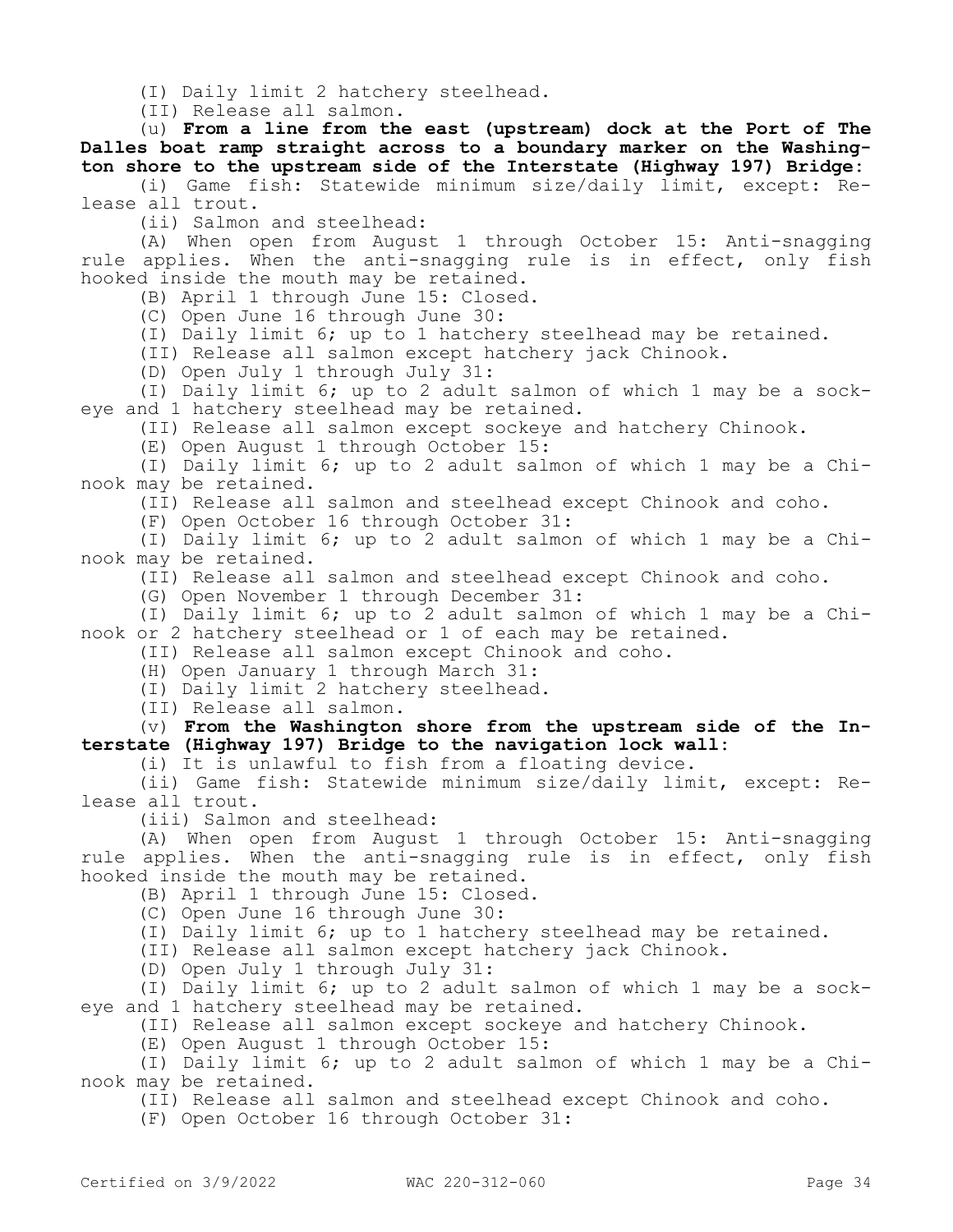(I) Daily limit 6; up to 2 adult salmon of which 1 may be a Chinook may be retained.

(II) Release all salmon and steelhead except Chinook and coho.

(G) Open November 1 through December 31:

(I) Daily limit 6; up to 2 adult salmon of which 1 may be a Chinook or 2 hatchery steelhead or 1 of each may be retained.

(II) Release all salmon except Chinook and coho.

(H) Open January 1 through March 31:

(I) Daily limit 2 hatchery steelhead.

(II) Release all salmon.

(w) **From the Interstate (Highway 197) Bridge to the upstream line of The Dalles Dam except the Washington shore from the upstream side of the Interstate Bridge to the navigation lock wall:** Closed waters.

(x) **From The Dalles Dam to the west end of the grain silo at Rufus, Oregon 2.4 miles downstream of John Day Dam:**

(i) Game fish: Statewide minimum size/daily limit, except: Release all trout.

(ii) Salmon and steelhead:

(A) When open August 1 through October 15: Anti-snagging rule applies. When the anti-snagging rule is in effect, only fish hooked inside the mouth may be retained.

(B) Open June 16 through June 30:

(I) Daily limit 6; up to 1 hatchery steelhead may be retained.

(II) Release all salmon except hatchery jack Chinook.

(C) Open July 1 through July 31:

(I) Daily limit 6; up to 2 adult salmon of which 1 may be sockeye and 1 hatchery steelhead may be retained.

(II) Release all salmon except sockeye and hatchery Chinook.

(D) Open August 1 through August 31:

(I) Daily limit 6; up to 2 adult salmon of which 1 may be Chinook and 1 hatchery steelhead may be retained.

(II) Release all salmon except Chinook and coho.

(E) September 1 through October 15:

(I) Daily limit 6; up to 2 adult salmon of which 1 may be a Chinook may be retained.

(II) Release all salmon and steelhead except Chinook and coho.

(F) Open October 16 through December 31:

(I) Daily limit 6; up to 2 adult salmon of which 1 may be a Chinook may be retained.

(II) Release all salmon and steelhead except Chinook and coho.

(G) January 1 through June 15: Closed.

(y) **From the west end of the grain silo at Rufus, Oregon 2.4 miles downstream of John Day Dam to markers approximately 3,000 feet downstream of John Day Dam:**

(i) Game fish: Statewide minimum size/daily limit, except: Release all trout.

(ii) Salmon and steelhead:

(A) When open August 1 through October 15: Anti-snagging rule applies. When the anti-snagging rule is in effect, only fish hooked inside the mouth may be retained.

(B) Open June 16 through June 30:

(I) Daily limit 6; up to 1 hatchery steelhead may be retained.

(II) Release all salmon except hatchery jack Chinook.

(C) Open July 1 through July 31:

(I) Daily limit 6; up to 2 adult salmon of which 1 may be sockeye and 1 hatchery steelhead may be retained.

(II) Release all salmon except sockeye and hatchery Chinook.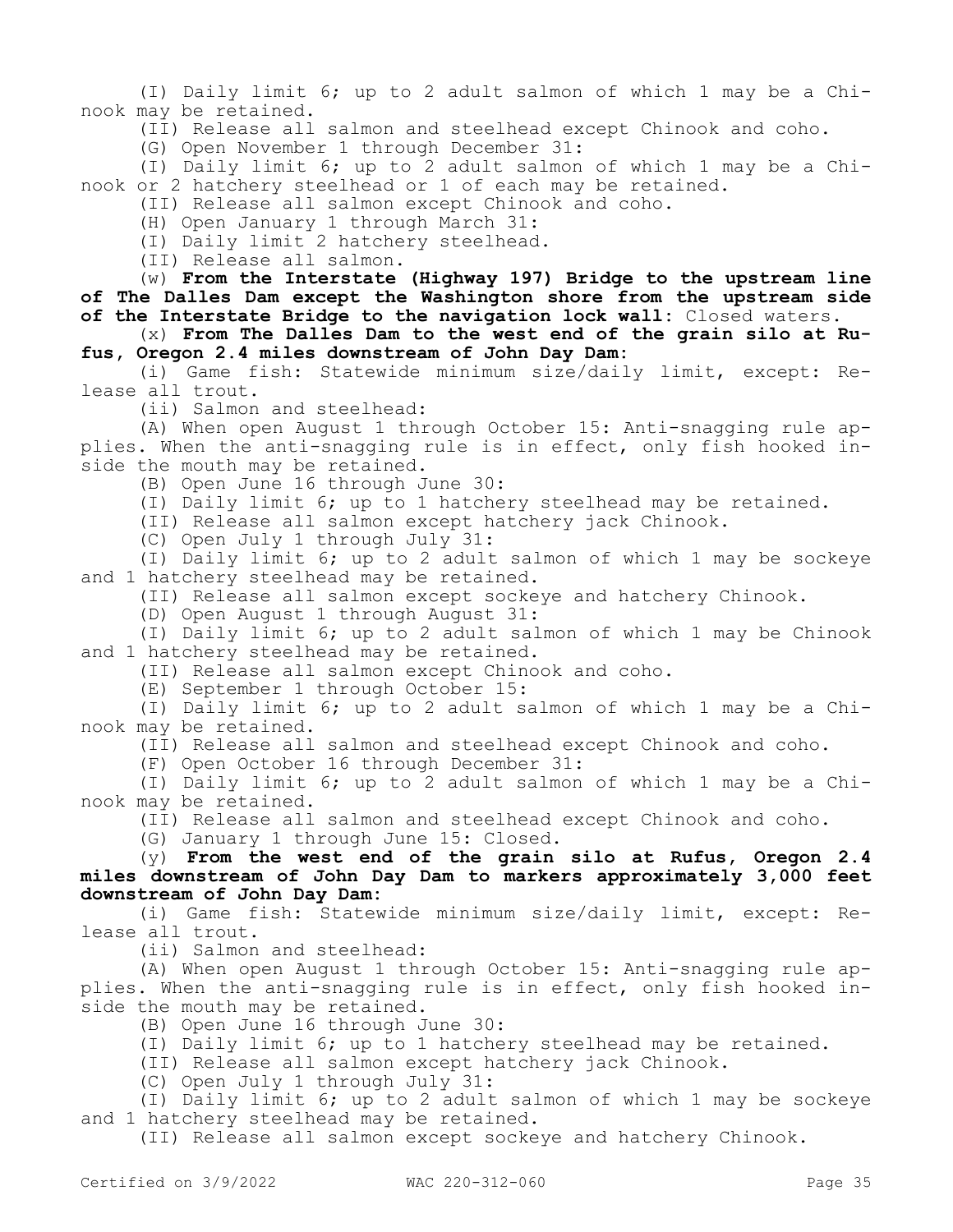(D) Open August 1 through August 31:

(I) Daily limit 6; up to 2 adult salmon of which 1 may be Chinook and 1 hatchery steelhead may be retained.

(II) Release all salmon except Chinook and coho.

(E) September 1 through October 15:

(I) Daily limit 6; up to 2 adult salmon of which 1 may be a Chinook may be retained.

(II) Release all salmon and steelhead except Chinook and coho.

(F) Open October 16 through December 31:

(I) Daily limit 6; up to 2 adult salmon of which 1 may be a Chinook may be retained.

(II) Release all salmon and steelhead except Chinook and coho.

(G) January 1 through June 15: Closed.

(z) **From markers approximately 3,000 feet downstream of John Day Dam to 400 feet below the fishway entrance:**

(i) It is unlawful to fish from a floating device.

(ii) Game fish: Statewide minimum size/daily limit, except: Release all trout.

(iii) Salmon and steelhead:

(A) When open August 1 through October 15: Anti-snagging rule applies. When the anti-snagging rule is in effect, only fish hooked inside the mouth may be retained.

(B) Open June 16 through June 30:

(I) Daily limit 6; up to 1 hatchery steelhead may be retained.

(II) Release all salmon except hatchery jack Chinook.

(C) Open July 1 through July 31:

(I) Daily limit 6; up to 2 adult salmon of which 1 may be sockeye and 1 hatchery steelhead may be retained.

(II) Release all salmon except sockeye and hatchery Chinook.

(D) Open August 1 through August 31:

(I) Daily limit 6; up to 2 adult salmon of which 1 may be Chinook and 1 hatchery steelhead may be retained.

(II) Release all salmon except Chinook and coho.

(E) September 1 through October 15:

(I) Daily limit 6; up to 2 adult salmon of which 1 may be a Chinook may be retained.

(II) Release all salmon and steelhead except Chinook and coho.

(F) Open October 16 through December 31:

(I) Daily limit 6; up to 2 adult salmon of which 1 may be a Chinook may be retained.

(II) Release all salmon and steelhead except Chinook and coho.

(G) January 1 through June 15: Closed.

(aa) **From 400 feet below the John Day Dam fishway entrance to the upstream line of John Day Dam:** Closed waters.

(bb) **From John Day Dam to a line from the grain elevators at Patterson Ferry Road on the Oregon shore, straight across to a marker on the Washington shore at the west end of the old concrete foundation:**

(i) Game fish: Statewide minimum size/daily limit, except: Release all trout.

(ii) Salmon and steelhead:

(A) When open August 1 through October 15: Anti-snagging rule applies. When the anti-snagging rule is in effect, only fish hooked inside the mouth may be retained.

(B) Open June 16 through June 30:

(I) Daily limit 6; up to 1 hatchery steelhead may be retained.

(II) Release all salmon except hatchery jack Chinook.

(C) Open July 1 through July 31: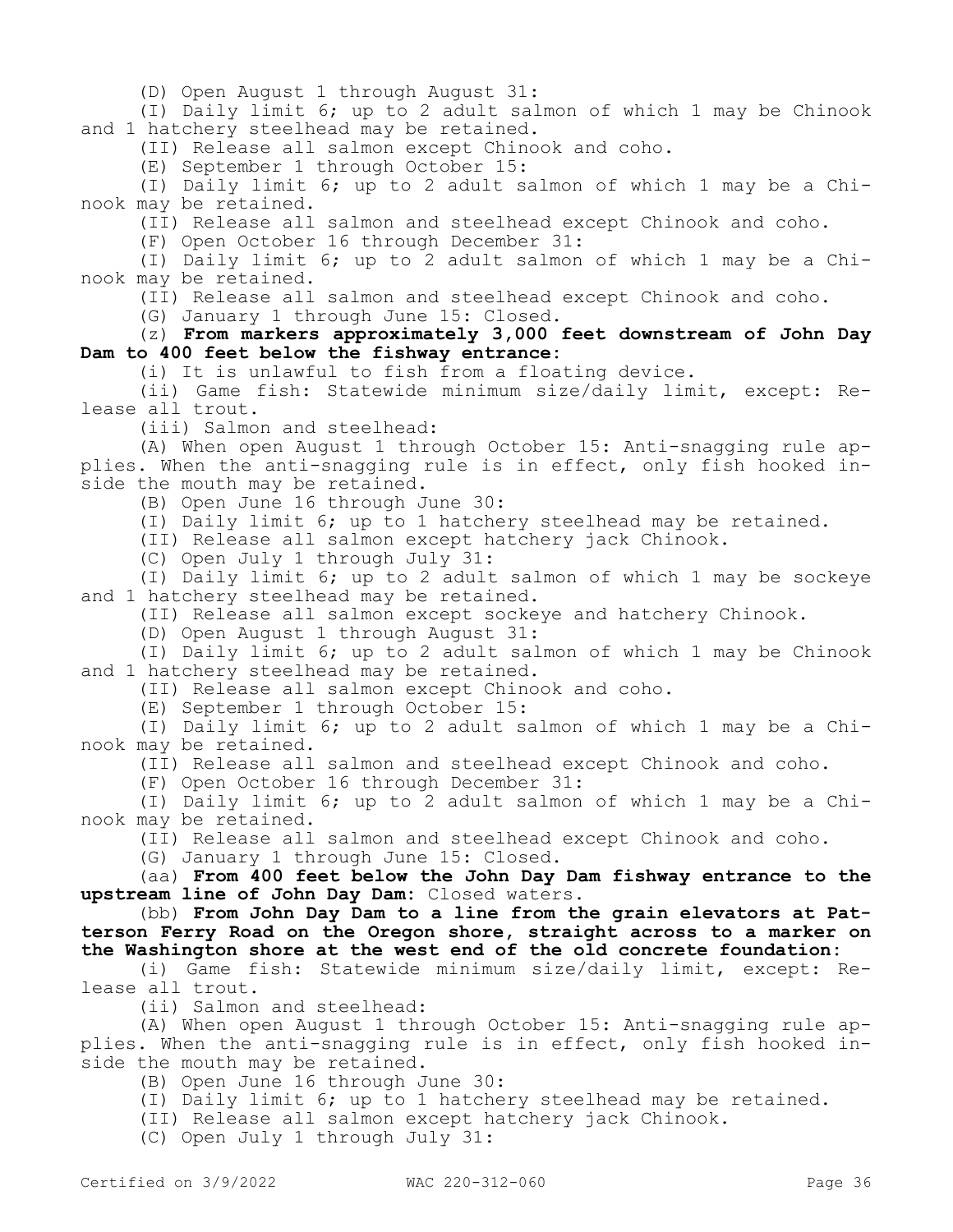(I) Daily limit 6; up to 2 adult salmon of which 1 may be a sockeye and 1 hatchery steelhead may be retained.

(II) Release all salmon except sockeye and hatchery Chinook.

(D) Open August 1 through August 31:

(I) Daily limit 6; up to 2 adult salmon of which 1 may be Chinook and 1 hatchery steelhead may be retained.

(II) Release all salmon except Chinook and coho.

(E) September 1 through October 15:

(I) Daily limit 6; up to 2 adult salmon of which 1 may be a Chinook may be retained.

(II) Release all salmon and steelhead except Chinook and coho.

(F) Open October 16 through December 31:

(I) Daily limit 6; up to 2 adult salmon of which 1 may be a Chinook may be retained.

(II) Release all salmon and steelhead except Chinook and coho.

(G) January 1 through June 15: Closed.

(cc) **From a line from the grain elevators at Patterson Ferry Road on the Oregon shore, straight across to a marker on the Washington shore at the west end of the old concrete foundation to the Interstate 82/Highway 395 Bridge:**

(i) Game fish: Statewide minimum size/daily limit, except: Release all trout.

(ii) Salmon and steelhead:

(A) When open August 1 through October 15: Anti-snagging rule applies. When the anti-snagging rule is in effect, only fish hooked inside the mouth may be retained.

(B) Open June 16 through June 30:

(I) Daily limit 6; up to 1 hatchery steelhead may be retained.

(II) Release all salmon except hatchery jack Chinook.

(C) Open July 1 through July 31:

(I) Daily limit 6; up to 2 adult salmon of which 1 may be sockeye and 1 hatchery steelhead may be retained.

(II) Release all salmon except sockeye and hatchery Chinook.

(D) Open August 1 through August 31:

(I) Daily limit 6; up to 2 adult salmon of which 1 may be Chinook and 1 hatchery steelhead may be retained.

(II) Release all salmon except Chinook and coho.

(E) September 1 through October 15:

(I) Daily limit 6; up to 2 adult salmon of which 1 may be a Chinook may be retained.

(II) Release all salmon and steelhead except Chinook and coho.

(F) Open October 16 through December 31:

(I) Daily limit 6; up to 2 adult salmon of which 1 may be a Chinook may be retained.

(II) Release all salmon and steelhead except Chinook and coho.

(G) January 1 through June 15: Closed.

(dd) **From the Interstate 82/Highway 395 Bridge to a red and white marker on the Oregon shore on a line that intersects the downstream end of the wingwall of the boat lock near the Washington shore:**

(i) Game fish: Statewide minimum size/daily limit, except: Release all trout.

(ii) Salmon and steelhead:

(A) When open August 1 through October 15: Anti-snagging rule applies. When the anti-snagging rule is in effect, only fish hooked inside the mouth may be retained.

(B) Open June 16 through June 30:

(I) Daily limit 6; up to 1 hatchery steelhead may be retained.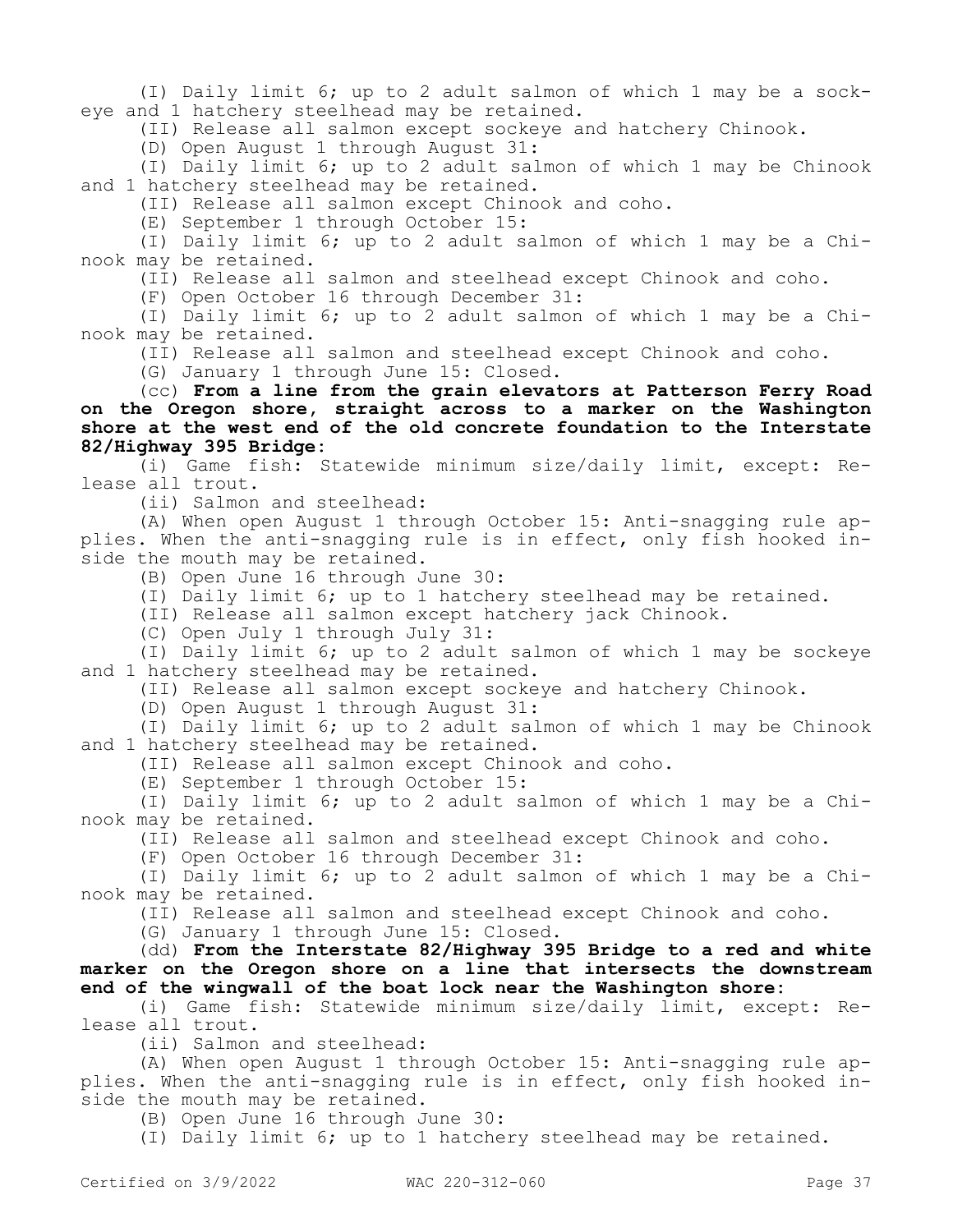(II) Release all salmon except hatchery jack Chinook.

(C) Open July 1 through July 31:

(I) Daily limit 6; up to 2 adult salmon of which 1 may be sockeye and 1 hatchery steelhead may be retained.

(II) Release all salmon except sockeye and hatchery Chinook.

(D) Open August 1 through August 31:

(I) Daily limit 6; up to 2 adult salmon of which 1 may be Chinook and 1 hatchery steelhead may be retained.

(II) Release all salmon except Chinook and coho.

(E) September 1 through October 15:

(I) Daily limit 6; up to 2 adult salmon of which 1 may be a Chinook may be retained.

(II) Release all salmon and steelhead except Chinook and coho.

(F) Open October 16 through December 31:

(I) Daily limit 6; up to 2 adult salmon of which 1 may be a Chinook may be retained.

(II) Release all salmon and steelhead except Chinook and coho.

(G) January 1 through June 15: Closed.

(ee) **From a line across the river from the red and white marker on the Oregon shore on a line that intersects the downstream end of the wingwall of the boat lock near the Washington shore to the upstream line of McNary Dam:** Closed waters.

(ff) **From McNary Dam to Highway 730 at Washington/Oregon border:**

(i) Game fish: Statewide minimum size/daily limit, except: Release all trout.

(ii) Salmon and steelhead:

(A) When open August 1 through October 15: Anti-snagging rule applies. When the anti-snagging rule is in effect, only fish hooked inside the mouth may be retained.

(B) Open June 16 through June 30:

(I) Daily limit 6; up to 1 hatchery steelhead may be retained.

(II) Release all salmon except hatchery jack Chinook.

(C) Open July 1 through July 31:

(I) Daily limit 6; up to 2 adult salmon of which 1 may be sockeye and 1 hatchery steelhead may be retained.

(II) Release all salmon except sockeye and hatchery Chinook.

(D) Open August 1 through August 31:

(I) Daily limit 6; up to 2 adult salmon of which 1 may be Chinook and 1 hatchery steelhead may be retained.

(II) Release all salmon except Chinook and coho.

(E) September 1 through October 15:

(I) Daily limit 6; up to 2 adult salmon of which 1 may be a Chinook may be retained.

(II) Release all salmon and steelhead except Chinook and coho.

(F) Open October 16 through December 31:

(I) Daily limit 6; up to 2 adult salmon of which 1 may be a Chinook may be retained.

(II) Release all salmon and steelhead except Chinook and coho.

(G) January 1 through June 15: Closed.

# (gg) **From Highway 730 at Washington/Oregon border to the Highway 395 Bridge at Pasco**:

(i) Game fish: Statewide minimum size/daily limit, except: Release all trout.

(ii) Salmon and steelhead:

(A) When open August 1 through October 15: Anti-snagging rule applies. When the anti-snagging rule is in effect, only fish hooked inside the mouth may be retained.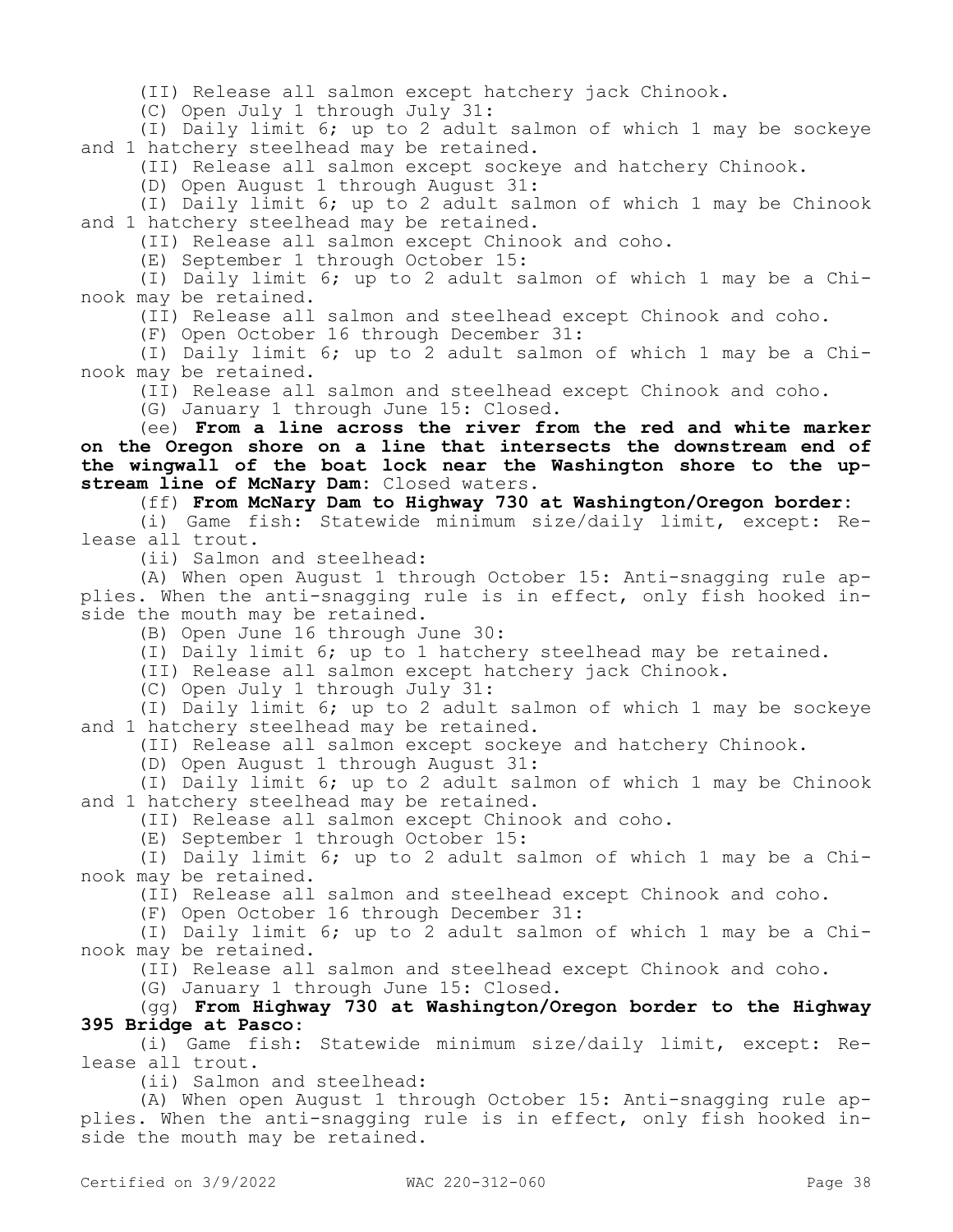(B) Open June 16 through June 30:

(I) Daily limit 6; up to 1 hatchery steelhead may be retained.

(II) Release all salmon except hatchery jack Chinook.

(C) Open July 1 through July 31:

(I) Daily limit 6; up to 2 adult salmon of which 1 may be sockeye and 1 hatchery steelhead may be retained.

(II) Release all salmon except sockeye and hatchery Chinook.

(D) Open August 1 through August 31:

(I) Daily limit 6; up to 2 adult salmon of which 1 may be Chinook and 1 hatchery steelhead may be retained.

(II) Release all salmon except Chinook and coho.

(E) September 1 through October 15:

(I) Daily limit 6; up to 2 adult salmon of which 1 may be a Chinook may be retained.

(II) Release all salmon and steelhead except Chinook and coho.

(F) Open October 16 through December 31:

(I) Daily limit 6; up to 2 adult salmon of which 1 may be a Chinook may be retained.

(II) Release all salmon and steelhead except Chinook and coho.

(G) January 1 through June 15: Closed.

### (hh) **From the Highway 395 Bridge at Pasco to the Interstate 182 Bridge:**

(i) Game fish: Statewide minimum size/daily limit, except: Release all trout.

(ii) Steelhead: Closed to fishing for or retaining.

(iii) Salmon: Open August 16 through October 31: Daily limit 6; up to 2 adult salmon may be retained. Release all salmon except Chinook and coho.

(ii) **Within a 400 foot radius of the Columbia Irrigation District (CID) fish barrier at the mouth of the CID wasteway at Columbia Park:**  Closed waters.

(jj) **From the Interstate 182 Bridge to WDFW markers 1/4 mile downstream from the Ringold wasteway outlet:**

(i) Game fish: Statewide minimum size/daily limit, except: Release all trout.

(ii) Steelhead: Closed to fishing for or retaining.

(iii) Salmon:

(A) Open July 1 through August 15:

- (I) Daily limit 6 salmon; up to 2 may be adults.
- (II) Release wild adult Chinook.

(B) Open August 16 through October 31:

(I) Daily limit 6; up to 2 may be adults.

(II) Release all salmon other than Chinook and coho.

### (kk) **West Branch Esquatzel Coulee Block 1 Irrigation Wasteway Lagoon in the Columbia River:**

(i) September 1 through November 30: Closed waters.

(ii) Game fish: Statewide minimum size/daily limit, except: Release all trout.

(iii) Steelhead: Closed to fishing for or retaining.

(iv) Salmon:

(A) Open July 1 through August 15:

- (B) Daily limit 6 salmon; up to 2 may be adults.
- (C) Release wild adult Chinook.
- (v) Open August 16 through August 31:

(A) Daily limit 6; up to 2 adult salmon may be retained.

(B) Release all salmon except Chinook and coho.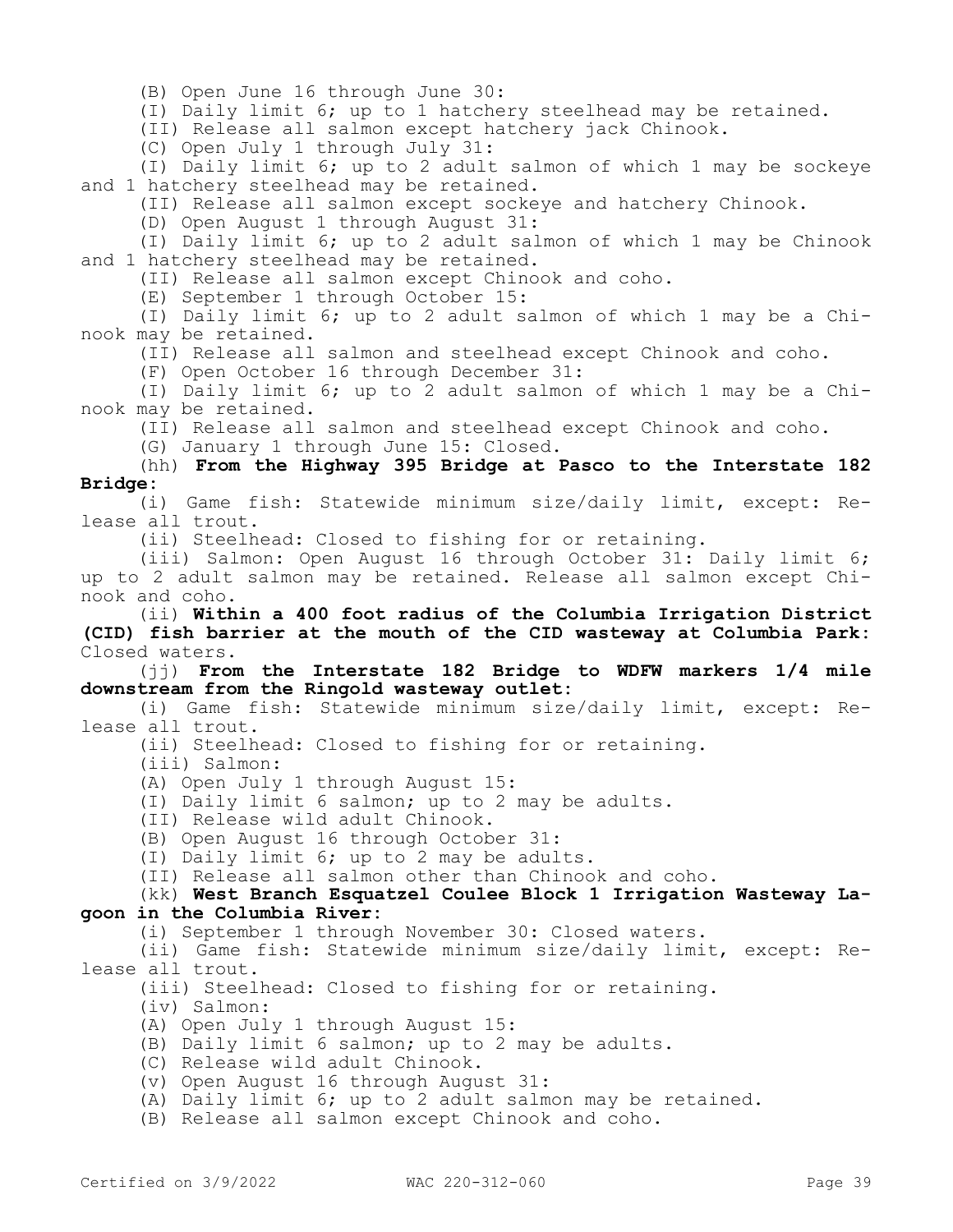(ll) **From WDFW markers 1/4 mile downstream from the Ringold wasteway outlet to WDFW markers 1/2 mile upstream from Ringold Springs Hatchery Creek:**

(i) Game fish: Statewide minimum size/daily limit, except: Release all trout.

(ii) Steelhead: Closed to fishing for or retaining.

(iii) Salmon:

(A) Open July 1 through August 15:

(I) Daily limit 6 salmon; up to 2 may be adults.

(II) Release wild adult Chinook.

(B) Open August 16 through October 31:

(I) Daily limit 6; up to 2 may be adults.

(II) Release all salmon other than Chinook and coho.

(mm) **Between the markers located 100 feet upstream and 100 feet downstream of the Ringold Springs Hatchery Creek, and extending 100 feet towards the middle of the river:** Closed waters.

(nn) **From WDFW markers 1/2 mile upstream from Ringold Springs Hatchery Creek to the Old Hanford townsite powerline crossing:**

(i) Game fish: Statewide minimum size/daily limit, except: Release all trout.

(ii) Steelhead: Closed to fishing for or retaining.

(iii) Salmon:

(A) Open July 1 through August 15:

(I) Daily limit 6 salmon; up to 2 may be adults.

(II) Release wild adult Chinook.

(B) Open August 16 through October 31:

(I) Daily limit 6; up to 2 may be adults.

(II) Release all salmon other than Chinook and coho.

(oo) **From the Old Hanford townsite powerline crossing to Vernita Bridge (Highway 24):**

(i) Open February 1 through October 15.

(ii) Game fish: Statewide minimum size/daily limit, except: Release all trout.

(iii) Steelhead: Closed to fishing for or retaining.

(iv) Salmon:

(A) Open July 1 through August 15:

(I) Daily limit 6 salmon; up to 2 may be adults.

(II) Release wild adult Chinook.

(B) Open August 16 through October 15:

(I) Daily limit 6; up to 2 may be adults.

(II) Release all salmon other than Chinook and coho.

(pp) **From Vernita Bridge (Highway 24) to 400 feet downstream of the Priest Rapids Hatchery outlet channel (Jackson Creek):**

(i) Game fish: Statewide minimum size/daily limit, except: Release all trout.

(ii) Steelhead: Closed to fishing for or retaining.

(iii) Salmon:

(A) Open July 1 through August 15:

(I) Daily limit 6 salmon; up to 2 may be adults.

(II) Release wild adult Chinook.

(B) Open August 16 through October 15:

(I) Daily limit 6; up to 2 may be adults.

(II) Release all salmon other than Chinook and coho.

(qq) **From the marker 400 feet downstream of the mouth of the Priest Rapids Hatchery outlet channel (Jackson Creek) to boundary markers 650 feet below the fish ladders at Priest Rapids Dam:**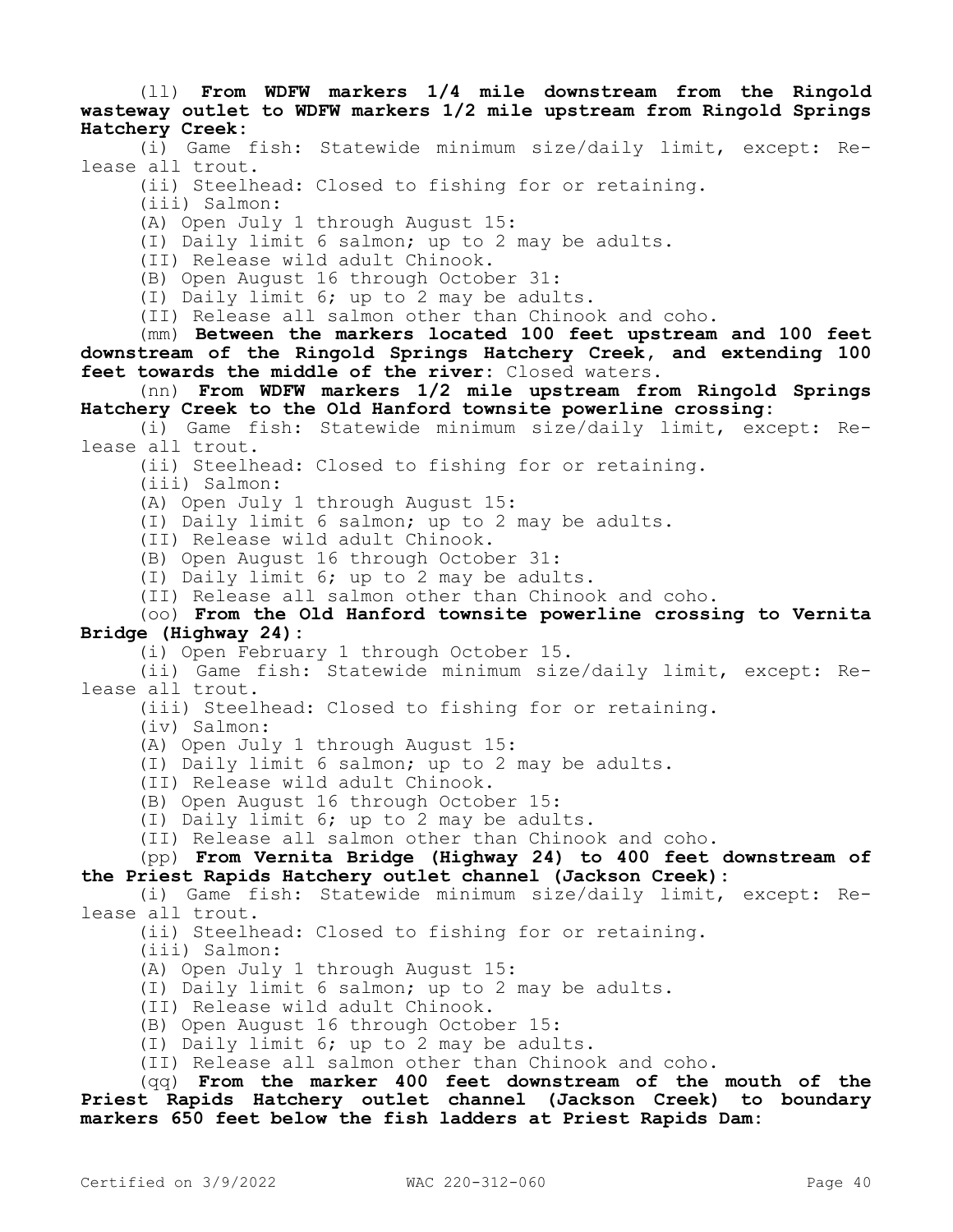(i) Game fish: Statewide minimum size/daily limit, except: Release all trout.

(ii) Steelhead: Closed to fishing for or retaining.

(iii) Salmon:

(A) Open July 1 through August 15:

(I) Daily limit 6 salmon; up to 2 may be adults.

(II) Release wild adult Chinook.

(B) Open August 16 through October 15:

(I) Daily limit 6; up to 2 may be adults.

(II) Release all salmon other than Chinook and coho.

(rr) **At Priest Rapids Hatchery outlet channel (Jackson Creek) extending to midstream of the Columbia River between boundary markers located 400 feet downstream of outlet channel to 100 feet upstream:**  Closed waters.

(ss) **From boundary markers 650 feet below the fish ladders at Priest Rapids Dam to the upstream line of the dam:** Closed waters.

(tt) **From Priest Rapids Dam to a line from boundary markers 750 feet downstream of the east fish ladder and 500 feet downstream of west fish ladder at Wanapum Dam:**

(i) Game fish: Statewide minimum size/daily limit, except: Release all trout.

(ii) Steelhead: Closed to fishing for or retaining.

(iii) Salmon:

(A) Open July 1 through August 31:

(I) Daily limit 6; up to 2 adult hatchery Chinook and up to 2 sockeye may be retained.

(II) Release coho and wild adult Chinook.

(B) Open September 1 through October 15: Daily limit 6 Chinook only; up to 2 adults may be retained.

(uu) **From a line from boundary markers 750 feet downstream of the east fish ladder and 500 feet downstream of the west fish ladder to the Wanapum Dam:** Closed waters.

(vv) **From the Wanapum Dam to boundary markers 400 feet downstream of the fish ladders at Rock Island Dam:**

(i) Game fish: Statewide minimum size/daily limit, except: Release all trout.

(ii) Steelhead: Closed to fishing for or retaining.

(iii) Salmon:

(A) Open July 1 through August 31:

(I) Daily limit 6; up to 2 adult hatchery Chinook and up to 2 sockeye.

(II) Release coho and wild adult Chinook.

(B) Open September 1 through October 15: Daily limit 6 Chinook only; up to 2 adults may be retained.

(ww) **From the boundary markers 400 feet downstream of the fish ladders at Rock Island Dam to the upstream line of the dam:** Closed waters.

(xx) **From the upstream line of Rock Island Dam to boundary markers 400 feet downstream of the Rocky Reach Dam fish ladders:**

(i) Game fish: Statewide minimum size/daily limit, except: Release all trout.

(ii) Steelhead: Closed to fishing for or retaining.

(iii) Salmon: Open July 1 through October 15:

(A) Daily limit 6; up to 2 adult hatchery Chinook and up to 2 sockeye.

(B) Release coho and wild adult Chinook.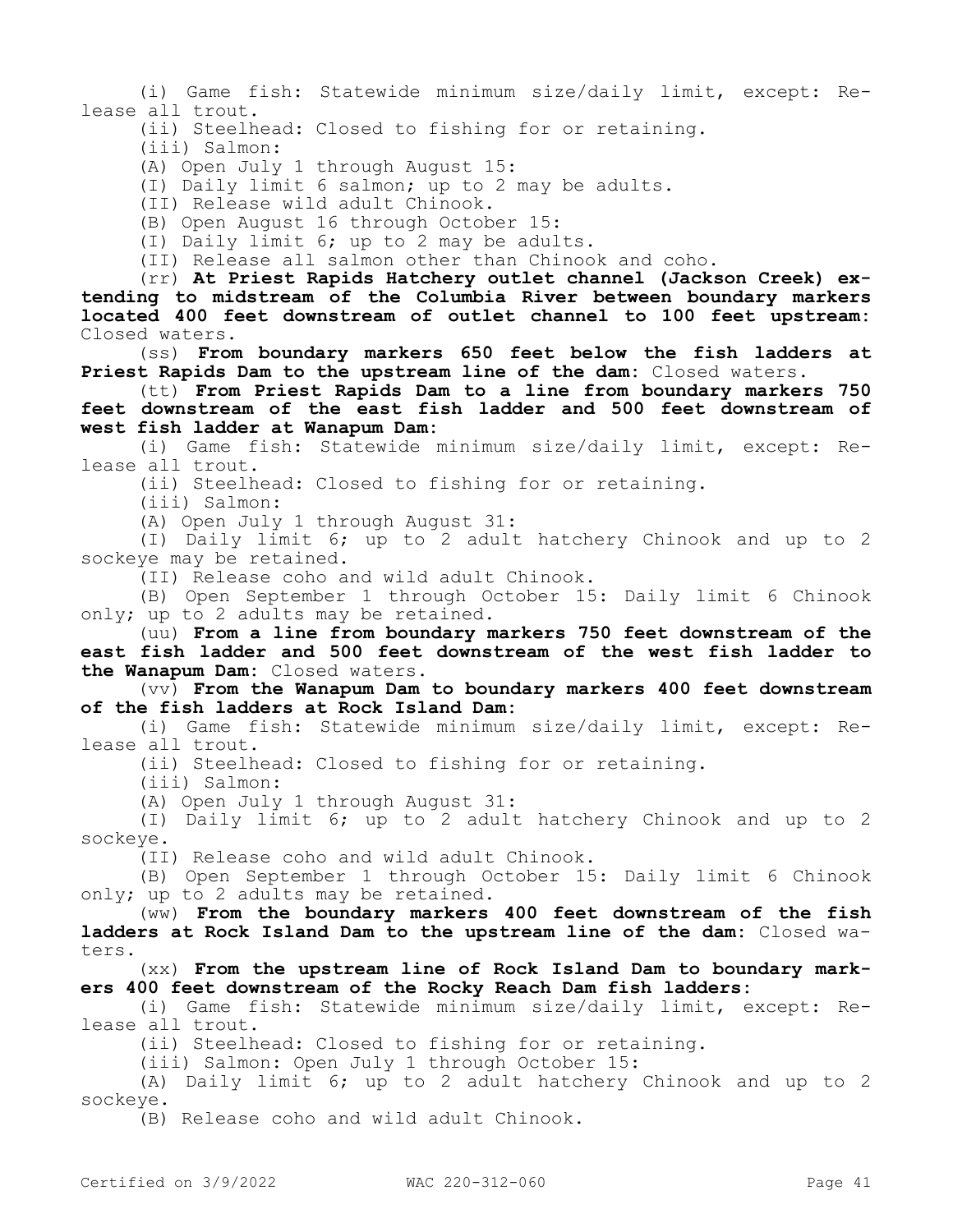(yy) **From boundary markers 400 feet downstream of the Rocky Reach Dam fish ladders to the upstream line of Rocky Reach Dam:** Closed waters.

(zz) **From the upstream line of Rocky Reach Dam to boundary markers 400 feet downstream of the spawning channel discharge (on Chelan County side) and fish ladder (on Douglas County side):**

(i) Game fish: Statewide minimum size/daily limit, except: Release all trout.

(ii) Steelhead: Closed to fishing for or retaining.

(iii) Salmon: Open July 1 through October 15:

(A) Daily limit 6; up to 2 adult hatchery Chinook and up to 2 sockeye.

(B) Release coho and wild adult Chinook.

(aaa) **From the boundary markers 400 feet downstream of the spawning channel discharge (on Chelan County side) and fish ladder (on Douglas County side) to the upstream line of Wells Dam:** Closed waters. (bbb) **From Wells Dam to Highway 173 Bridge at Brewster:**

(i) Game fish: Statewide minimum size/daily limit, except: Hatch-

ery trout: Open July 16 through August 15. Minimum size 12 inches. Daily limit 10. Barbless hooks required.

(ii) Steelhead: Closed to fishing for or retaining.

(iii) Salmon: Open July 16 through September 30:

(A) Daily limit 6; up to 2 adult hatchery Chinook and up to 2 sockeye.

(B) Release coho and wild adult Chinook.

(ccc) **From Highway 173 Bridge at Brewster to the Highway 17 Bridge:**

(i) Game fish: Statewide minimum size/daily limit, except: Hatchery trout: Open July 1 through August 15. Minimum 12 inches. Daily limit 10. Barbless hooks required.

(ii) Steelhead: Closed to fishing for or retaining.

(iii) Salmon: Open July 1 through October 15:

(A) Daily limit 6; up to 2 adult hatchery Chinook and up to 2 sockeye.

(B) Release coho and wild adult Chinook.

(ddd) **From the Highway 17 Bridge to the Corps of Engineers safety marker on the Douglas County shore to the rock jetty at the upstream shoreline of Foster Creek:**

(i) From the Okanogan County shore between Chief Joseph Dam and the Highway 17 Bridge: Closed waters.

(ii) From the Douglas County shore from Chief Joseph Dam to the rock jetty at the upstream shoreline of Foster Creek: Closed waters.

(iii) It is unlawful to fish from a floating device downstream of Chief Joseph Dam from the boundary marker to the Corps of Engineers safety zone marker.

(iv) Hatchery trout: Open July 1 through August 15. Minimum 12 inches. Daily limit 10. Barbless hooks required.

(v) Steelhead: Closed to fishing for or retaining.

(vi) Salmon: Open July 1 through September 15:

(A) Daily limit 6; up to 2 adult hatchery Chinook and up to 2 sockeye.

(B) Release coho and wild adult Chinook.

(eee) **Above Chief Joseph Dam:** See Rufus Woods Lake in WAC  $220 - 312 - 050$ .

(fff) **Above Grand Coulee Dam:** See Lake Roosevelt in WAC  $220 - 312 - 050$ .